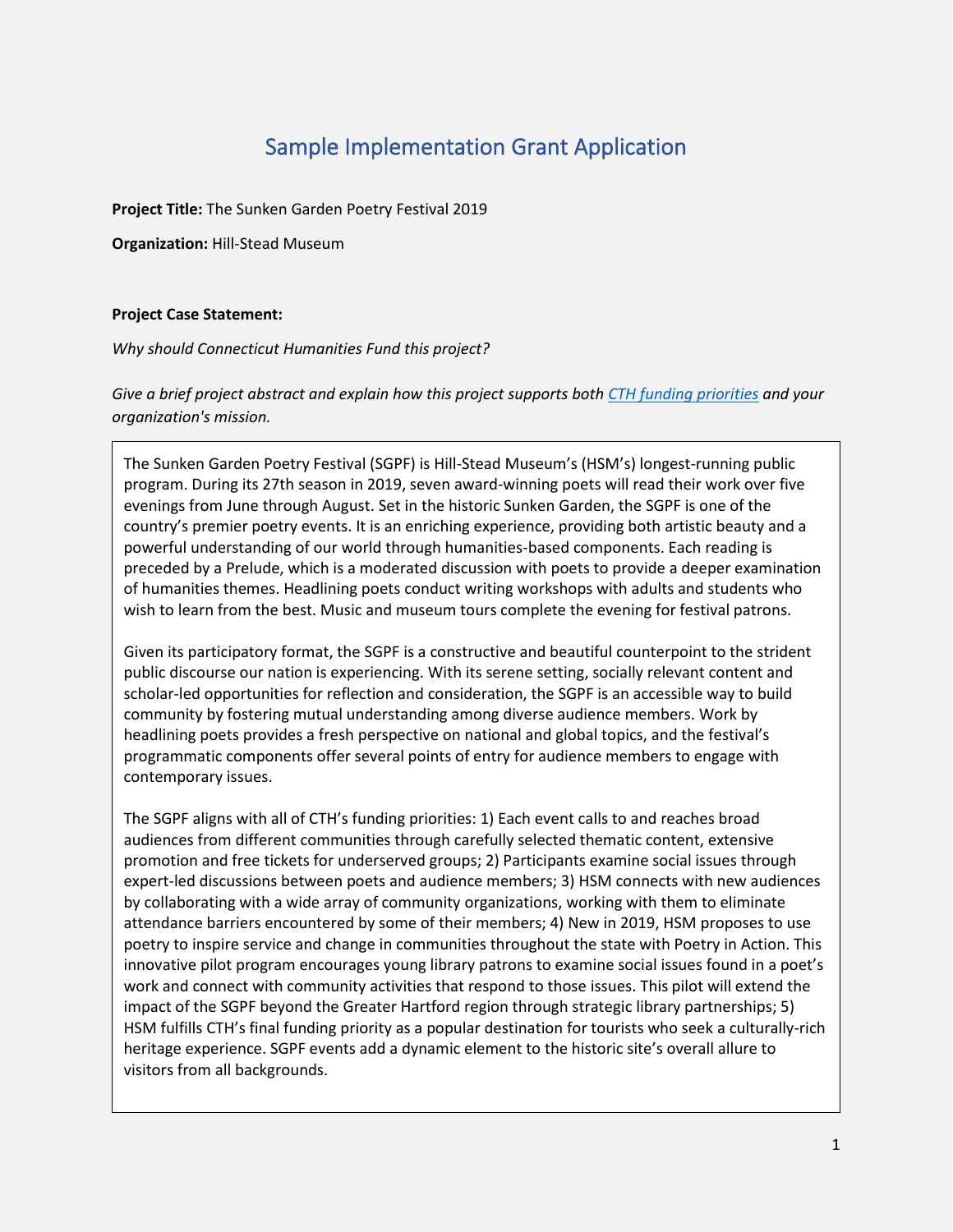SGPF carries out CTH's mission to encourage curiosity, understanding and critical thinking through its presentation of diverse, engaging, high-quality poetry programs and discussions. By carefully designing a series of thematic elements that resonate with contemporary audiences, HSM fulfills its own mission to serve diverse audiences in Connecticut and beyond as a welcoming place for learning, reflection and enjoyment.

### **Project Description and Background:**

*Briefly explain how you developed this project, including resources you consulted during planning (scholars, archives, collections, etc).*

*Describe the project you will deliver to the public and what you expect they will learn from it. Identify specific elements of this project you are asking CTH to fund.*

*For Documentary Film submissions please additionally respond to the following in this section:*

- o *Story, issues, and characters: What is the specific story your project will tell and what are the associated issues it will explore? Why are these stories or issues important or timely? Who are the characters?*
- o *Describe the current stage of the project. Provide an estimated completion date.*

Hill-Stead Museum's Sunken Garden Poetry Festival is a renowned cultural event that takes place on the grounds of a National Historic Landmark in Farmington. Visitors can tour the museum's worldclass Impressionist art collection, walk the trails and attend the Prelude conversations with headlining poets prior to mainstage presentations. All of these activities are included in the price of admission: \$15 in advance; \$20 at the gate; FREE for children under 18; FREE for partnership patrons; FREE parking.

The SGPF is managed by a full-time HSM staff member, and additional staff, interns and volunteers assist with event logistics. The Poetry Advisory Committee (PAC) plays a crucial role in identifying, vetting and sourcing the opening and headlining poets. The PAC consists of practicing poets, university professors, a former CT Poet Laureate, a digital media expert, a noted publisher and a multi-cultural programming advisor. The PAC provides valuable input and perspective, and its members are ambassadors who promote the SGPF in academic, literary and cultural arts circles.

### The 2019 SGPF schedule will be:

June 19 – Claudia Rankine is the author of five collections of poetry, including Citizen: An American Lyric, and is the editor of several anthologies including The Racial Imaginary: Writers on Race in the Life of the Mind. With Citizen, she won the Forward Prize for Poetry, the National Book Critics Circle Award for Poetry (also nominated in the criticism category, and the only book in the award's history to be a double nominee), the Los Angeles Times Book Award, the PEN Open Book Award, and the NAACP Image Award. A finalist for the National Book Award, Citizen also holds the distinction of being the only poetry book to be a New York Times bestseller in the nonfiction category. CT poet,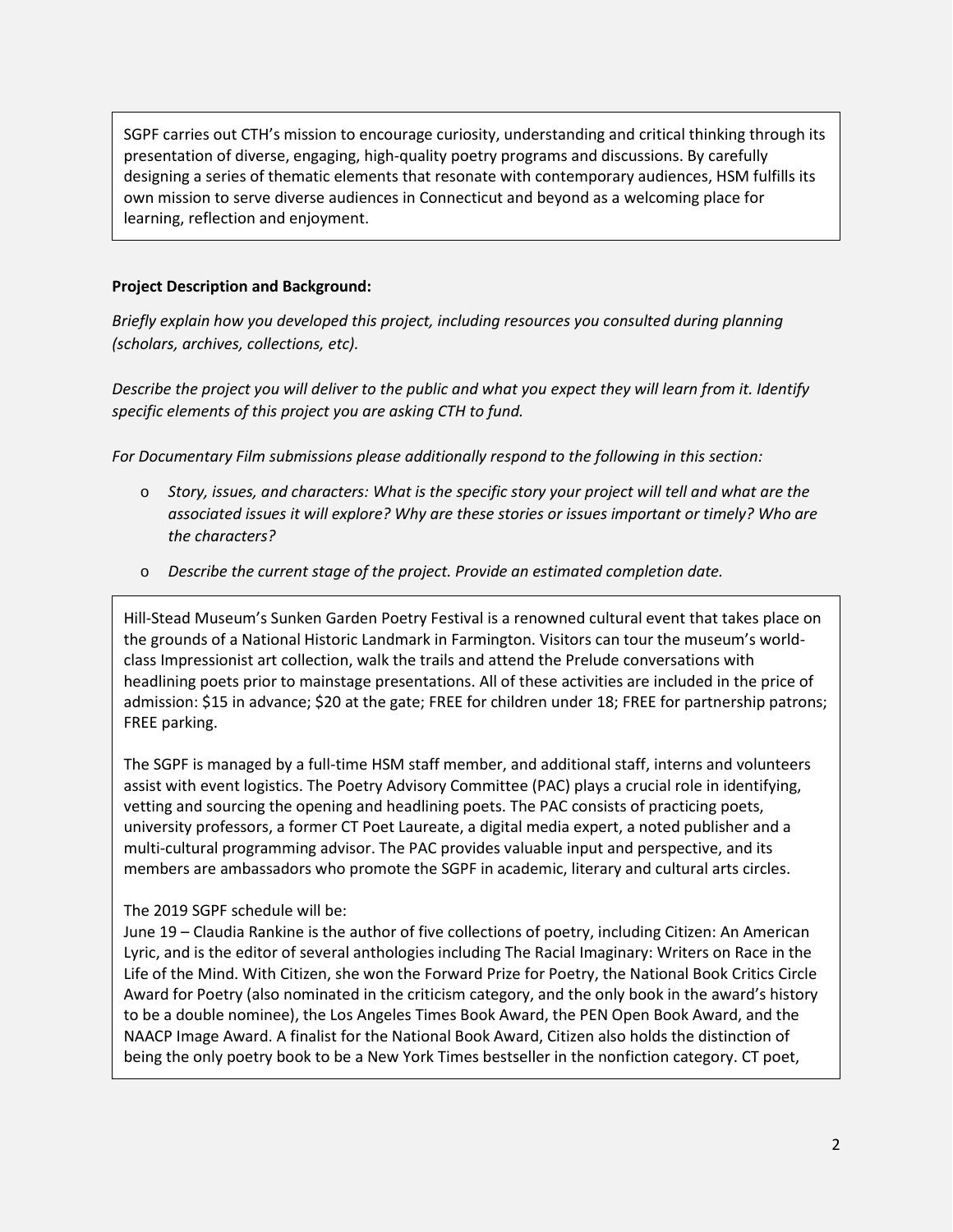educator and PAC member Kate Rushin will interview Rankine during the Prelude to explore her perspective on identity, race, and belonging, themes that figure prominently in her work.

July 10 – Terrance Hayes is the author of American Sonnets for My Past and Future Assassins, which was a finalist for the 2018 National Book Award in Poetry; Lighthead, winner of the 2010 National Book Award for poetry; Muscular Music, which won the Kate Tufts Discovery Award; Hip Logic, winner of the 2001 National Poetry Series, and several other works. Through personal reflection and contextual commentary, the audience will better understand Hayes' perspective on popular culture, race, music and masculinity. Kate Rushin is slated to moderate a discussion with Hayes and the audience.

July 21 – Celebration of Indian Poetry, Culture and Music by Rajiv Mohabir and Aimee Nezhukumatathil

Rajiv Mohabir is an Indo-Caribbean American author of two acclaimed poetry collections and four chapbooks. He is winner of the 2015 Kundiman Prize, a 2015 PEN/Heim Translation Fund Grant, a finalist for the 2017 Lambda Literary Award in Gay Poetry, and has received fellowships from Kundiman, The Home School and the American Institute of Indian Studies language program. Migration is a recurring theme in Mohabir's poetry, which also includes reflections on colonialism, linguistic identity, religiosity and his ancestors.

Aimee Nezhukumatathil is the author of four books of poetry. She is the poetry editor of Orion magazine and her work has appeared in numerous journals. She has won a NEA Fellowship and the Pushcart Prize. Her work incorporates rich descriptions of exotic landscapes, food and imagery evocative of the lands from which her Filipina/Malayali Indian family hails, providing a beautiful perspective on love and loss, nature and the land. PAC member Ben Grossberg, a prizewinning poet and teacher, will moderate the Prelude discussion with both poets.

July 31 – Poetry of Our World: Chris Abani and Mai Der Vang

Chris Abani has written eight poetry collections and several works of fiction. He is a Guggenheim Fellow, recipient of the PEN/Hemingway Award, the Hurston Wright Award and a Lannan Literary Fellowship, among others. He writes in detail about the atrocities he witnessed and endured as a political prisoner in Nigeria. Journalist Tanure Ojaide noted that Abani "portrays the experience in indelible lines that haunt the reader as well as himself." He added that, in his poetry, Abani "succeeds in elevating art and humanity above the meanness and inhumanity of tyrannical leaders and their cohorts."

Mai Der Vang is the author of Afterland, winner of the 2016 Walt Whitman Award of the Academy of American Poets, longlisted for the 2017 National Book Award in Poetry and a finalist for the 2018 Kate Tufts Discovery Award. Afterland mirrors her family's journey during travel and resettlement after their native Laos deteriorated during war. Vang recounts the stories and images of lost family from her perspective as a native of the United States. Both Vang's and Abani's powerful poetry will serve as catalysts for pre-performance discussion among audience members during a Prelude moderated by Ciaran Berry, PAC member, poet and teacher at Trinity College.

August 11 – Young Poets Day (YPD): Elizabeth Acevedo is the New York Times best-selling author of the award-winning novel, The Poet X. She has graced the stage at such venues as Lincoln Center, the Kennedy Center of the Performing Arts, South Africa's State Theatre, The Bozar in Brussels and the National Library of Kosovo. Acevedo is a National Slam Champion and her poems have been published in Poetry, Puerto Del Sol, The Notre Dame Review and others. A renowned slam poet, her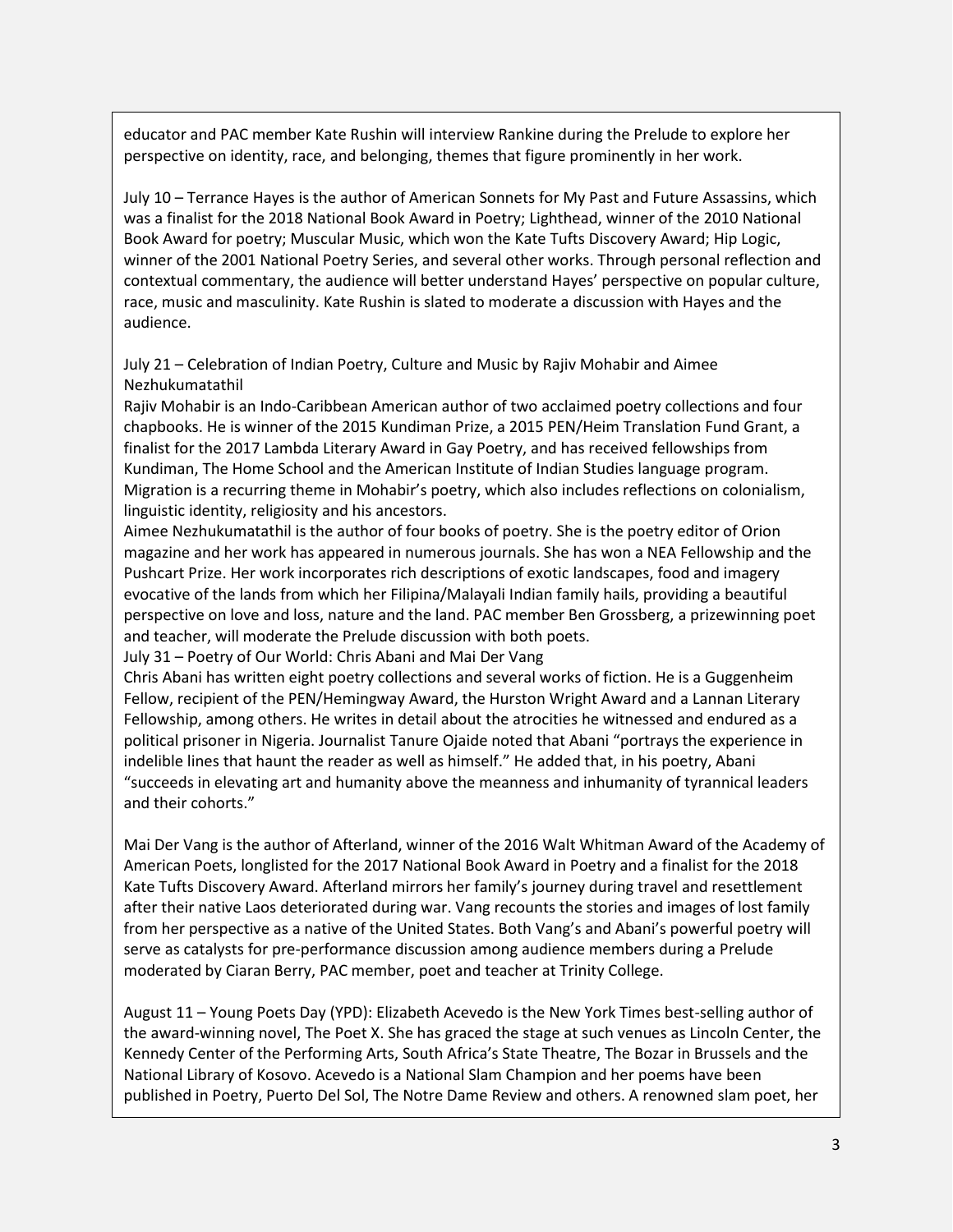work focuses on the issues of racism, sex, poverty and identity. PAC member and teaching poet Leslie McGrath will interview Acevedo during the Prelude.

YPD is also the culmination of the Fresh Voices Competition (FVC), a long-running program of the SGPF that invites teen poets to submit their work for adjudication. The top five students will read from the mainstage before Acevedo's performance, and will have their work published by Grayson Books of West Hartford in a chapbook. The FVC celebrated 25 years in 2018. New in 2019, the Poetry in Action (PIA) pilot program will encourage teens to use poetry as a means of interpreting their world, and extend the benefits of the SGPF to urban and suburban communities around the state. Libraries with summer reading programs for teens will use Acevedo's book The Poet X as a common read. HSM has approached partner libraries in: Avon, Bloomfield, Farmington, Hartford, New Haven, Simsbury, Stamford and West Hartford, many of which already offer joint teen programs. These libraries are excited about the PIA program, however are still in the process of planning their 2019 summer activities. HSM has strong existing relationships with Bloomfield and Hartford libraries, and further inroads with urban audiences will be achieved by working with those in New Haven and Stamford. Letters of interest from several libraries are attached, and all components of the PIA program will be finalized by 12/1/18.

Members of HSM's PAC will develop discussion prompts inspired by The Poet X to assist skilled library staff in facilitating group activities. As teens explore the book's themes of self-discovery, bullying, poverty, respect and finding their voices, they will examine how these issues manifest in their own lives and communities. PIA will use poetry and reflection to inspire teens to engage in their community through meaningful endeavors. As part of the program, HSM and library staff will help participants to identify an activity that addresses issues encountered in the book, including: 1) forming a book club or hosting a poetry slam to help isolated students meet like-minded people; 2) volunteering at a women's shelter, or; 3) joining an anti-bullying project. Simultaneously, PIA will further the reach, increase the overall impact and lengthen the duration of the SGPF's programmatic offerings. PIA will also help to grow the FVC by acquainting more teens with poetry, the SGPF and HSM.

HSM will provide books, discussion prompts and guidance for community engagement, also offering two free ekphrastic poetry workshops for students who wish to learn how to interpret art and history through poetry. Since youth under the age of 18 already receive free admission to the SGPF, HSM will offer one free adult ticket to each PIA teen participant, encouraging parents or guardians to share the experience of live poetry with them. All student participants will be invited to a special reception with the author, Ms. Acevedo, prior to the mainstage readings. If funding is secured, HSM will provide transportation for students coming from Bloomfield, Hartford, New Haven and Stamford. With both urban and suburban libraries participating, the pilot will be vigorously evaluated to determine its success in both settings. If deemed effective, the model will be developed further to extend SGPF and PIA programming throughout the state in 2020.

HSM requests funding from CTH to support a portion of the poets' fees, which include their mainstage readings, Prelude participation and workshop leadership, along with some travel and production expenses detailed in the budget. The performing poets and the multiple public activities in which they participate are the centerpiece of the SGPF and the driver of all other ancillary programs. Production expenses such as sound, lighting and marketing are necessary to ensure every audience member can experience the meaningful verse and commentary presented. HSM is grateful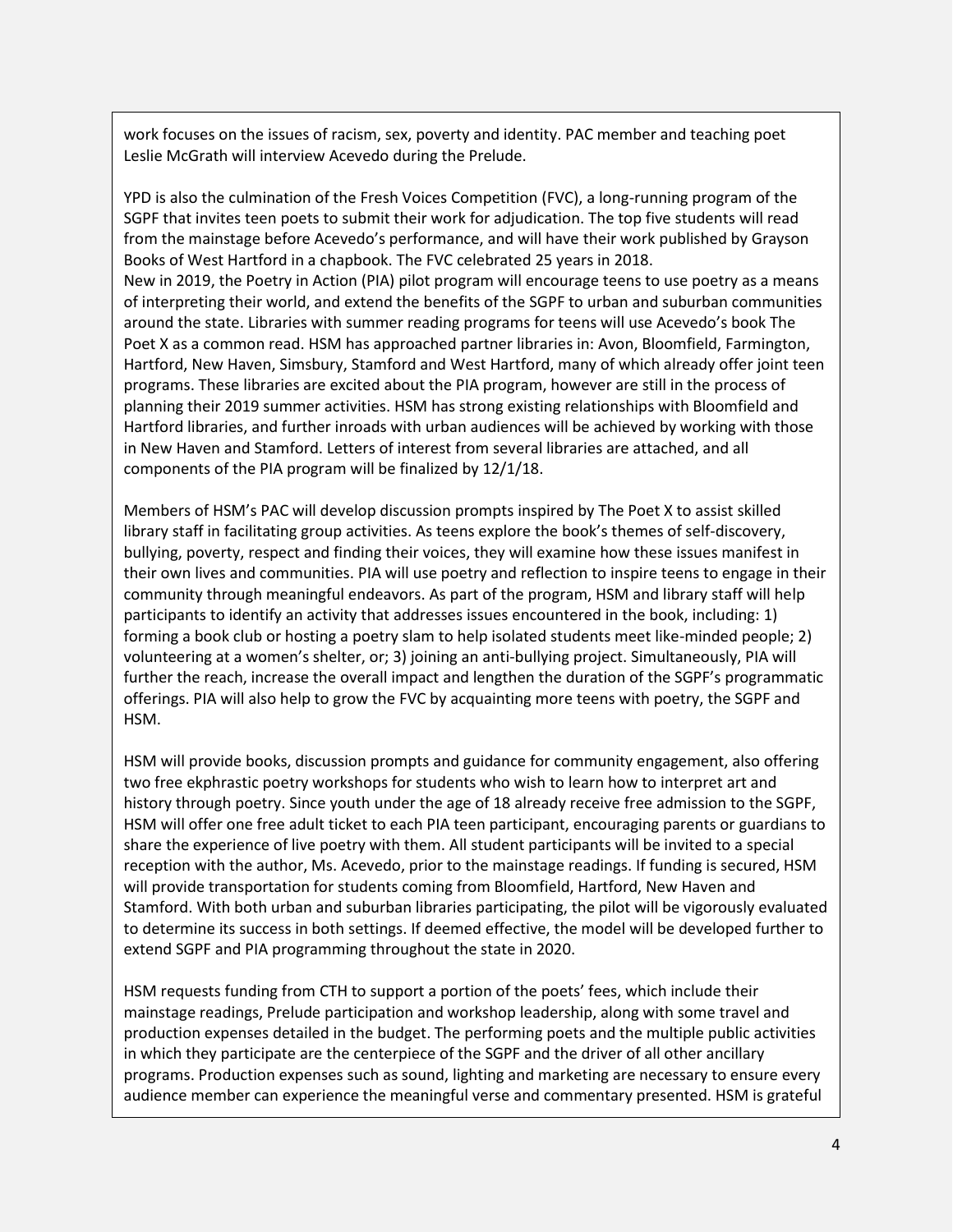for past support of these critical expenses from CTH. Other sponsorships, grants and donations will cover a portion of these costs, however no single funder has been identified to completely underwrite any of these items. For the new PIA program, HSM requests funds to cover the expense of copies of The Poet X for participating libraries, along with funding for participant transportation from Bloomfield, Hartford, New Haven and Stamford libraries.

### **Project Description and Background (continued):**

*Use this text area if you need additional space to finish explaining your Project Description and Background (OPTIONAL)*

Growing in scope and reach since its inception in 1992, the SGPF is a major regional cultural event making poetry accessible outside of academic and literary circles. Nationally-acclaimed poets serve as headliners, and many local poets are opening readers. Each year the SGPF presents a wide range of content and styles, reflecting racial, ethnic, age and gender diversity. HSM's strategic goal for the festival, confirmed through audience feedback, is to represent diverse voices, develop new partnerships and attract new audiences.

The Sunken Garden has a capacity of 1,200 people, and attendees bring chairs and blankets to claim a spot among the flower beds for a multi-sensory experience merging literature with nature. HSM's Kitchen Garden accomodates a 300-person tent during inclement weather. Inspired by the surroundings, many attendees are seen composing their own poetry and prose, often lingering after dusk to finish their writing and conversations. Festival-goers can bring a picnic, or meals can be purchased from local food truck vendors for al fresco dining.

To a great extent, audience feedback shapes the SGPF. Ticket holders and workshop participants complete surveys, prompting content and promotional adjustments to ensure public engagement with all programmatic offerings. Patrons often remark on the impact of the SGPF's themes in their lives. Recent topics have included ethnic, racial and LGBTQ experiences, as well as the challenges of living with physical and mental infirmities. Preludes are accessible to all festival attendees, revealing insight into the poets' thematic sources. Audiences experience true discourse during an extended question and answer period. Preludes have grown considerably in recent years. After standing room only crowds filled the Makeshift Theater in 2017, all Preludes were moved to the mainstage for 2018, almost doubling attendance to 782 patrons. Prelude discussions exemplify the humanities in action as scholars, experts and poets help audience members better understand the world around them through this thoughtful encounter with the poetic medium.

The SGPF has evolved into a highly successful series during the past twenty-six years and regularly meets or exceeds its goals for participation and engagement. Audience numbers vary from an average of 445 per reading in 2018 to more than 1,200 when poet Billy Collins appeared in 2017. In 2019, HSM will look for a 10% increase in average attendance to achieve a combination of 500 paid and complimentary ticket holders at each reading. Targeted growth and engagement with youth through PIA is a priority for 2019, with a goal of adding 75 – 100 teens to the YPD audience. HSM leadership refocused festival goals, program elements and funding strategies in 2014 to create a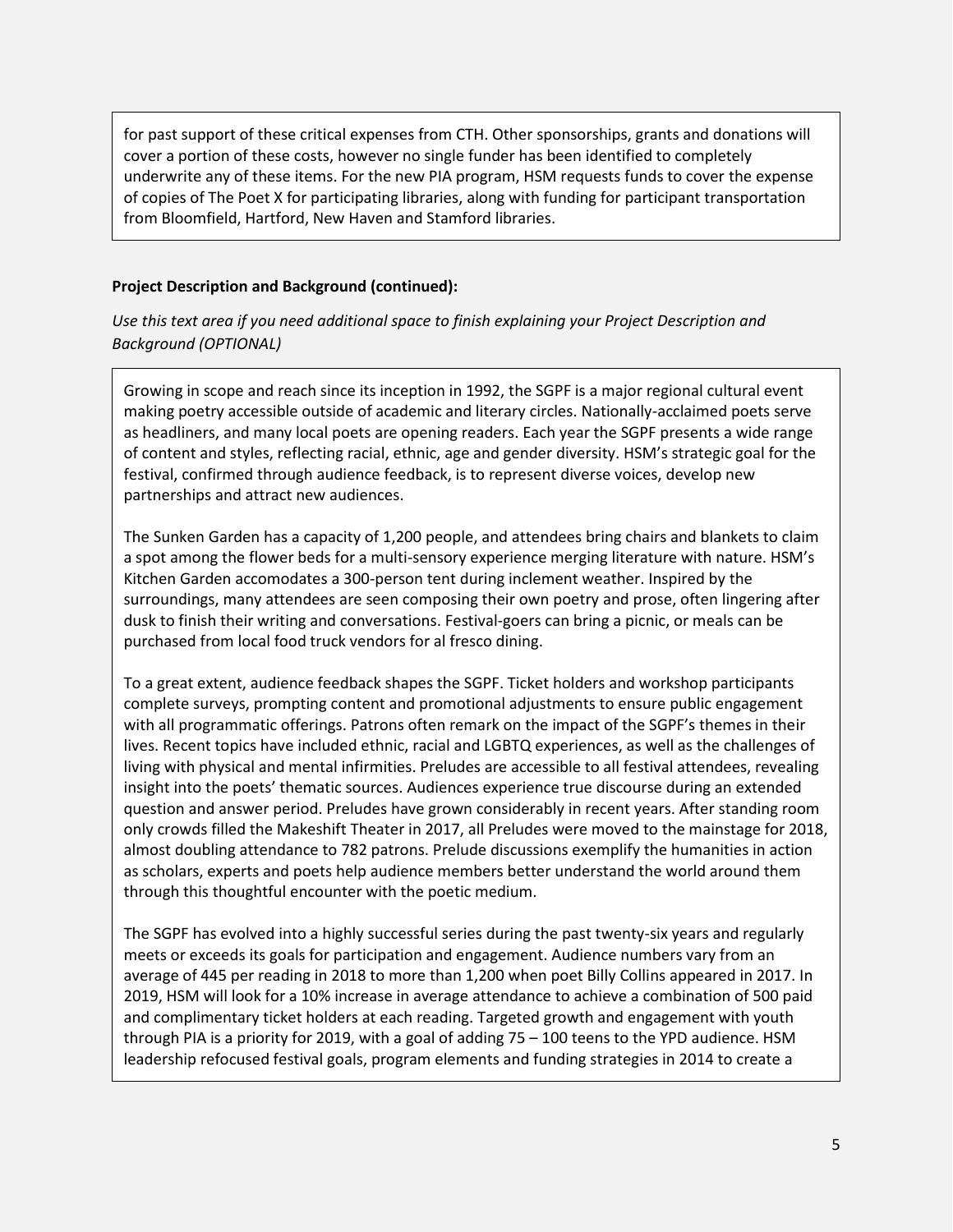sustainable model of excellence, and is confident that the current model is on track for continued success within projected resource constraints, warranting no major change in the basic format.

### **Project Goals, Outcomes, and Evaluation:**

*Please list your project's goals, outcomes, and evaluation techniques (maximum 5).*

*Project Goals: What do you hope this project will achieve? Goals may include impact on the audience, institution, community, etc.*

*Outcomes: What will you observe that will let you know you are successfully meeting your goals?*

*Evaluation Technique: How will you collect and interpret information to measure goal attainment? (For example: survey, observation, interviews etc.)*

*Each Project Goal should have a corresponding Outcome and Evaluation Technique.*

*Please present in the following format:*

*Project Goal 1 Outcome 1 Evaluation Technique 1*

*Project Goal 2 Outcome 2 Evaluation Technique 2*

*Etc*

Goal 1: SGPF is recognized as an excellent series that brings the most thought-provoking and creative contemporary poets to Connecticut.

Outcome 1: 1) Audiences interact with acclaimed poets at the SGPF; 2) Deeper interaction with poets occurs during Preludes, writing workshops and book signings; 3) Notable local and emerging poets provide opening readings with contextual commentary.

Evaluation 1: 1) Poet credentials include significant achievement, recognized through awards and prizes; poets have performed on the local, national and/or international stage; 2) HSM staff and volunteers observe Prelude and workshop attendees for their reaction to the poets; 3) Audience surveys for readings, Preludes and workshops are completed; 4) Audience surveys reflect high quality performances and impactful content.

Goal 2: HSM's audience grows in size and diversity as SGPF attracts new and different visitors. Outcome 2: 1) The audience includes those using free tickets from Hartford Public Library, Bloomfield's Prosser Library, Windsor Art Center, LGBTQ groups, residential healthcare facilities and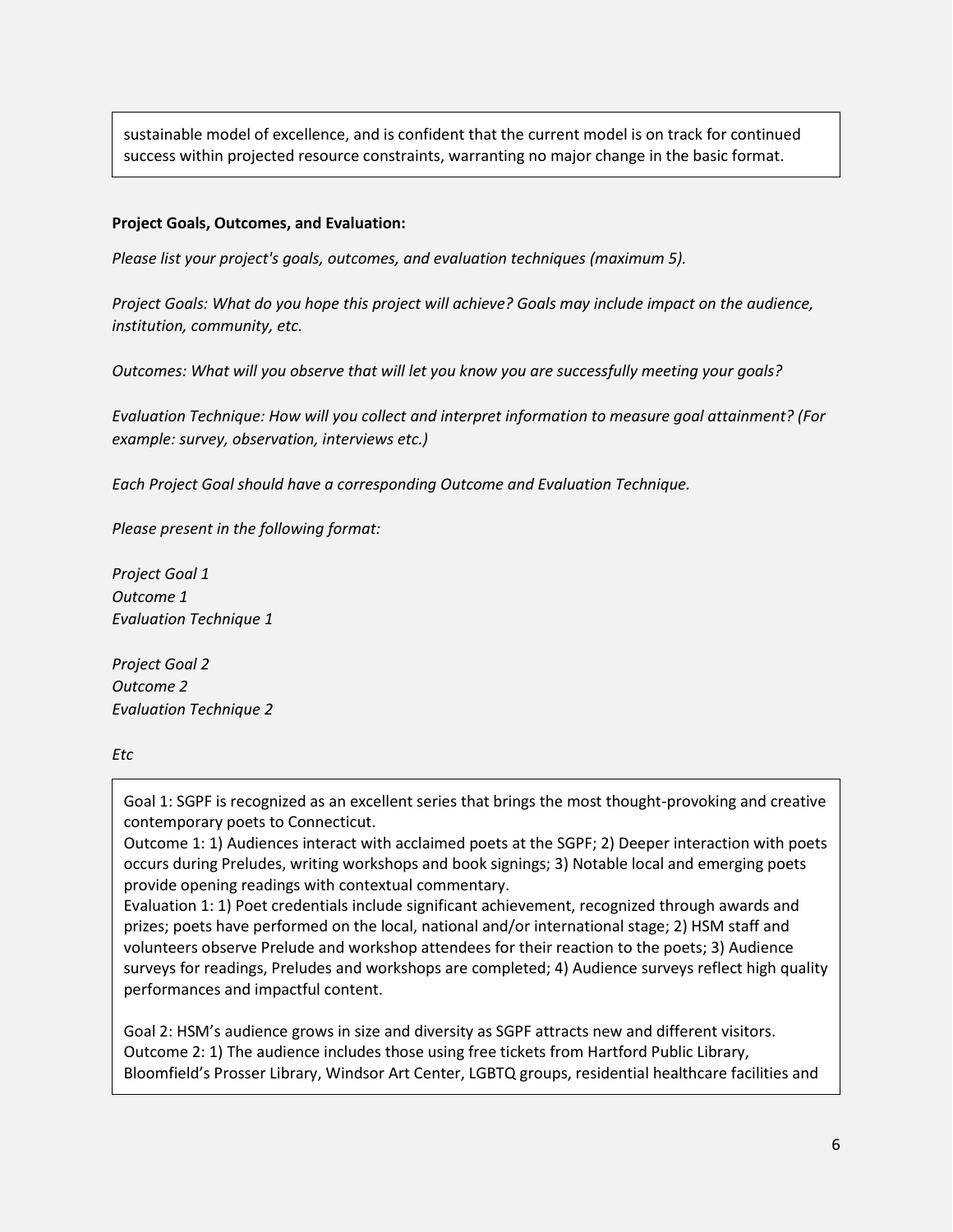ethnic/cultural organizations; 2) at least 75 participants in PIA attend YPD, and at least 50 PIA free adult passes are used on that night.

Evaluation 2: 1) Labeled passes indicate the distribution source; 2) Audience observation indicates general age range; 3) PIA participants are counted at a reception with the poet on YPD; 4) Anecdotal information about ethnicity and disabilities is gathered by observation; 5) Total attendance is recorded through ticket sales and free passes and compared to attendance in previous years.

Goal 3: Provide opportunities for audience members to engage deeply in poetry by providing contextual discussions by poets.

Outcome 3: 1) Poetry readings include contextual commentary, helping the audience to better understand the artistic expression of humanities themes; 2) Preludes delve into the poet's work and approach to her/his/their craft. Audience participates in  $Q \& A$ ; 3) workshops offer deep interaction between poets and students who learn about the structure and meaning of poetry.

Evaluation 3: 1) Attendance and registrations are counted through ticketing; 2) Staff observes levels of interaction at each workshop and Prelude; 3) Participants complete workshop evaluations and exit surveys.

Goal 4: Raise visibility of the SGPF through a comprehensive publicity campaign. Outcome 4: 1) The SGPF gains widespread exposure through local, regional and national media, including print, radio, local access TV and social media; 2) Increase social media presence to reach a younger demographic and grow audiences.

Evaluation 4: 1) Tickets are purchased online, providing geographic data; 2) Exit surveys ask how and where audience members heard of the SGPF.

Goal 5: Successfully pilot Poetry in Action with 10 – 20 teens at each library.

Outcome 5: 1) Inspire community activities by youth who identified resonant themes in the book The Poet X; 2) engage teens in the SGPF at a special reception with the poet E. Acevedo; 3) expand the geographical impact of SGPF to shoreline communities and increase attendance by people from local towns; 4) increase attendance at YPD by 75-100.

Evaluation 5: 1) Written surveys to program participants, partners and community organization served; 2) Document completed public service projects; 3) Record attendance from PIA participants, showing an increase in overall attendance from participating library's towns.

### **Sample Evaluation Materials:**

*Please include an attachment containing your sample evaluation materials.*

**[See the appendix for this upload]**

### **Humanities Content:**

*How do you expect the final project will help the audience understand and appreciate human history, culture, values, and beliefs?*

*What themes or issues did you convey in this project?*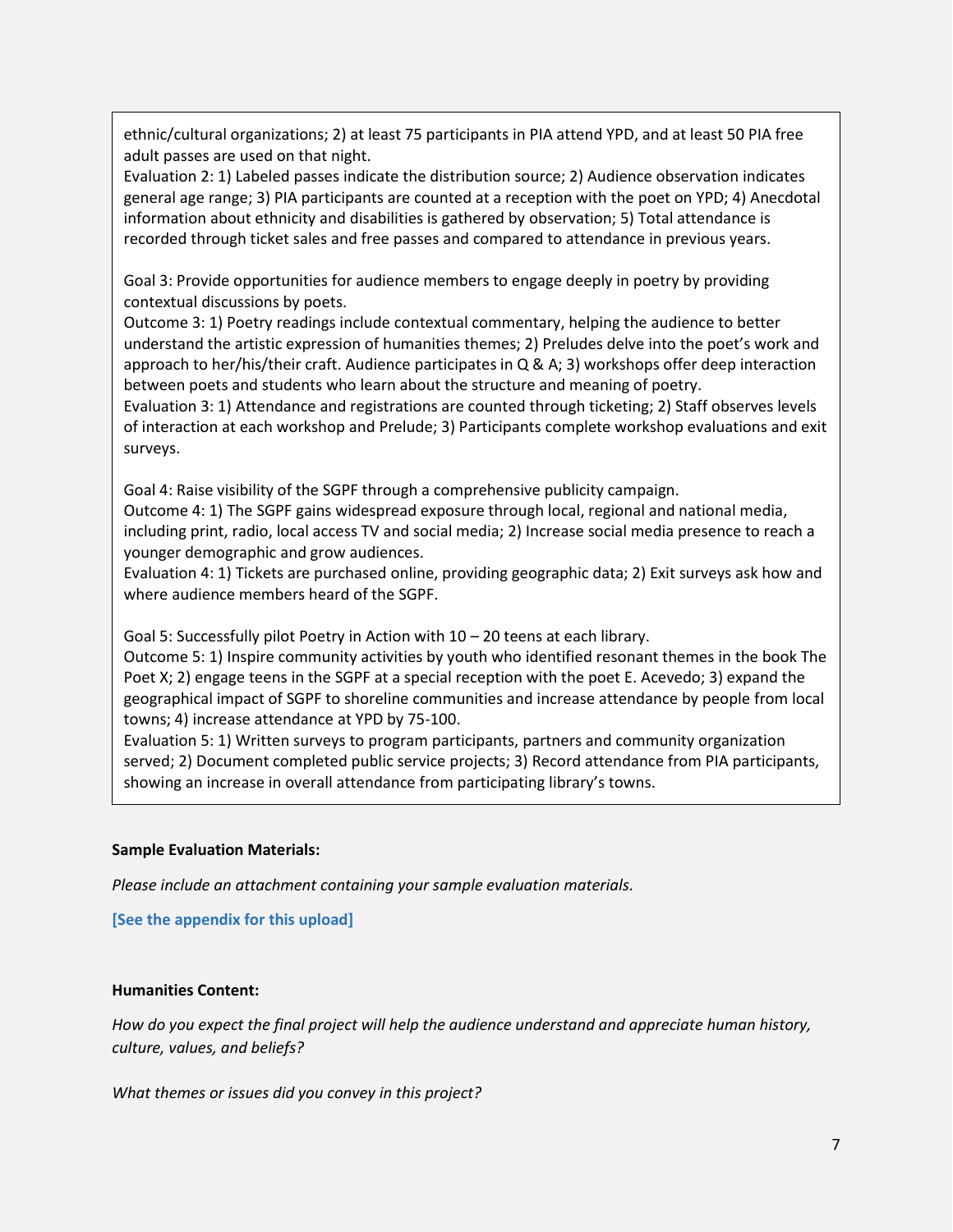Festival attendees explore the literary genre of poetry with its rhythms, rhymes and imagery, experienced in an intimate and unparalleled natural setting. Poets are at ease in the Sunken Garden, willing to reveal the most personal meaning that each poem holds and allowing the audience to learn from these stories and perspectives.

This engaging, long-running public program has established a legacy of thoughtful discussion, reflection and empathy for others. Multiple aspects of the human experience are presented through the SGPF, including human history, culture, values and beliefs. The world views presented by performing poets in 2019 will provide fresh perspectives for the audience through a broad array of compelling themes.

Claudia Rankine's work examines what it's like for a person to be a "subject," and the ways people are defined by skin color and economics. A well-known scholar and activist, she will provide insight and perspective about racial dynamics in America.

Terrance Hayes uses poetry as a vehicle to consider themes of popular culture, race, music and masculinity. In particular, his work brings poetic voice to the experience of a black man who is a father, a son, a friend and a citizen.

During the Celebration of Indian Poetry, Culture and Music, two poets will examine differing themes through the lens of their Indian heritage. Aimee Nezhukumatathil's poems weave together the three cultures in her background: Filipino, Indian and American. Her recent work looks at the different stages of life and how people become more fully realized and compassionate as they age. Indo-Caribbean American author Rajiv Mohabir's work encompasses religious and mythological traditions, fusing influences from Muslim, Hindu and Christian religions.

Chris Abani was born to a Nigerian father and an English mother. His performance at Poetry of Our World will convey shocking life experiences, from imprisonment in Nigeria to exile in London and the United States. American-born poet Mai Der Vang will co-headline. Her book Afterland recounts the Hmong exodus from Laos and the fate of thousands of refugees seeking asylum, examining the human impact of harrowing events and focusing on the acts of flight, migration and settlement.

YPD headliner Elizabeth Acevedo worked in the Teach for America program with at-risk Latino eighth graders in Maryland. This experience planted the seed for her 2018 debut novel The Poet X, which she wrote in response to questions from her students, such as why "none of the characters in their required reading looked like them." Acevedo also looks at the experiences of first-generation Americans while exploring themes like self-discovery and identity, bullying, poverty, respect and finding a means of expression. She will resonate highly with the young readers, writers and poets who attend YPD. The Poet X is the focal point of HSM's new Poetry in Action teen program for 2019. With thoughtfully facilitated group discussion, this compelling coming of age book will inspire participating youth to take action in their communities through recommended projects which serve to engage and improve the lives of those who feel isolated, have been abused or bullied. These activities will help teens to better understand, empathize with and navigate a variety of societal issues which plague our modern world.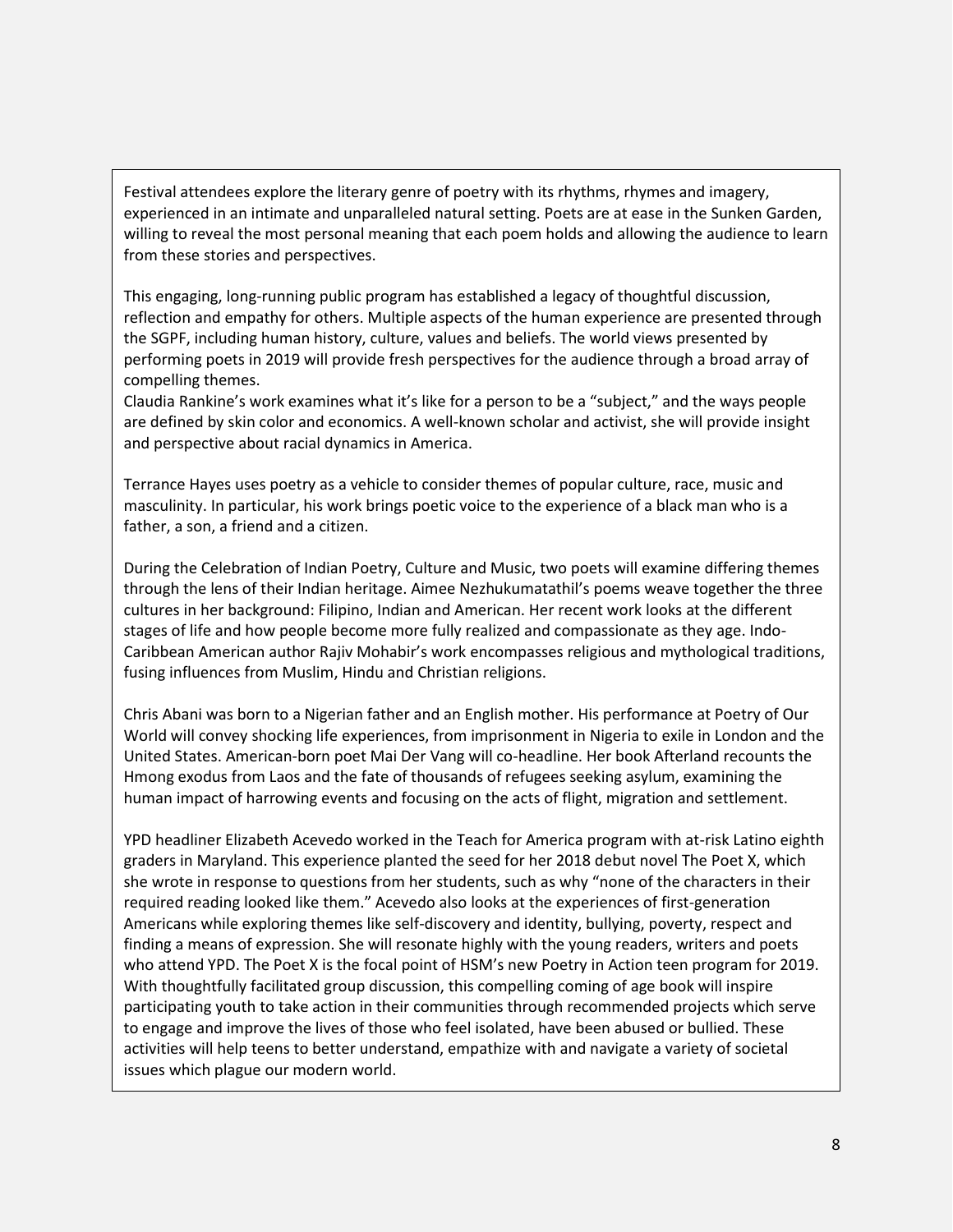### **Project Audience:**

### *What target audience did you identify for this project? Why did you choose this audience?*

Historically, the SGPF's targeted audience has been a diverse cross-section of students and adults from CT and Western MA, with the highest concentration from Greater Hartford (64%).Culturallythematic SGPF performances introduce the museum and its many resources to an audience that might not otherwise visit.Observational analysis indicates a vastly different audience for the SGPF, compared with other HSM programs such as house tours, garden programs and seasonal events.

Due to new and increased marketing efforts since 2015, HSM has witnessed demographic profiles broaden at the SGPF. HSM will continue the successful partnerships, developed in 2017, with Hartford Public Library, Bloomfield's Prosser Library and Windsor Art Center to encourage and enable underserved urban attendance through the distribution of 650 free tickets, with 38% redeemed at the gate.

In the past, SGPF's gender profile averaged 76% female to 24% male attendees. Observational analysis now indicates a more balanced ratio of 64% females to 36% males. HSM will continue to offer weekend performances in 2019 to attract patrons unable to travel to Farmington on weekdays. More parents with young children now attend as a family outing, and 8% of total attendees are age 18 and under. As evidenced by exit survey demographics and responses, millennial attendance has increased and constitutes between 5-11% of patrons, spurred by amenities such as upscale food trucks and wine sales in the garden. Non-white, young families and millennials are cohorts HSM desires to cultivate in order to broaden and grow its overall visitation and member base. Student attendance is traditionally high on YPD, and the SGPF will continue to offer free admission for those under age 18, as well as encourage attendance of people over age 65 through outreach to retirement communities.

Recent culturally-specific thematic performances featuring global poets spike non-white attendance upwards of 25-40% on some evenings, while only a 10-15% ratio of non-white attendees is observed for mainstream populist poets. Themed programming planned for 2019 aims to reach and inspire new and returning audiences. HSM will expand upon The Poetry of Our World by highlighting the immigrant experience in America and the ongoing national dialog through the works of co-headlining poets from Nigeria and Laos. Celebration of Indian Poetry and Culture will target the growing Indian and South Asian population in Greater Hartford and across CT, dovetailing this cohort's desire for educational and highly cultural opportunities and social activities, especially for families.

HSM prides itself on being a place for health and healing. The museum is committed to serving the population of people living with physical disabilities through accessible amenities such a web site with significant festival content that accommodates those with low vision, and a wheelchair accessible Sunken Garden. American Sign Language (ASL) interpretation is provided for Prelude and mainstage readings, however, due to the high cost of ASL service, funding beyond core programming needs is required to continue this offering in 2019.

As HSM's largest public program, the SGPF continues to provide the best opportunity to share outstanding, humanities-focused and mission-related cultural content through the art of poetry. Each year the museum strives to broaden and diversify the SGPF audience by offering compelling, inclusive and accessible programming for all.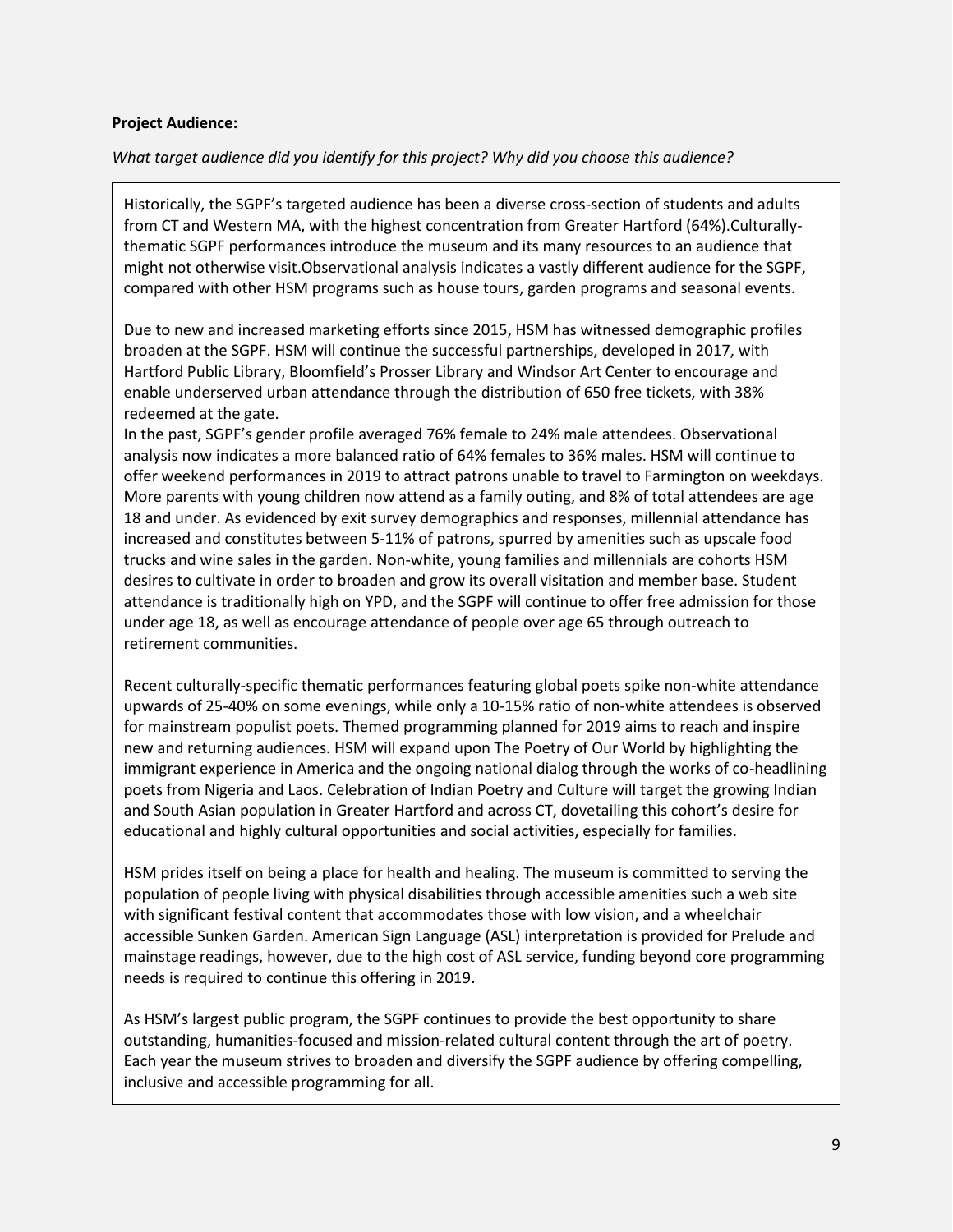### **Total # of Audience Members Anticipated for Entire Project (Total Project Attendance):**

2500

#### **Marketing and Publicity:**

*Describe your plans to promote the project, including specific media outlets (print, broadcast, social) and estimated coverage for each. How will you reach your target audience?*

*For Documentary Film submissions please additionally respond to the following in this section:*

o *Describe the outreach strategy, including plans for theatrical, festival, educational and/or community presentation, broadcast and/or distribution, web distribution, and for cultivating and engaging online audiences, as applicable.*

The SGPF's 2019 marketing strategy will focus on increasing attendance from residents beyond Greater Hartford and Central CT, millennial and first-time attendees, and underserved communities, plus those identifying with the specific themes of each poetry event. To grow awareness and help the SGPF reach a broader demographic, a focus will be placed on the following partner relationships: 1) Hartford Public Library and other libraries serving diverse audiences; 2) Indian Association of Central Connecticut, Kerala Association of Connecticut, and African American Cultural Center at UCONN among other cultural and ethnic affinity groups; 3) Hartford Gay and Lesbian Health Collective and Parents and Friends of Lesbians and Gays (PFLAG), agencies serving the needs of the LGBTQ community; 4) New Horizons Village, serving people living with disabilities; and 5) corporate sponsors in metro areas. The CT shoreline, Litchfield and Fairfield counties, and western Massachusetts will be targeted through web, social media and radio promotion. Millennial and firsttime visitors will be reached through digital marketing to underrepresented towns.

Printed collateral materials will include: 1) rack cards distributed in and around CT; 2) 200 posters displayed in targeted regional locations; 3) 2,000 flyers inserted in local newspapers; and 4) 2,750 program booklets distributed to attendees at each SGPF event. Print media presence for the SGPF will include advertisements and feature articles in publications such as the Hartford Courant, Hartford Magazine, CTNow, CT Magazine, The Country and Abroad and Connecticut Explored, along with the weekly local publications The Valley Press and Valley Life.

Online advertising will include channels such as Facebook, WhoFish, Central Chambers of Commerce, and the-e-list, a CT shoreline-based web site and weekly cultural e-newsletter.

HSM's website has a strong SGPF presence. Messaging on the home page banner and weekly e-blasts to 9,000 constituents will further marketing efforts. HSM's consistent use of Facebook, Twitter and Instagram, plus online listings at CTVisit.com, CTNow.com, ExploreFarmington.com, WhoFish.org, CTArtTrail.org and LetsGOArts.org will aid in promotion at minimal expense.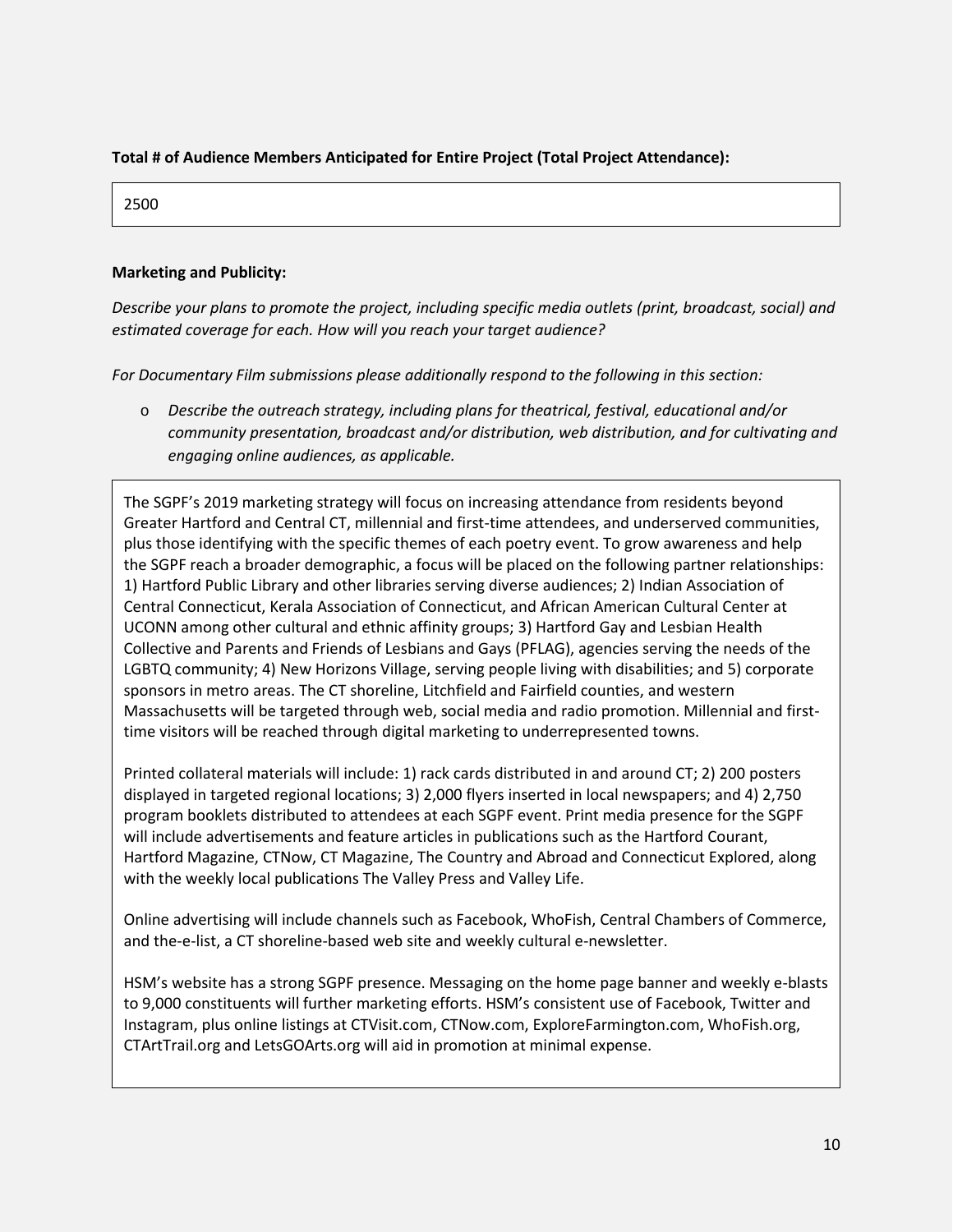Local TV personality and veteran SGPF emcee Sarah Cody from WTNH Ch-8 will return and assist with TV and social media promotion, including on-sight interviews with mainstage poets and HSM staff. Radio spots will be courtesy of SGPF underwriting for the Colin McEnroe Show on WNPR. Performances in 2019 by Claudia Rankine, along with the other diverse voices, are expected to attract coverage from WNPR in the form of poet interviews on locally produced programming.

Unpaid media coverage for 2019 will include outlets with culturally and regionally specific programming. College radio stations with multi-cultural programming such as the University of Hartford's WWUH, Trinity College's WRTC, University of Connecticut's WHUS, and Fairfield University's WVOF will be utilized.

Additional marketing efforts to increase attendance and visibility will include continued collaboration with the PAC's college and university professors to promote the SGPF to their students, peers and campus affiliates to attract a younger and more ethnically diverse audience base. HSM has also established partnerships with organizations like Theaterworks and Spectrum (LGBTQ) at University of Hartford for diverse cross-promotional opportunities.

### **Schedule:**

*Describe the major tasks to complete the project, specific dates for both the beginning and completion, and the team member(s) responsible for each. Include ONLY tasks during the requested grant period.*

*Please use the following format:*

*1 Start & End Date; Task; Team Member(s) 2 Start & End Date; Task; Team Member(s) etc*

Schedule for 2019 Sunken Garden Poetry Festival (SGPF) Performances:

1. Year Round; Secure financial support through corporate, foundation, individual giving; Ballek, Orred, Lappe

2. Year Round; Market and publicize; Ballek, Lappe, Poetry Advisory Committee (PAC)

3. Year Round; Schedule and conduct PAC meetings; Ballek, Bourbeau, Lappe, PAC

4. October 2018-April 2019; Select and contract poets and musicians; Ballek, Lappe, PAC

5. November 2018-March 2019; Plan and conduct winter poetry event to be held March 13, 2019;

Ballek, Bourbeau, Lappe, PAC, Perbeck

6. October 2018-March 2019; Identify and contract logistical support (lighting, audio/video, book and food vendors); Lappe

7. June 19, July 10, 21 & 31, August 11, 2019; Present SGPF Prelude and main stage performance; Ballek, Bourbeau, Miller, Lappe, Perbeck, headlining poets and Fresh Voices Competition (FVC) winners on

August 11

8. June 19, July 10, 21 & 31, August 11, 2019; Adult poetry and writing workshops with headlining poets; Bourbeau, Lappe, Perbeck, headlining poets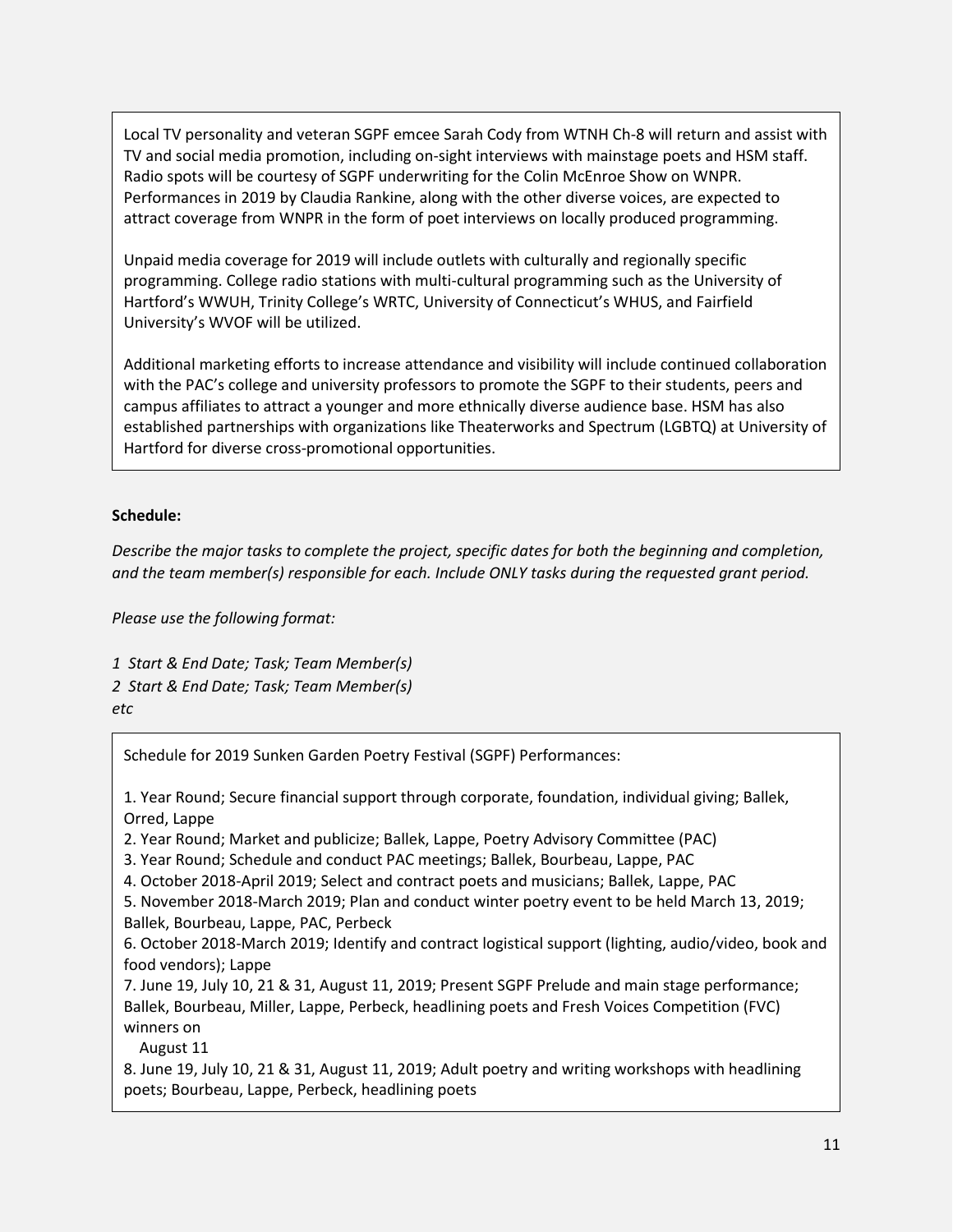9. August 11, 2019; Student writing workshop with headlining poet; Bourbeau, Miller, Lappe, Perbeck, headlining poet

10. August 2018; Email and assess post-festival patron survey; Lappe

Schedule for 2019 Sunken Garden Poetry Prize for adults:

11. August – October 31, 2018; Announce and publicize competition and manage entries; Levine (Tupelo Press), Lappe

12. December 2018-March 2019; Judging, announcement of winner; Levine (Tupelo Press), Lappe 13. July 10, 2019; Winner reads at SGPF performance; Levine (Tupelo Press), Lappe

Schedule for 2019 Fresh Voices Competition for students:

14. November 2018-February 2019; Publicize competition in CT and New England region high schools; Bourbeau, Miller

15. January 2019 - March 2019; Receive and review submissions, select semi-finalists, administer and judge performance component of competition; Miller, PAC

16. April 2019; Announce and publicize winners; Miller

17. June 2019; Publish FVC chapbook; Connors

18. July 2019; Conduct mentoring workshops for finalists; Miller

19. August 11, 2019; FVC winners reads at SGPF; Miller, Lappe

Schedule for Student Poetry Education:

20. Year Round; Administer Student Poetry curriculum; Bourbeau, Miller

Poetry in Action, pilot program:

21. November 30, 2018; finalize agreements with library partners; Miller

22. December 2018 - March, 2019; finalize discussion guides; order paperback books when available; Miller

23. June 2019 - July 2019; Launch teen reading program (dates vary by town), conduct group reading/discussion sessions, community activities; Miller, library staff

25. August 11, 2019; teen participants meet with author at SGPF; Miller, Lappe

26. August 30, 2019; complete evaluation, data collection and analysis; Miller

27. September 15, 2019; share evaluation results and debrief library partners; Miller, library staff

#### **Presenters, Consultants, and Project Team:**

*Please list your project's major participants including presenters, consultants, scholars, staff, etc.; indicate if they will be paid with CTH grant funding; and list their major project responsibilities.*

*Make sure you include ALL participants for whom you are requesting CTH funding in this section.*

*Please attach resumes or bios for all listed in the Project Team in the next question.*

*Please use the following format:*

*Team Member 1 Name Team Member 1 Title*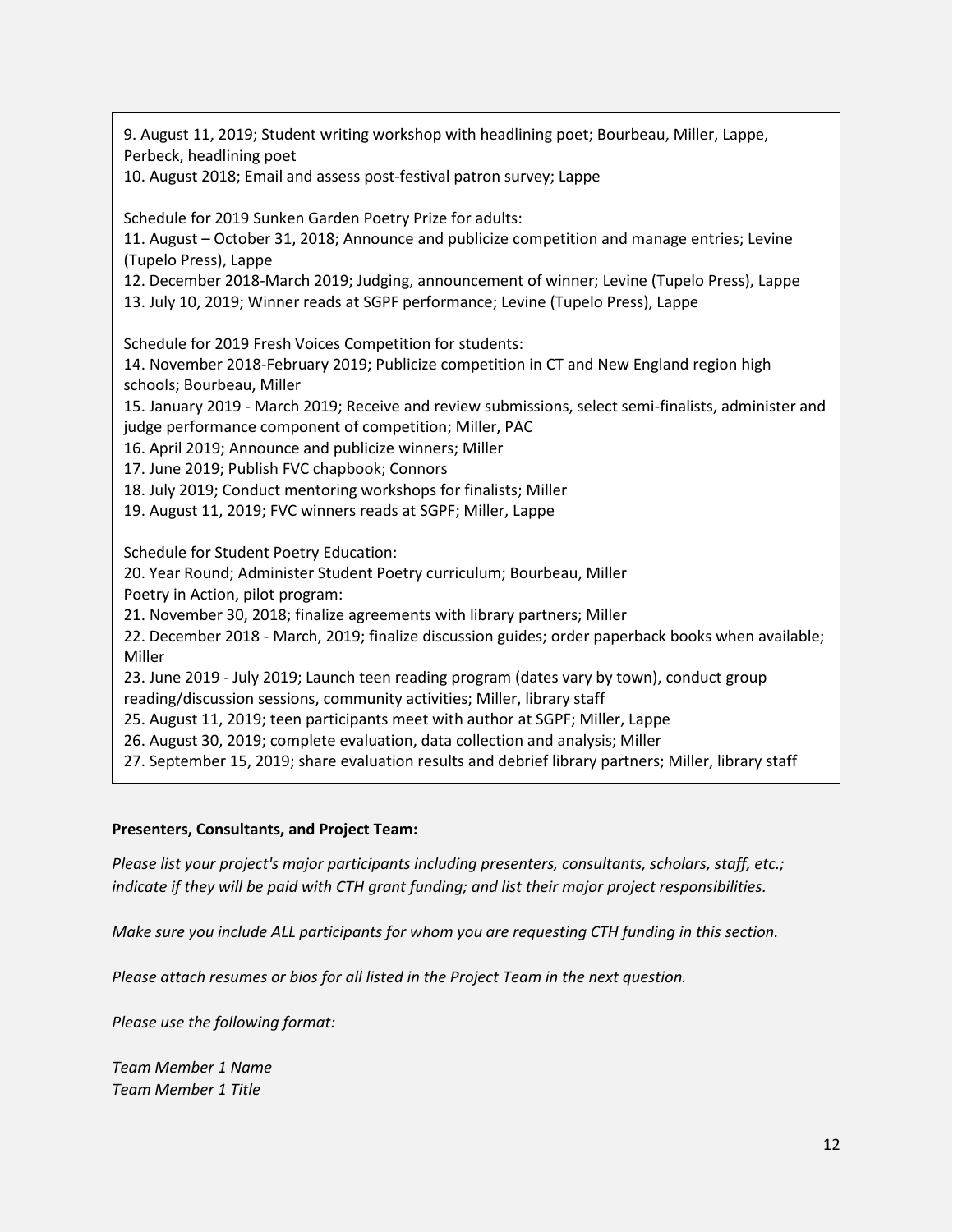*Team Member 1 Organization Paid with CTH grant funds Major Responsibilities*

Team Member 1 Name Lisa Lappe

Team Member 1 Title Manager, Sunken Garden Poetry Festival and Director of Marketing & PR Team Member 1 Org. Hill-Stead Museum

Paid with CTH grant funds

Major Responsibilities: Ms. Lappe is responsible for all festival production details, including execution of contracts with poets and vendors and coordination of performance day logistics with the director of operations, customer service, and human resource management. She acts as liaison to literary agents, the Poetry Advisory Committee, interns, staff, volunteers, performers, and customers. She is also responsible for all aspects of print, TV/radio, electronic and social media in promotion of Hill-Stead programmatic activities and public events. For the SGPF, she is responsible for these activities along with media relations and is liaison to the museum's graphic designer and outside advertising representatives.

Team Member 2 Name Morrow Jones Team Member 2 Title Prelude Videographer and Film Editor Team Member 2 Org. Morrow Jones Paid with CTH grant funds

Major Responsibilities: Mr. Jones is a retired independent school teacher of English, foreign

languages, interdisciplinary humanities, and film. He holds an advanced degree in comparative literature and manages projects in photography, video, camera restoration, intellectual history, and computer animation. Mr. Jones films all Prelude conversations and photographs festival performances for future online dissemination and archiving.

| Team Member 3 Name         | David Budries   |
|----------------------------|-----------------|
| <b>Team Member 3 Title</b> | Sound Engineer  |
| Team Member 3 Org.         | Sound Situation |
| Paid with CTH grant funds  |                 |

Major Responsibilities: Mr. Budries is responsible for, and personally manages, all aspects of the festival sound system for Prelude interviews and mainstage readings.

| Team Member 4 Name            | Susan Ballek             |
|-------------------------------|--------------------------|
| Team Member 4 Title           | Executive Director & CEO |
| Team Member 4 Org.            | <b>Hill-Stead Museum</b> |
| Not paid with CTH grant funds |                          |

Major Responsibilities: Ms. Ballek has ultimate responsibility for the successful presentation of the SGPF, overseeing direct reports who are specifically accountable for the festival's artistic content, marketing and promotion, associated operational logistics, educational components, and financial viability. She serves on the Poetry Advisory Committee and plays a key role as fundraiser for the festival, reaching out to corporate sponsors, foundations, and individual donors.

| Team Member 5 Name  | Melanie Bourbeau                  |
|---------------------|-----------------------------------|
| Team Member 5 Title | Dir. of Interpretation & Programs |
| Team Member 5 Org.  | <b>Hill-Stead Museum</b>          |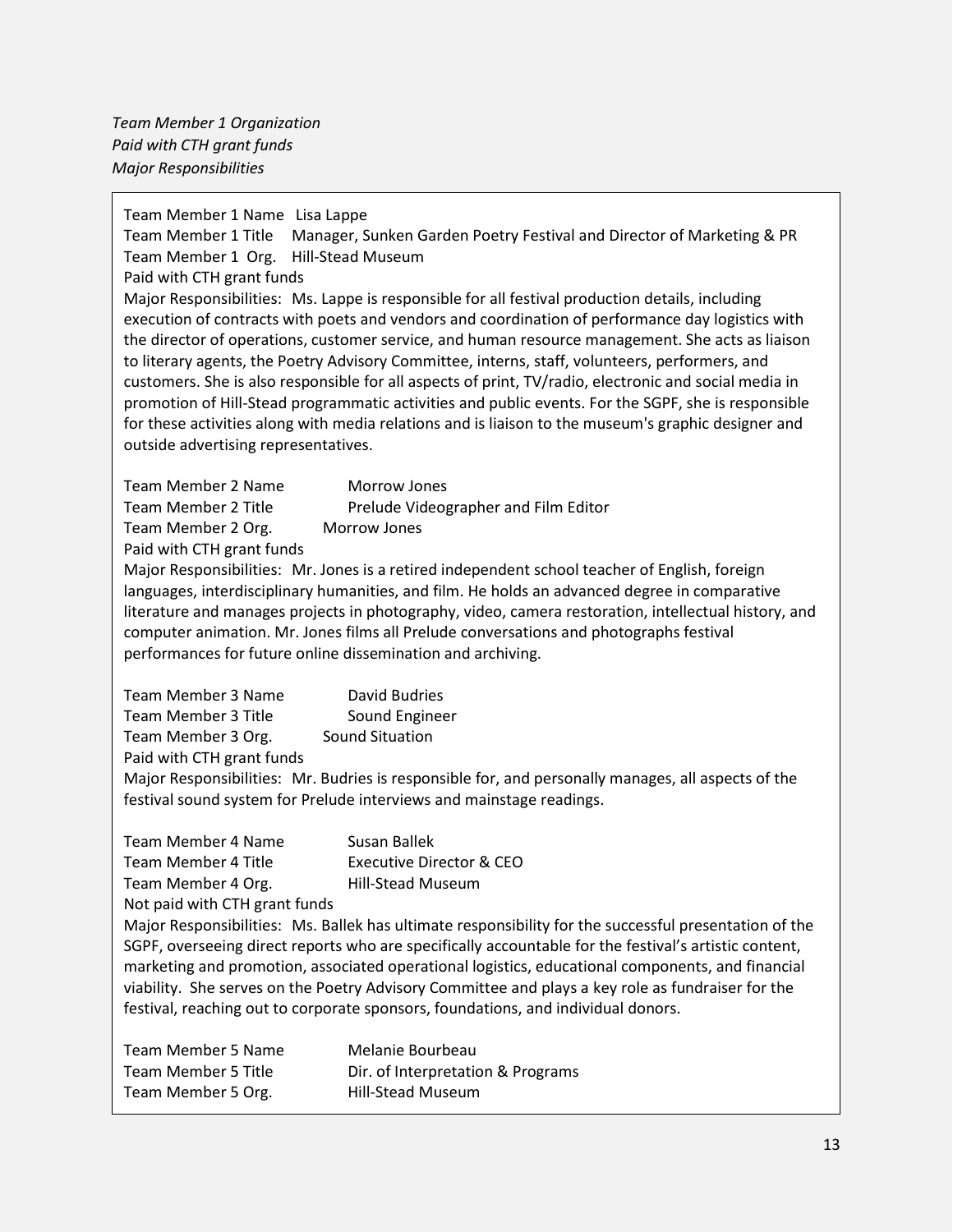### Not paid with CTH grant funds

Major Responsibilities: Ms. Bourbeau is also HSM's curator, and is responsible for maintaining and preserving the integrity of the historic link between the SGPF and the literary interests and activities of the museum's founding families. As Director of Interpretation & Programs, she supervises the SGPF Program Manager and works closely with the Director of Community Engagement. She also serves on the Poetry Advisory Committee.

| Team Member 6 Name            | Lauren Miller                    |
|-------------------------------|----------------------------------|
| Team Member 6 Title           | Director of Community Engagement |
| Team Member 6 Org.            | <b>Hill-Stead Museum</b>         |
| Not paid with CTH grant funds |                                  |

Major Responsibilities: Ms. Miller oversees the SGPF student components and the pilot Poetry in Action program. She manages relationships with administrators, classroom teachers, museum educators, and HSM program staff to implement all poetry education components for student visitors in grades 3-12, solicits submissions and arranges logistics for the Fresh Voices poetry competition and Young Poets Day.

| Team Member 7 Name            | David Perbeck                 |  |  |
|-------------------------------|-------------------------------|--|--|
| Team Member 7 Title           | <b>Director of Operations</b> |  |  |
| Team Member 7 Org.            | <b>Hill-Stead Museum</b>      |  |  |
| Not paid with CTH grant funds |                               |  |  |

Major Responsibilities: Mr. Perbeck is responsible for all operational logistics and security aspects of festival production. He supervises buildings and grounds and security staff in setting up performance venues, directing traffic, and responding to vendor needs. He works to guarantee the safety of attendees and the preservation of museum grounds by monitoring traffic issues, weather alerts and coordinating fire watches with the Farmington Volunteer Fire Department.

| Team Member 8 Name            | Susan Orred              |
|-------------------------------|--------------------------|
| Team Member 8 Title           | Director of Development  |
| Team Member 8 Org.            | <b>Hill-Stead Museum</b> |
| Not paid with CTH grant funds |                          |

Major Responsibilities: Ms. Orred is responsible for all museum fundraising and membership activities. For the SGPF, she is responsible for securing corporate sponsorship and identifying and engaging sponsors with interest in the demographics and/or theme of specific performances.

Team Member 9 Name Ginny Connors Team Member 9 Title Fresh Voices Chapbook Publisher Team Member 9 Org. Grayson Books Not paid with CTH grant funds Major Responsibilities: Ms. Connors owns and operates Grayson Books, an independent poetry press based in West Hartford, Connecticut. She began donating publication of the Fresh Voices Competition chapbook in 2018.

Team Member 10 Name Kate Rushin Team Member 10 Title Poetry Advisory Committee Member Team Member 10 Org. Hill-Stead Museum Not paid with CTH grant funds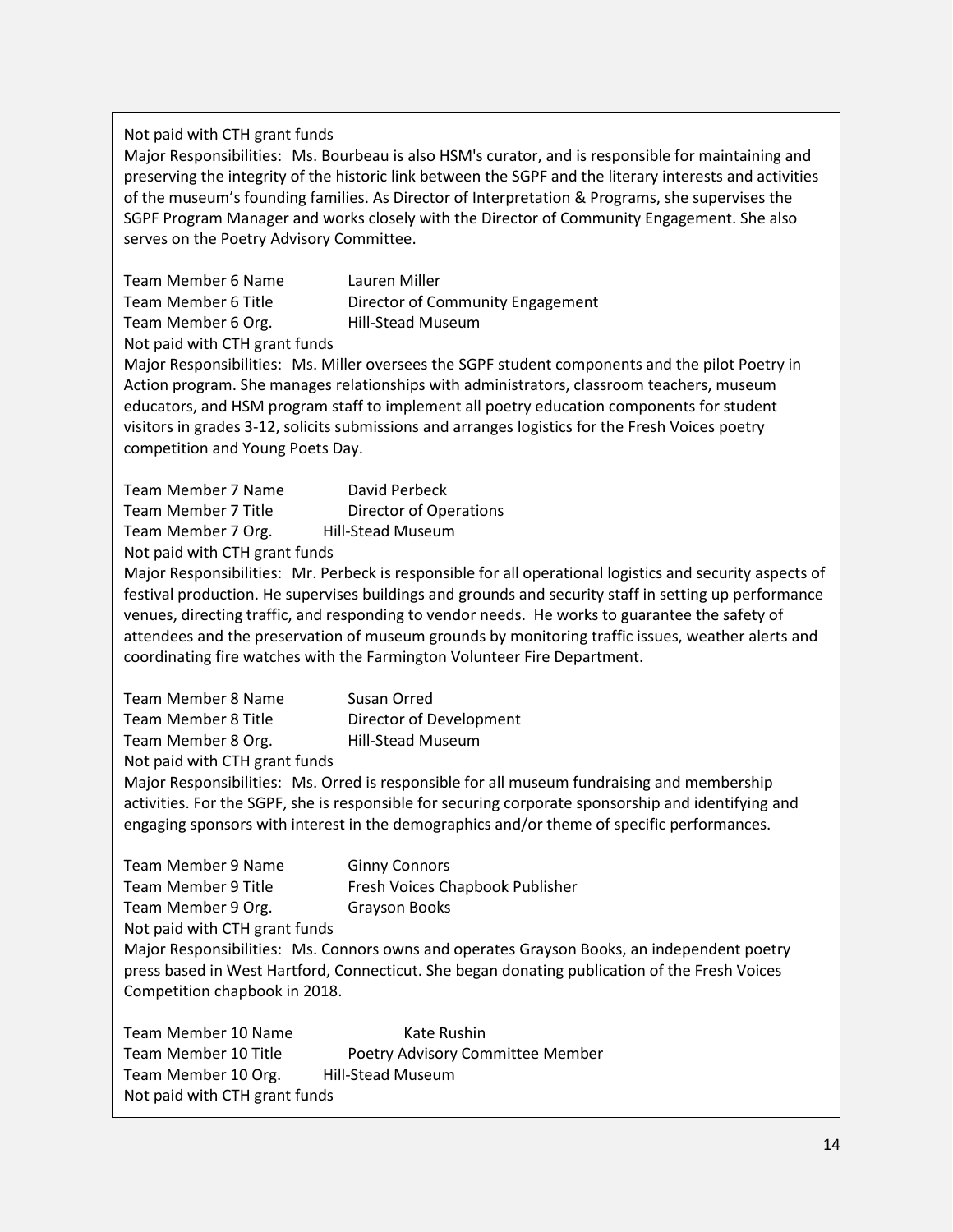Major Responsibilities: As a PAC member, Ms. Rushin provides artistic direction for the festival, is a prime advisor on multi-cultural affairs often serves as a moderator for Poetry Prelude conversations.

Team Member 11 Name **Jeffrey Levine** Team Member 11 Title Sponsor, Sunken Garden Poetry Prize Team Member 11 Org. Tupelo Press Not paid with CTH grant funds Major Responsibilities: As editor-in-chief and publisher of Tupelo Press, which sponsors the Sunken Garden Poetry Prize, Mr. Levine oversees the solicitation and review of poetry submitted to the competition, features the prize winner on the Tupelo Press website, and coordinates with the SGPF Program Manager to present the prize winner as the emerging poet at a festival performance. Team member 12 Name Tejal Vallam Team Member 12 Title Past President Team Member 12 Org. Indian Association of Central CT Not paid with CTH grant funds Major Responsibilities: Ms. Vallam is well connected within CT's Indian community and will make recommendations and assist HSM staff and PAC in securing Indian dancers, musicians and artists to enrich the poetry readings at the 2019 Celebration of Indian Poetry and Culture. She will also help ensure that promotion of the event reaches and attracts Indian constituents throughout Connecticut. Team Member 13 Name Claudia Rankine Team member 13 Title Headlining Poet Team Member 13 Org. Claudia Rankine Paid with CTH grant funds Major Responsibilities: Ms. Rankine will be the headliner for Opening Night on June 19. She will lead a 2 hour poetry workshop, participate in a Prelude conversation, read on the mainstage and interact one-on-one with audience members during the concluding book signing. Team Member 14 Name Emily Skillings Team Member 14 Title Opening Poet Team Member 14 Org. Emily Skillings Paid with CTH grant funds Major Responsibilities: Ms. Skillings frequently works with the headlining poet and will read prior to Claudia Rankine on Opening Night. Team Member 15 Name Terrance Hayes Team member 15 Title Headlining Poet Team Member 15 Org. Terrance Hayes Paid with CTH grant funds Major Responsibilities: Mr. Hayes will be the headliner on July 10. He will lead a 2 hour poetry workshop, participate in a Prelude conversation, read on the mainstage and interact one-on-one with audience members during the concluding book signing. Team Member 16 Name Rajiv Mohabir Team member 16 Title Co-Headlining Poet Team Member 16 Org. Rajiv Mohabir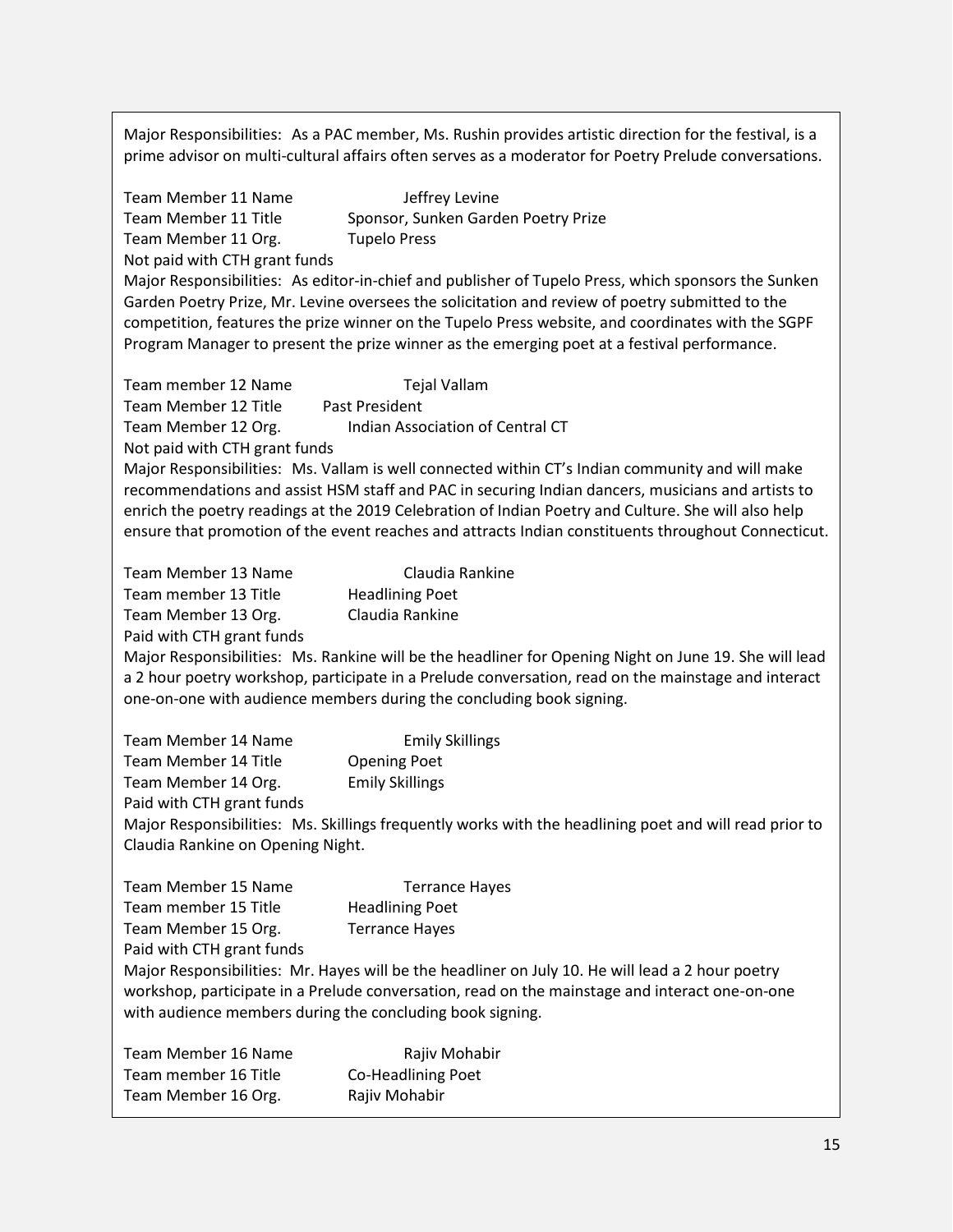Paid with CTH grant funds

Major Responsibilities: Mr. Mohabir will be the co-headliner for Celebration of Indian Poetry and Culture on July 21. He will lead a 2 hour writing workshop, participate in a Prelude conversation with co-headliner, Aimee Nezhukumatathil, read on the mainstage and interact one-on-one with audience members during the concluding book signing.

| Team member 17 Name       | Aimee Nezhukumatathil |
|---------------------------|-----------------------|
| Team Member 17 Title      | Co-Headlining Poet    |
| Team Member 17 Org.       | Aimee Nezhukumatathil |
| Paid with CTH grant funds |                       |

Major Responsibilities: Aimee Nezhukumatathil will be the co-headliner for Celebration of Indian Poetry and Culture, on July 21. She will lead a 2 hour writing workshop, participate in a Prelude conversation with her co-headliner, Rajiv Mohabir, read on the mainstage and interact one-on-one with audience members during the concluding book signing.

| Team Member 18 Name  | Chris Abani            |
|----------------------|------------------------|
| Team member 18 Title | <b>Headlining Poet</b> |
| Team Member 18 Org.  | Chris Abani            |
|                      |                        |

Paid with CTH grant funds

Major Responsibilities: Mr. Abani will be the co-headliner for Poetry of Our World on July 31. He will lead a 2 hour writing workshop, participate in a Prelude conversation with his co-headliner, Mai der Vang, read on the mainstage and interact one-on-one with audience members during the concluding book signing.

Team Member 19 Name Mai der Vang Team member 19 Title Headlining Poet Team Member 19 Org. Mai der Vang Paid with CTH grant funds

Major Responsibilities: Ms. Vang will be the co-headliner for Poetry of Our World on July 31. She will lead a 2 hour writing workshop, participate in a Prelude conversation with her co-headliner, Chris Abani, read on the mainstage and interact one-on-one with audience members during the concluding book signing.

| Team Member 20 Name       | Elizabeth Acevedo      |
|---------------------------|------------------------|
| Team member 20 Title      | <b>Headlining Poet</b> |
| Team Member 20 Org.       | Elizabeth Acevedo      |
| Paid with CTH grant funds |                        |

Major Responsibilities: Ms. Acevedo will be the headliner for CT Young Poets' Day on August 11. She will lead a 2 hour student poetry workshop, read on the mainstage and interact one-on-one with audience members during the concluding book signing. She will interact with Poetry in Action participants during a reception on August 11th.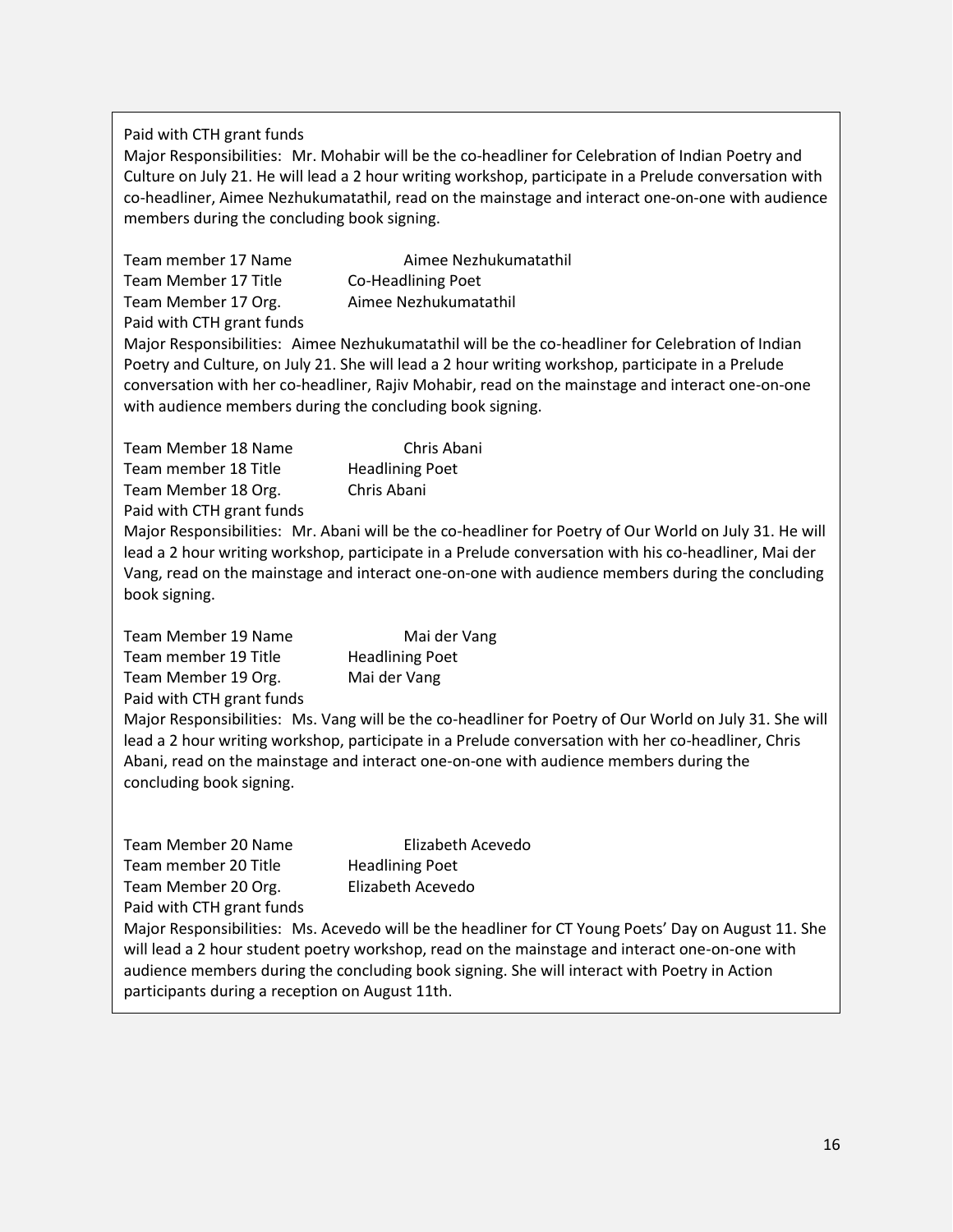### **Project Team Resumes and Bios:**

*Please attach a CV or resume of up to 3 pages for each person for whom CTH grant funding is being sought that demonstrates appropriate skills and/or scholarship to carry out their role in the project.*

*Short (one- or two-paragraph) bios of vital team members NOT paid through CTH funds may also be included.*

*Note: Only 1 attachment can be uploaded in this space. If you have multiple resumes to share, please combine into 1 document before uploading.*

### **[NOTE: Sample Model Grants do not share this upload]**

#### **Collaborative Projects:**

*If the project is a collaborative effort, managed with other organizations, please include letters from those partners describing their respective roles in the project.*

**[See the appendix for this optional upload]**

**Budget: [See the appendix for this upload]**

#### **Budget Notes and Justification:**

In addition to the programmatic and marketing objectives described elsewhere in this application, HSM requests funding to support sound, videography, graphic design, transportation and printing expenses necessary to present the 2019 SGPF with the addition of the PIA pilot program.

Professionally installed and monitored sound equipment is an essential component of the SGPF's production. Performances take place outdoors, and in order for attendees to fully experience the outstanding content delivered by the performers, skilled sound technicians and equipment which can accommodate the dynamic outdoor space are required. Proper lighting of both the mainstage and walkways within the Sunken Garden is also extremely important to guarantee the visual appeal of the live performance, as well as the safety of audience members. HSM relies on high quality digital recordings of all performances and Prelude conversations for archival purposes, as part of an integrated marketing plan, and as a means to provide broader access to the talent which the SGPF attracts. Proper video editing requires a substantial amount of time and skill, and raw, unedited video would not be suitable for any of these applications.

Professional graphic design and printing services are required to create a rack card, program booklet, poster, vinyl banner and signage to support proposed advertising and marketing efforts. The ability to present the SGPF as a visually rich experience, as well as share and distribute well executed recordings of the festival, further supports awareness and attendance of this unique, live poetry event.

Costs for bus transportation and multiple copies of The Poet X for participating libraries are included in support of the Poetry in Action pilot program, and a small portion of the management costs are also requested.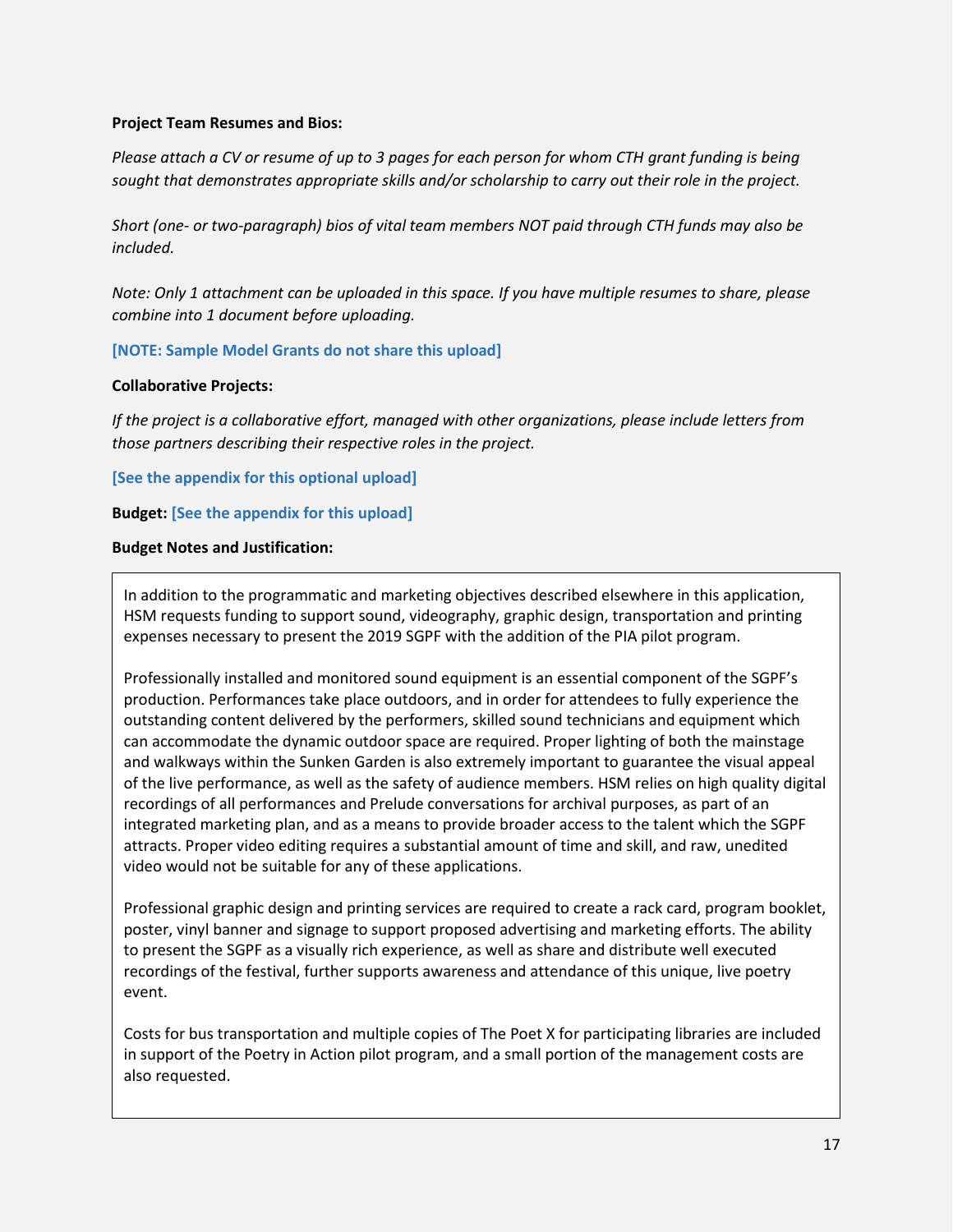Ticket fees should generate approximately \$28,875. This amount is included in the Applicant Cash matching funds category.

### **Project Revenue Plan for External Cash Match**

*Please provide information about your plans to secure the required percentage of matching funds from external sources prior to the end of the requested grant period.*

### **List of Expected Grants/Grantors:**

*Please provide information about your project's grants/ grantors to be used as external cash match.*

*Please use the following format:*

*Grant/Name of Grantor Requested Grant Amount Anticipated Award Date Confirmed Amount*

**NEA** \$30,000 June 2019 Confirmed: \$0 HFPG - Garminy Fund \$5,000 May 1, 2019 Confirmed: \$0 Goldfarb Charitable Trust \$7,500 May 2019 Confirmed: \$0

#### **Contingency Plan for Grants:**

*If you do not receive grants for which you have applied, how will you generate the required percentage of external cash match?*

HSM will seek further sponsorship and individual support. If unsuccessful HSM will revise the SGPF budget, cutting PIA expenses, reducing poetry performances, related programming, digital recording, archiving and distribution of video.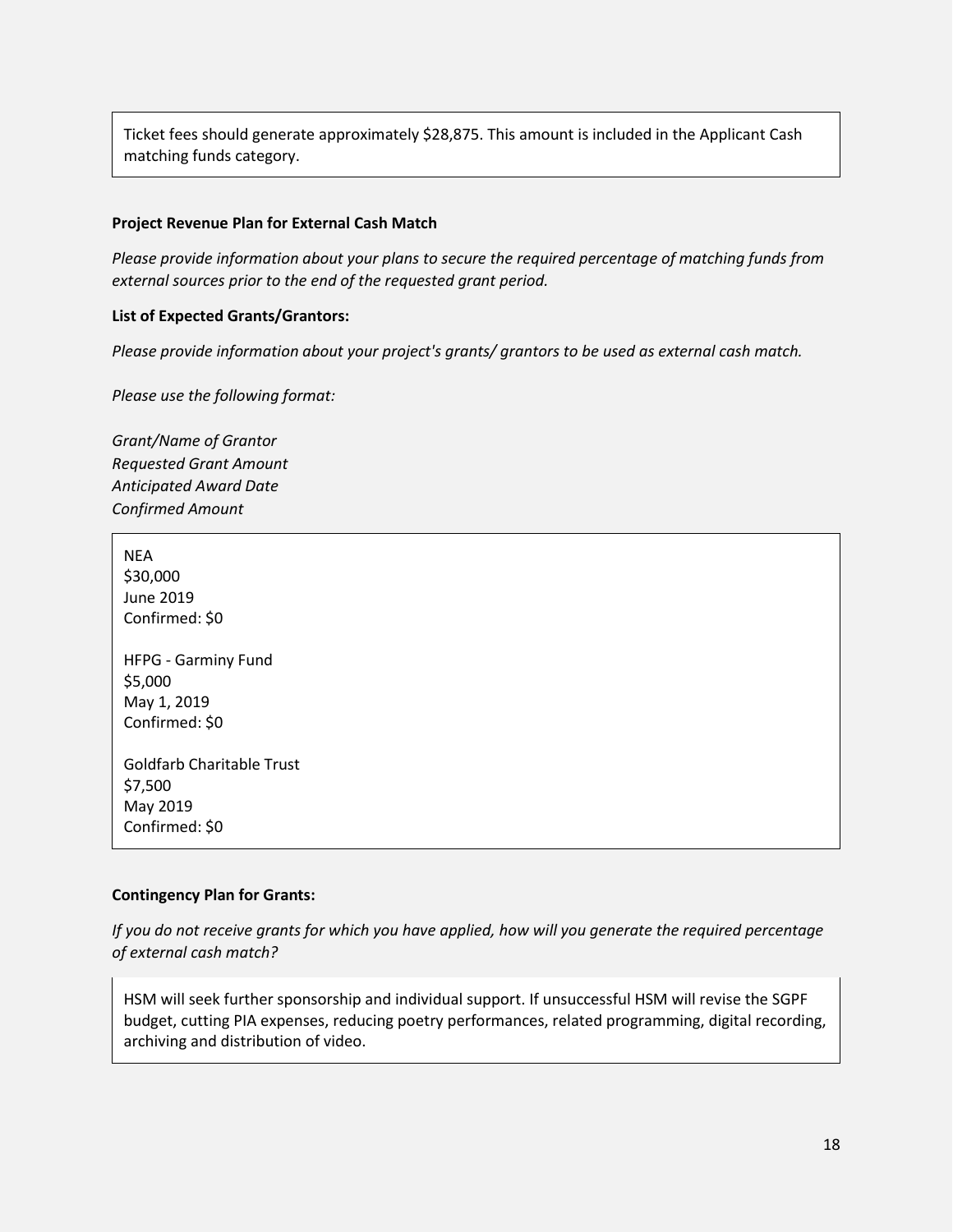### **Total Individual Donations:**

*Please list the total amount of individual donations\* expected to be used as external cash match for your project.*

*\*Certification that individual donations are directed to a CTH-funded project is required at the end of the grant period.*

\$0

**In addition to the attachments required in previous sections, Implementation grants require certain, additional attachments based on project type.**

### **1. Exhibitions and Site Interpretation**

*Exhibitions and site interpretation are the physical presentation of humanities content and are typically installed on a permanent or temporary basis at museums and other public sites.*

*Exhibitions and site interpretation grants require all of the following:*

- *A list or illustrations of key objects or images*
- *Sample text for introductory panel, main section panels, and object labels*
- *A rendering of the exhibition's floor plan and sample elevations*
- *A brief narrative "walk-through" of the exhibition or site that describes the visitor experience*
- *Specific examples of "take-away messages" or learning objectives and how you will convey them through the exhibition*
- *Admission and other fees*

### *Exhibition Attachments Quick Check List*

*If you are requesting funding for an exhibition, have you included:*

- *List of objects/images*
- *Sample text copy*
- *Floor plan*
- *Sample elevations*
- *Narrative walk-through*
- *Take-away messages/learning objectives*
- *Admission and fees*

### **2. Presentation Programs**

*Public presentations include lectures, performances, festivals, and guided discussions that engage audiences in interpreting and examining issues and themes.*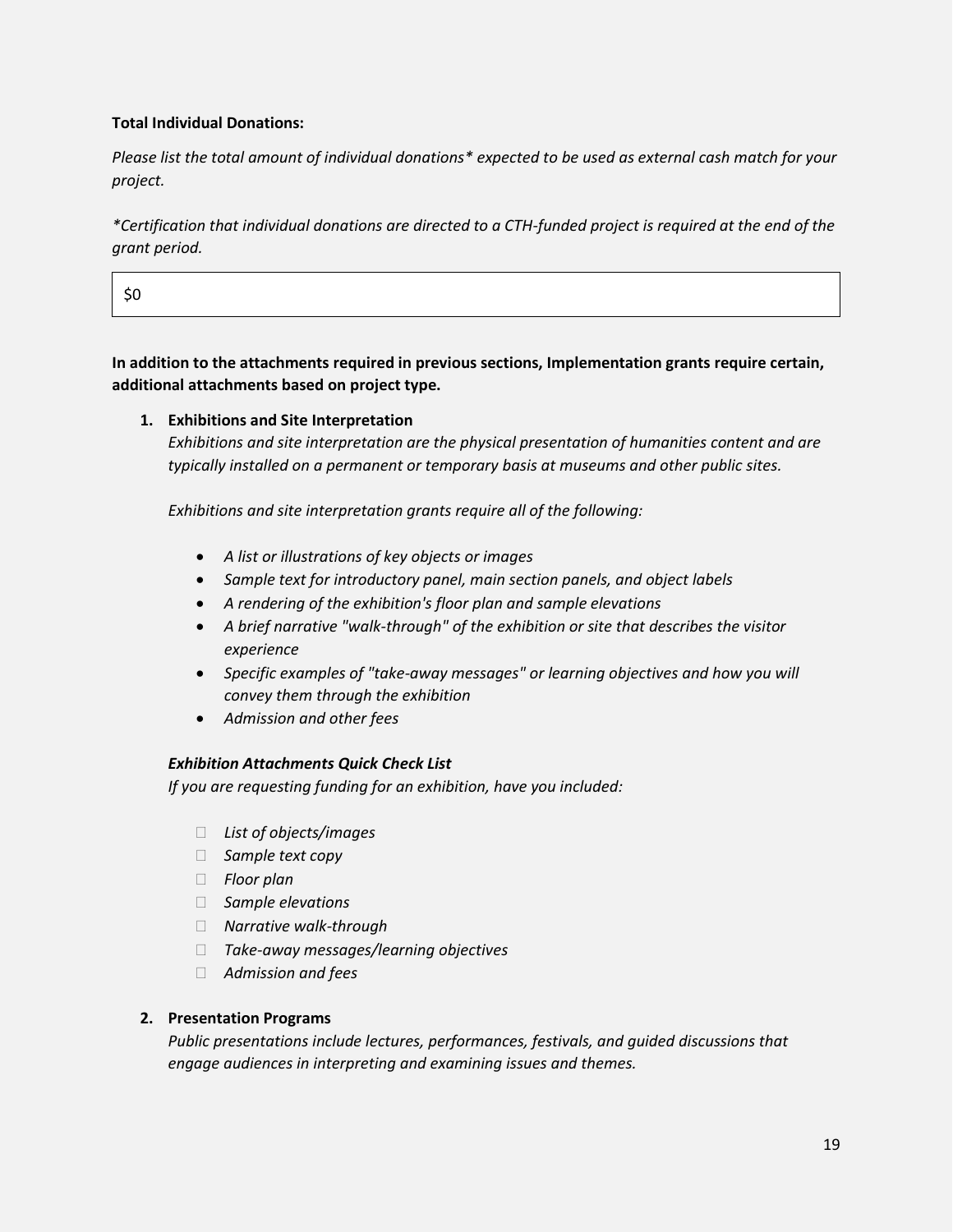*Include a summary (maximum two pages) that provides a concise description of the proposed program, including:*

- *Title, theme(s), and format of public program(s)*
- *Dates and times of program(s)*
- *Location and audience capacity of the venue(s)*
- *Admission and other fees*
- *Name of speakers, educators, or presenters*
- *If presentation is part of a larger program, include a schedule of events for the date(s)*

*For film and theater presentations, also include up to two pages that include:*

- *A synopsis of the plot or story line*
- *Specific examples of "take-away messages" or learning objectives*

### **3. Interpretive Digital Media Projects**

*Connecticut Humanities invites digital media projects including websites, creation & dissemination of audio and visual material, mobile applications, Geographic Information System applications, & data visualization projects.*

*Projects must be well grounded in scholarship and illuminate ideas and insights central to the humanities. Please provide these attachments for all digital projects:*

- *Statement of technologies to be used and justification for selection*
- *Justification for choosing any proprietary technologies over open-source options*
- *Description of standards (digitization, metadata, public accessibility, privacy) that will be employed*
- *Access or other fees for the public to use the site or app*
- *Explanation of how you will obtain permissions for intellectual property you do not own*
- *For website and mobile app projects: sample text, screen shots and site map or structural description for the website*
- *For other media projects: sample text & audio/visual components*

### **4. Documentary Films**

*Documentary film grants strengthen the humanities content of documentary media productions and help propel projects to completion.*

*Projects must be:*

- *in the production stage*
- *have a work in-progress to submit*
- *actively involve at least two Humanities subject area experts to help advise on, frame, & contextualize subject matter throughout the production process*
- *have a previously completed work sample to submit.*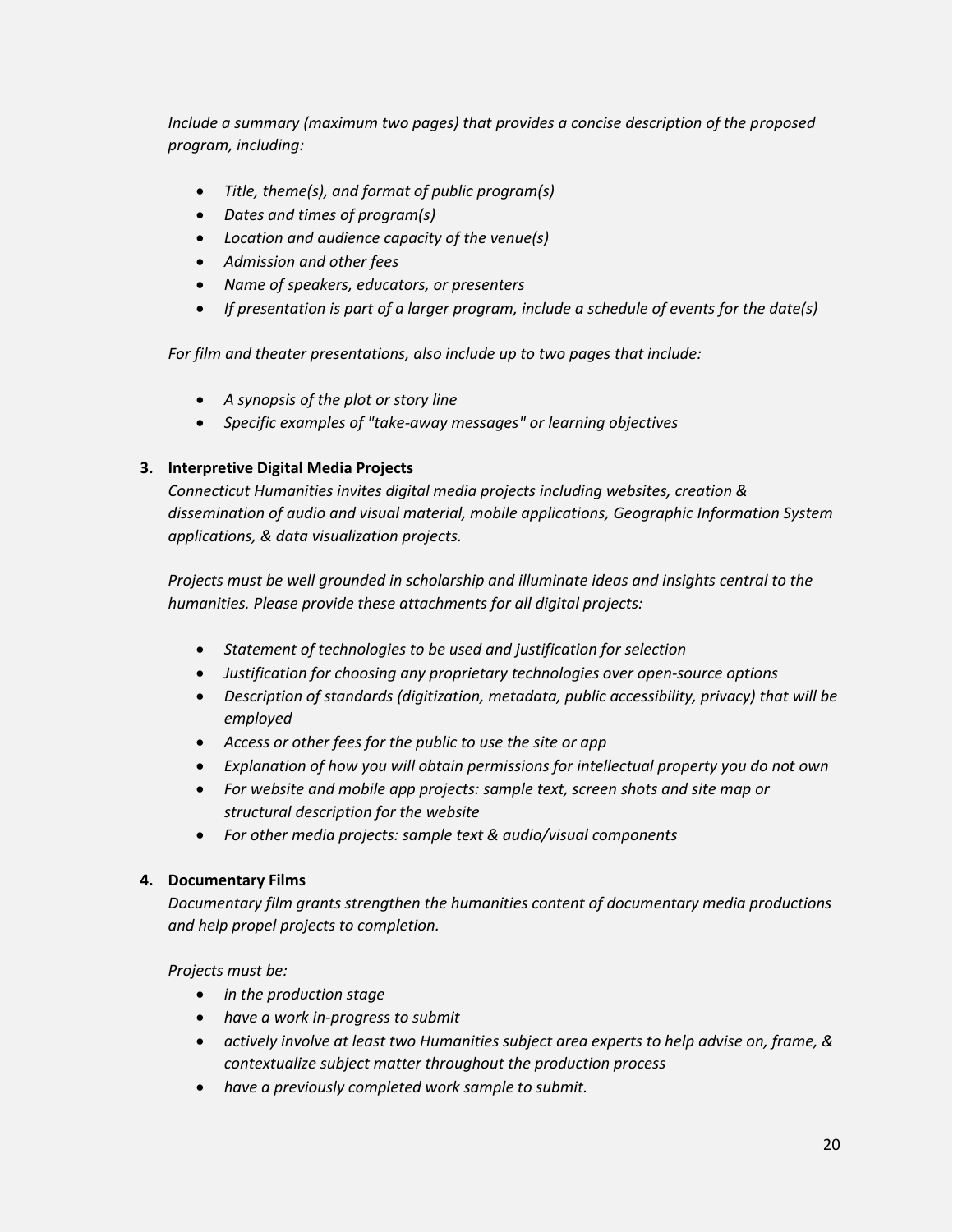*Documentary film grants require:*

- *A brief treatment detailing the creative style, narrative structure, imagery or audio content, animation, & interactive elements, as applicable, of your project. (2 pp. max)*
- *Access to the work-in-progress sample for which you seek funding. (Suggested length: 10 minutes.)*
- *Access to a prior work sample in its entirety.*
- *Explanation of the prior work submitted & brief outline of role(s) your project team members played in its creation. Provide any necessary background information or context for the work-in-progress. (2 pp. max)*

### **File Upload:**

*Please attach one (1) document containing all of the materials required as outlined above, based on the project type(s) for which you are requesting funding, to help us evaluate the quality and humanities content of your project.*

*Note: Only 1 attachment can be uploaded in this space. If you have multiple documents to share, please combine into 1 file before uploading.*

**[See the appendix for this upload]**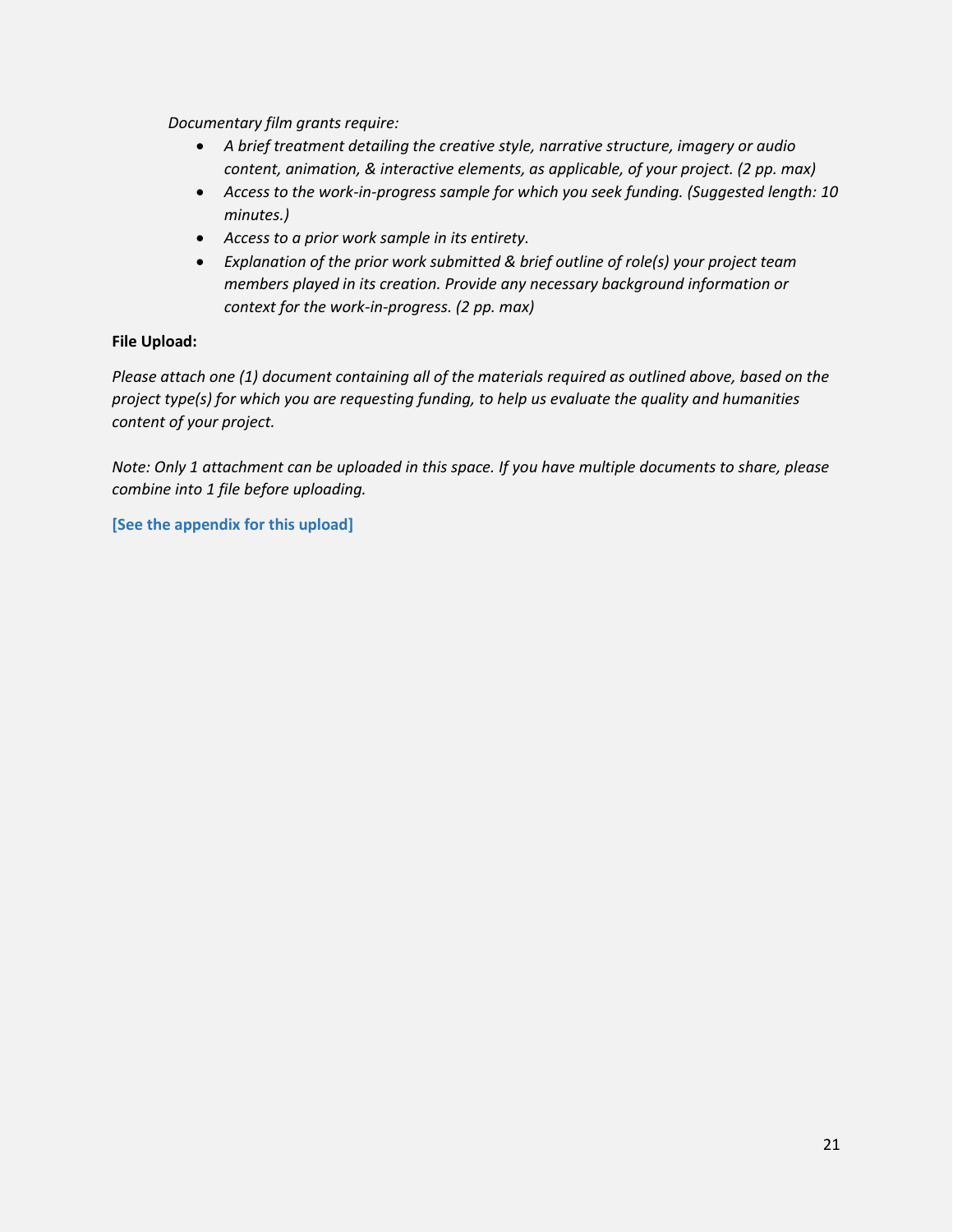# Appendix

While Project Team Resumes and Bios are required for this application, this upload is not included with this sample model grant application.

This sample model grant includes the following documents:

- 1. Sample Evaluation Materials
- 2. Collaborative Projects
- 3. Budget
- 4. Required File Upload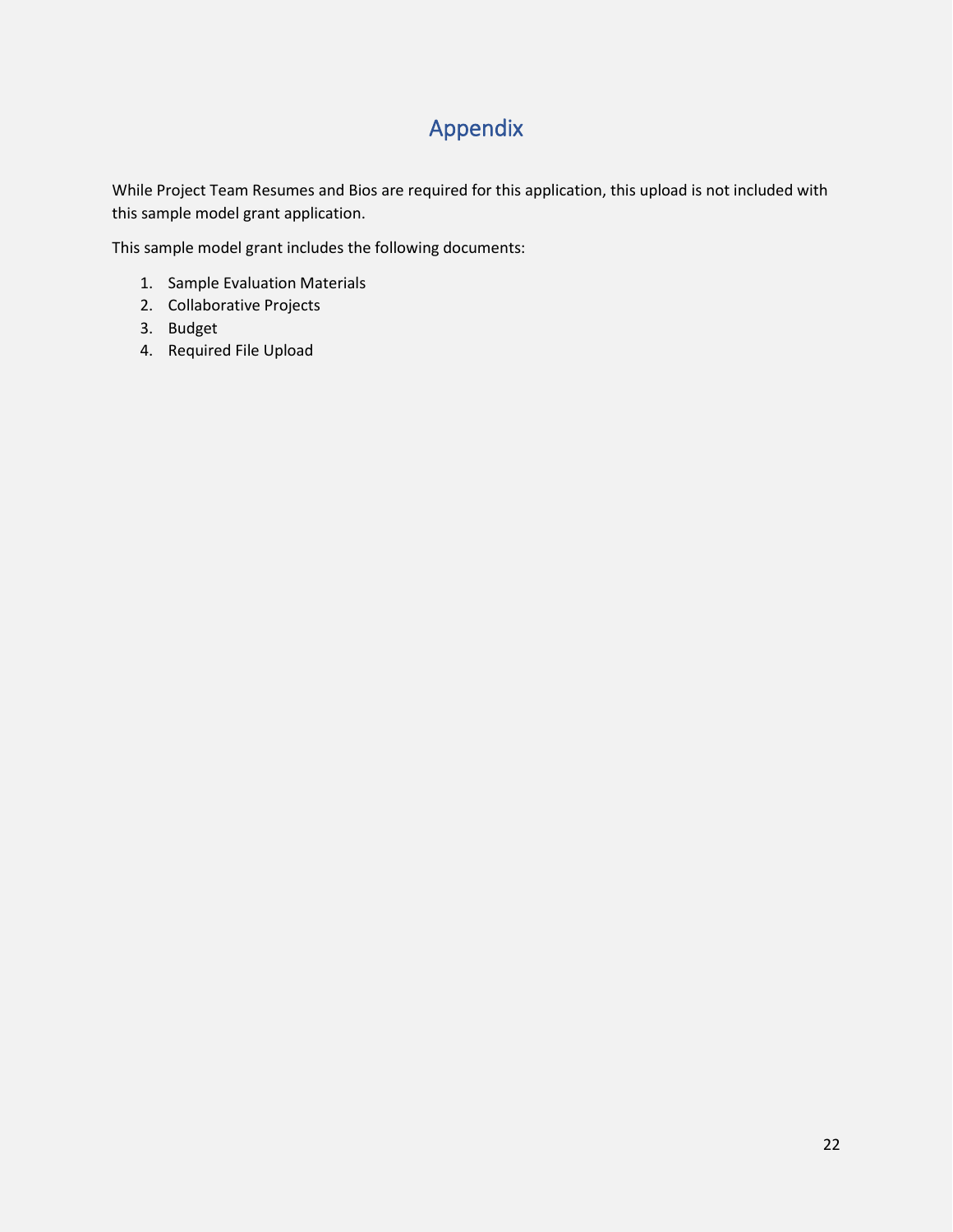# HSM Survey Samples 2019 (Administered via Survey Monkey)

### Survey #1: Sunken Garden Poetry Festival Exit Survey

1. Please tell us about your experience at the Festival. What would you like us to know?

### 2. Please tell us if you agree with the following statements:

|                                                                                              | Disagree | Somewhat Disagree | Somewhat agree | Agree |
|----------------------------------------------------------------------------------------------|----------|-------------------|----------------|-------|
| This reading helped me better<br>understand the value of poetry<br>as a means of expression. |          |                   |                |       |
| This reading helped me<br>understand other people and<br>cultures.                           |          |                   |                |       |
| This reading helped me<br>understand social issues.                                          |          |                   |                |       |
| This reading inspired me to<br>write my own poetry.                                          |          |                   |                |       |
| This reading inspired me to<br>read more poetry.                                             |          |                   |                |       |

# 3. How did tonight's event affect you personally? What did you take away from the event?



### 4. Was this your first time attending the Poetry Festival?

- O Yes
- $\bigcirc$  No

### 5. Are you a Hill-Stead Museum Member?

- C Yes
- $\bigcirc$  No

### 6. How did you hear about the Sunken Garden Poetry Festival?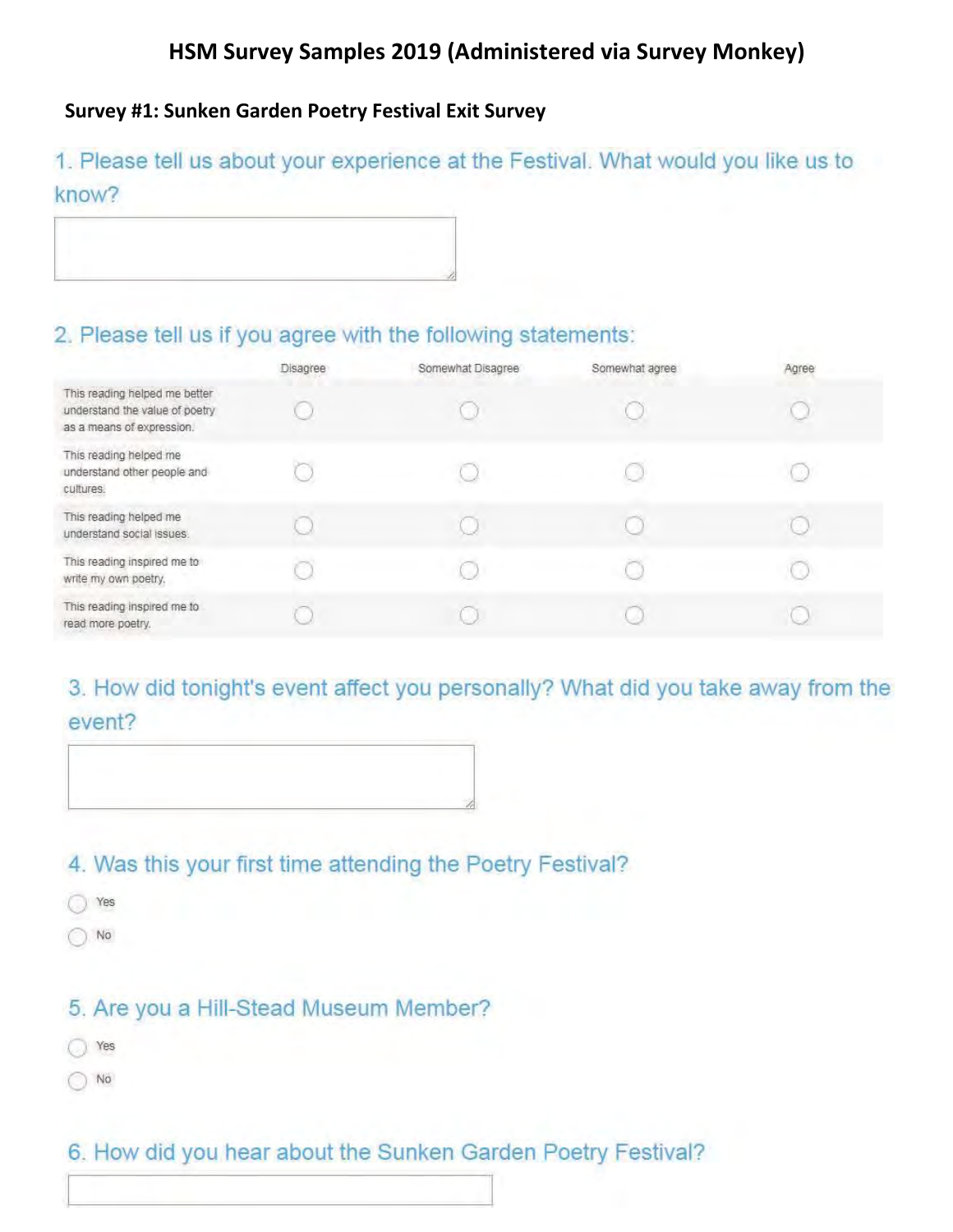### **7. Was the accessibility satisfactory?**

- o Yes
- o No
- o Other (please specify)

### **8. What other Hill-S tead Museum programs have you previously attended?**

- o Valentine's Day Events
- o Live Poets Society Readings
- o May Market
- o Writing Workshops
- o Decorative Arts Study Group (DASG) Events
- o Impressionists Council Events
- o Ballet Ball or Pink Party
- o House Tour
- o Other (please specify)
- o Holiday Boutique
- o Theatrical Holiday Tours
- o I make regular use of the museum's grounds
- o Trails Day or Estate Tour
- o Children's programming or field trips
- o Discovery Days

### **9. What is your age range?**

- o Under 30
- o 30-45
- o 45-60
- o 60+

### **10. If you attended the 5:00 Prelude Interview, please chose all that apply to your**

### **experience.**

- o I found this event to be very satisfactory.
- o This was my first Prelude Event.
- o I p[an to attend future Preludes .
- o I found this event to be unsatisfactory.

Other comments about the Prelude: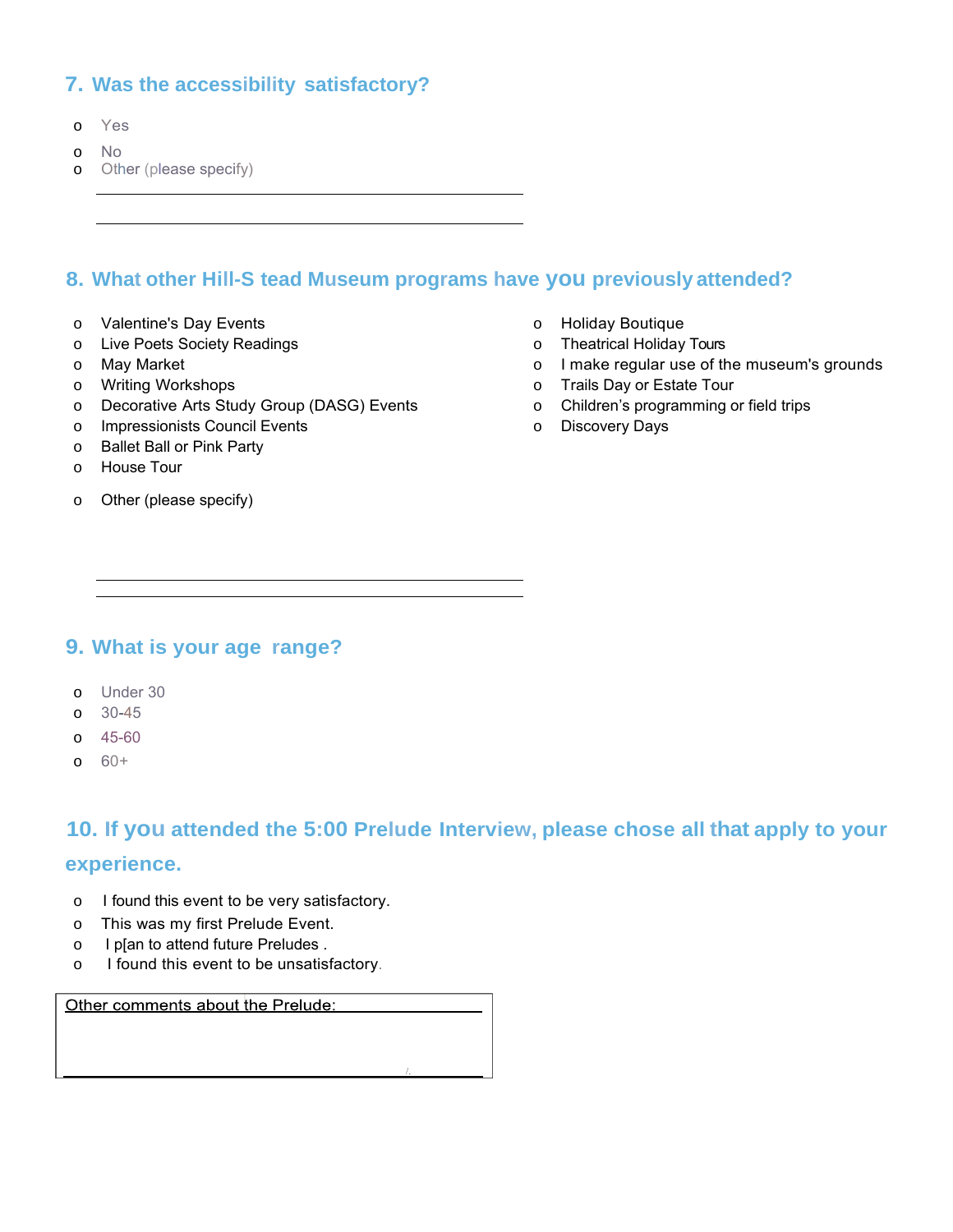# **Survey #2: Sunken Garden Poetry Festival Poetry Workshop Evaluation**

| Tracy K. Smith Writing Workshop Survey                                                                                                                                                                                                                                              |   |    |    |                         |
|-------------------------------------------------------------------------------------------------------------------------------------------------------------------------------------------------------------------------------------------------------------------------------------|---|----|----|-------------------------|
| <b>E</b> PAGE TITLE                                                                                                                                                                                                                                                                 |   |    |    |                         |
|                                                                                                                                                                                                                                                                                     |   |    |    |                         |
| 1. This workshop will benefit my writing.                                                                                                                                                                                                                                           |   |    |    |                         |
| Not Very Useful                                                                                                                                                                                                                                                                     |   |    |    | <b>Extremely Useful</b> |
| ☆                                                                                                                                                                                                                                                                                   | ☆ | ☆  | ☆  | ☆                       |
| 2. This workshop will allow me to more fully experience the Sunken Garden Poetry<br>Festival.                                                                                                                                                                                       |   |    |    |                         |
| Not Very Useful                                                                                                                                                                                                                                                                     |   |    |    | <b>Extremely Useful</b> |
| ☆                                                                                                                                                                                                                                                                                   | ☆ | ☆  | ☆  | ☆                       |
|                                                                                                                                                                                                                                                                                     |   |    |    |                         |
| 3. Rate the academic quality of this workshop.                                                                                                                                                                                                                                      |   |    |    |                         |
| Not Very Useful                                                                                                                                                                                                                                                                     |   |    |    | <b>Extremely Useful</b> |
| ☆                                                                                                                                                                                                                                                                                   | ☆ | ☆  | ☆  | ☆                       |
| 4. Rate the artistic merit of this workshop.<br>Not Very Useful                                                                                                                                                                                                                     |   |    |    | <b>Extremely Useful</b> |
| $\vec{\boldsymbol{\Sigma}}$                                                                                                                                                                                                                                                         |   | 23 | 53 |                         |
| 5. Why did you enroll in this workshop?<br>An opportunity to engage with the poet-facilitator<br>To hone my craft as a poet<br>Desire to learn how to write poetry<br>To participate in a communal experience<br>Other (please specify)<br>6. How did you hear about this workshop? |   |    |    |                         |

7. (This is the most important part) Please share any additional thoughts or suggestions with us: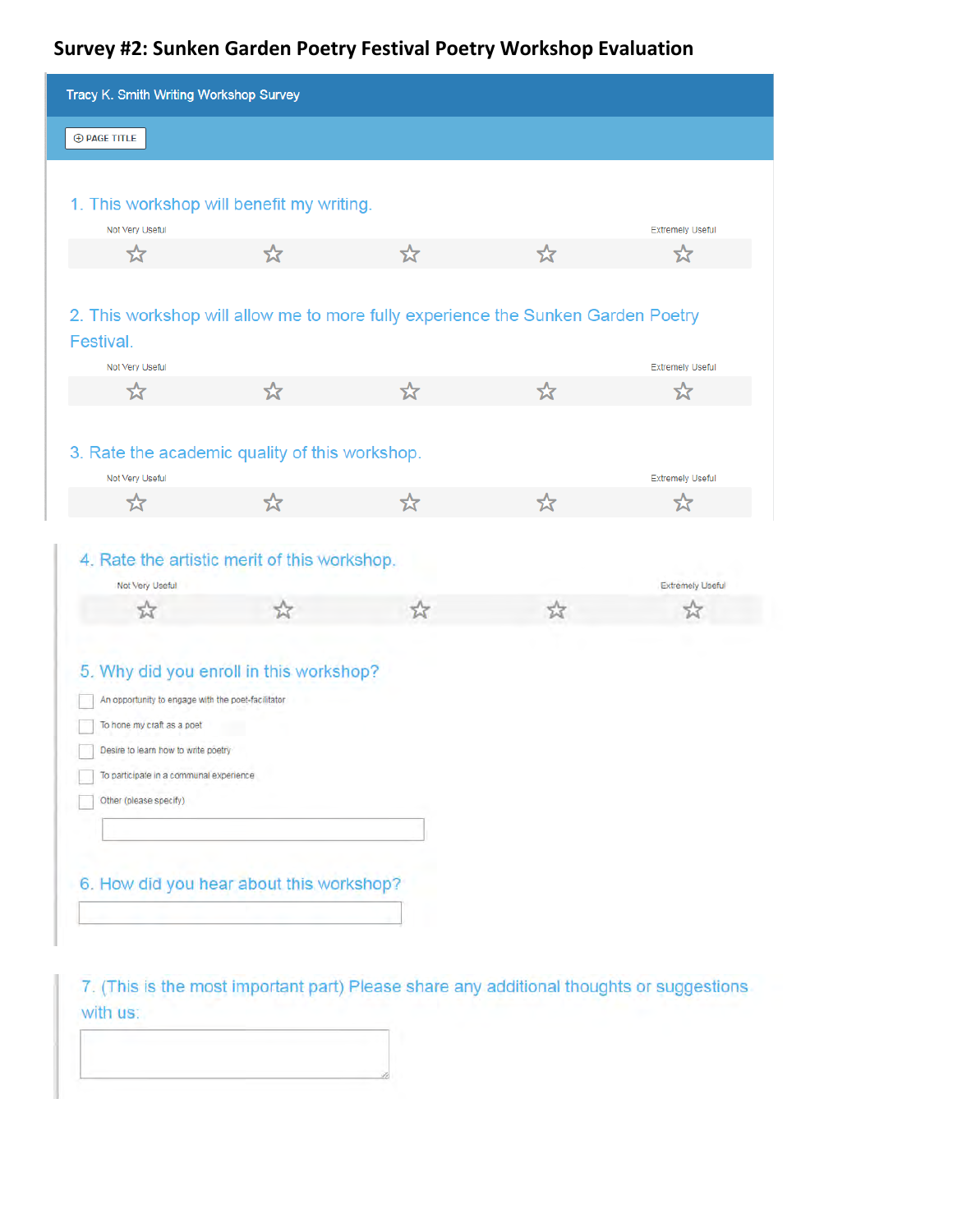### **Survey #3: PIA Student Survey**

- 1. Did you read much poetry before you joined this group?
- Yes
- $\overline{\mathbb{C}}$  No
- 2. Did you ever write poetry before joining this group?
- Yes
- $\overline{\mathbb{O}}$  No
- 3. Do you know more about poetry now than you did at the beginning of the summer?
- Yes
- $\overline{\phantom{a}}$  No

Please summarize what you learned.

- 4. Did the discussion group help you understand The Poet X?
- Yes
- $\overline{\mathbb{C}}$  No
- 5. Can you relate to anything in Xiomara's life?
- Yes
- $\overline{\circ}$  No

What could you relate to?

6. Did your discussion help you see that you can make change in your own community?

- Yes
- $\overline{\circ}$  No

If "yes" please tell us what you can help change.

7. How will you help make positive change in your community?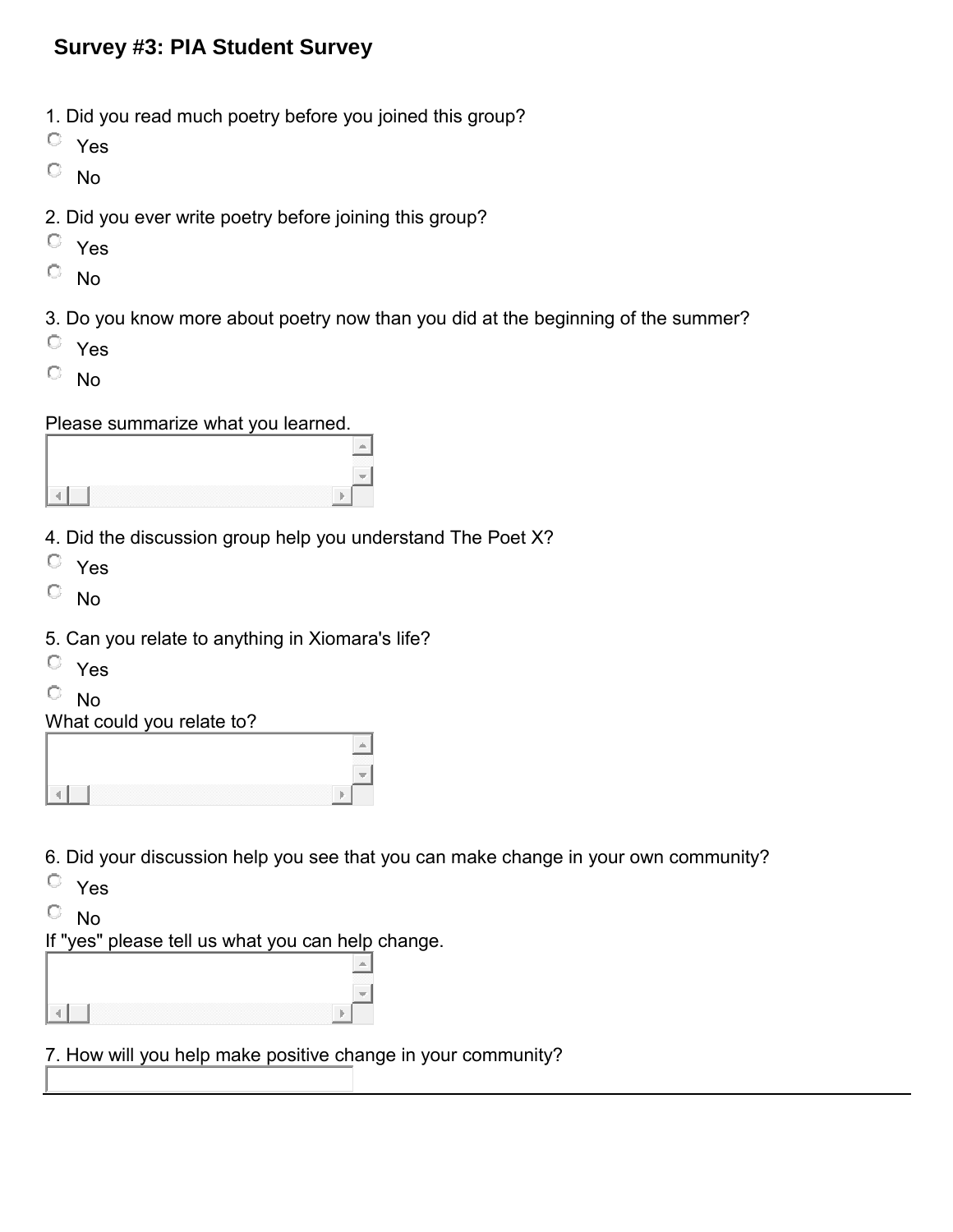## **Survey #4: PIA Library Partner Survey**

1. Did *Poetry In Action* affect your teen reading program's participation compared to last year?

| $\circ$ Yes, a lot more teens $\circ$ Yes, a few more |            |                                                                        |
|-------------------------------------------------------|------------|------------------------------------------------------------------------|
| participated.<br>participated.                        | unchanged. | $\vert$ Participation remained $\vert$ Fewer students<br>participated. |

2. Do you think the promise of an author event entice more students to participate?

| c<br>u.<br>э. |
|---------------|
|               |

- $\mathbf C$ No
- O It's hard to tell.
- 3. Did the size of your group change during the summer?
- Yes
- О. No

Please say how the group number changed.

- 4. Did HSM provide adequate discussion prompts?
- Yes
- $\overline{\mathbb{O}}$  No
- 5. How could have the discussion guide been improved?

| _______________ |  |
|-----------------|--|

### 6. What additional resources would have been beneficial to your group?

7. Would you be interested in participating in a similar program in the future?

| .<br>___ |  |
|----------|--|
|          |  |
|          |  |

8. Did your teens find community activities inspired by the book and discussion?

- Yes
- O No
- $\bigcirc$ Community Project Description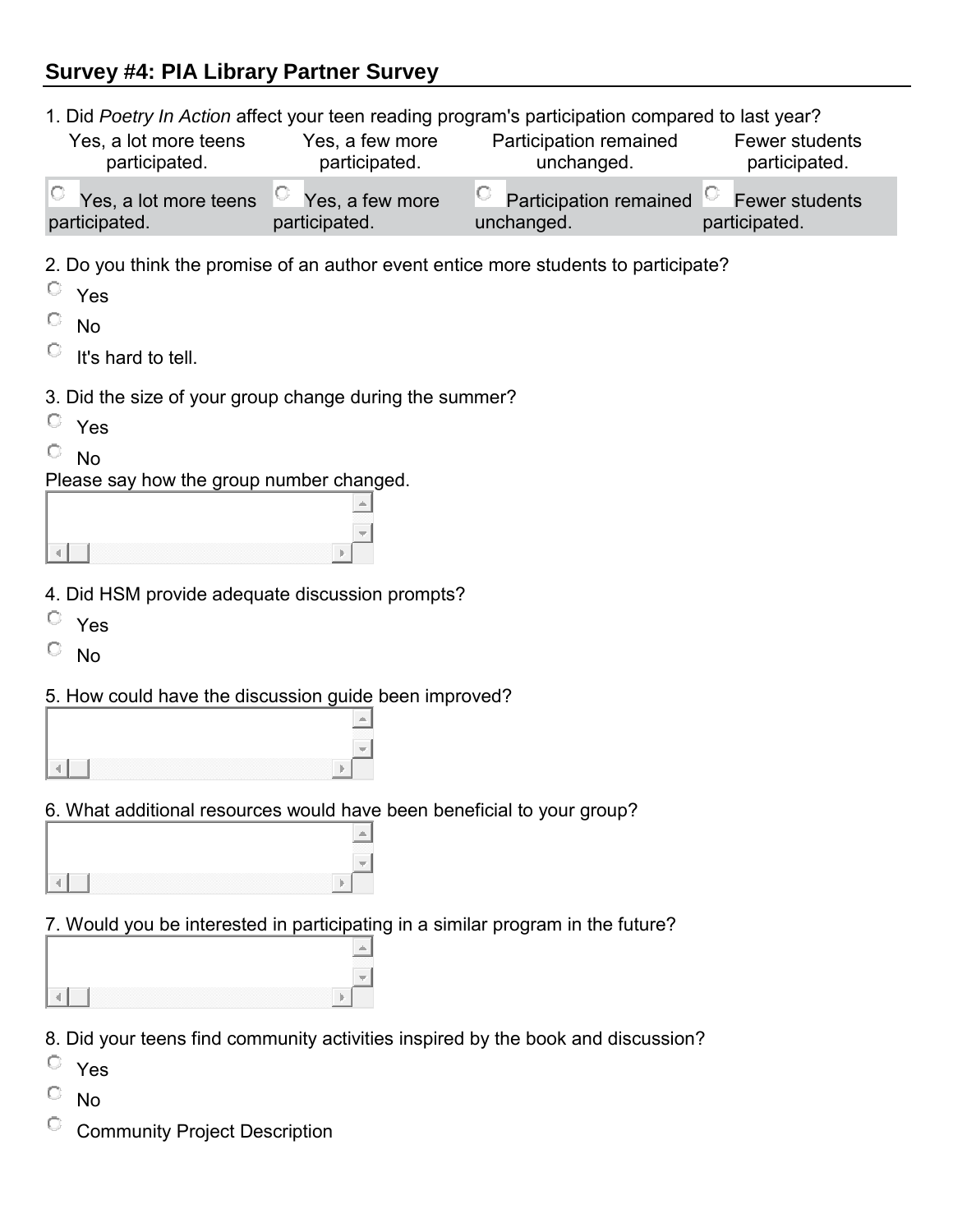- 9. Was the community engagement activity valuable to your teens?
- Yes
- $\overline{\phantom{a}}$  No
- Comments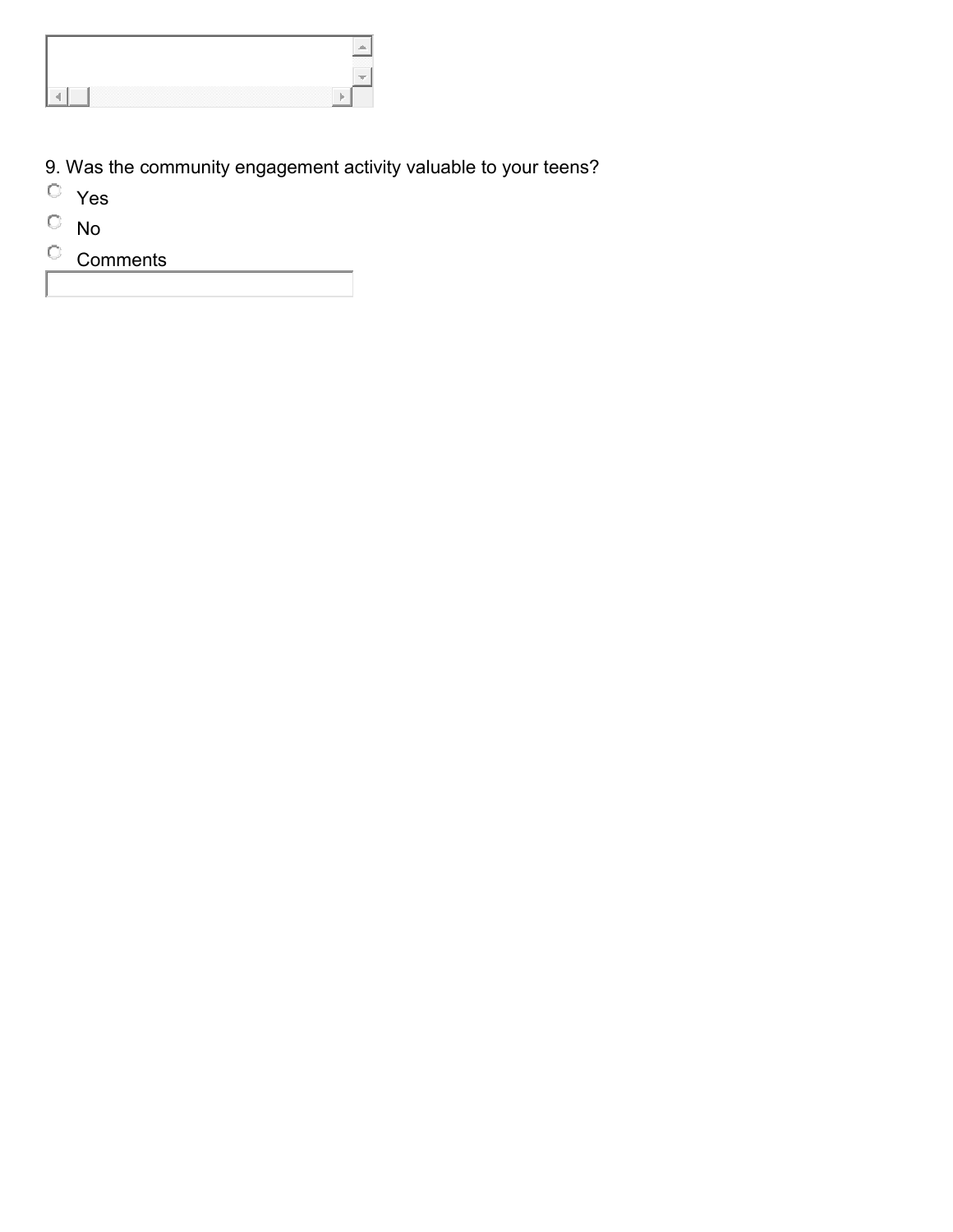### October 31, 2018

### **Lauren Miller**

Director of Community Engagement Hill-Stead Museum 35 Mountain Road Farmington, CT 06032

Dear Lauren,

Thank you for the opportunity to collaborate with the Hill-Stead Museum's program, Poetry in Action.

The Ferguson Library is extremely enthused with the partnership and program plan. The selection, Poet X by Elizabeth Acevedo will deeply resonate with youth of our community.

The Ferguson Library will support Hill-Stead Museum's program via our own programmatic efforts. This will include book discussions of the Poet X, slam poetry events, and informational sessions on local volunteer opportunities.

Stamford is particularly poised to partner with the museum on this initiative because of the great diversity of our residents and the library's successful efforts in delivering seminal poetry events. As the third largest city in the state and home to a dominant minority population, Stamford's youth will benefit and be inspired from the museum's rich resources and Elizabeth Acevedo's words.

We believe that we can garner a strong audience for *Poetry in Action* and will utilize all aspects of our print and social media to promote and publicize the partnership and program. The Ferguson Library has built a large network of community partners who will publicize the events, engage and enlist students as well.

I look forward to working and developing this partnership and programs associated with Poetry in Action.

Thanking you.

Sincerely.

Élizabeth Joseph Coordinator, Information & Adult Services Ferguson Library 1 Public Library Plaza Stamford, CT 06904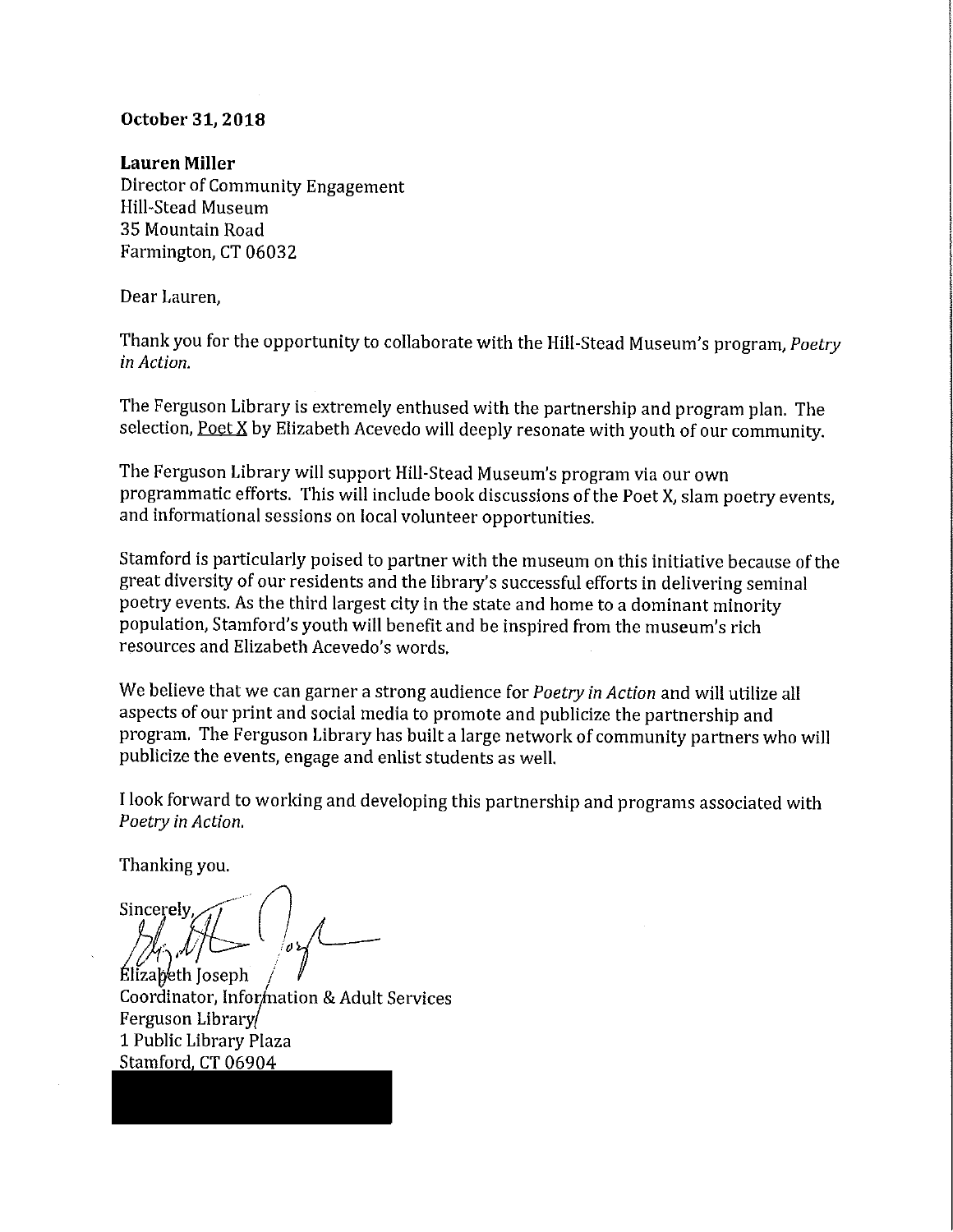

# **PROSSER PUBLIC LIBRARY**

P. Faith McMahon Wintonbury Library

October 31, 2018

Lauren Miller, Director of Community Engagement Hill-Stead Museum 35 Mountain Road Farmington, CT 06032

Dear Lauren,

The Prosser Public Library is very interested in a potential partnership with the Hill-Stead Museum to encourage more youth to participate in the Young Poets Day. The Library has a well-loved ongoing series of poetry at our branch. The Wintonbury Poetry Series and Open Mic is held at the McMahon Wintonbury Library on the third Thursday of the month, October - April, at 7:00 PM. Poetry writing workshops are offered in May.

In addition, Don White a singer/storyteller recently appeared at Bloomfield High School. He shared information about his open mic series for troubled youth in Lynn, MA with the Bloomfield faculty. As a result of this visit, there may be a group trying to start a similar open mic program here in Bloomfield.

Your program would reinforce the established interest in poetry in Bloomfield and help to reach a new younger audience. We look forward to a future collaboration with Hill-Stead.

Sincerely,

Roberta La Monaca

Roberta La Monaca, Library Director Prosser Public Library One Tunxis Avenue Bloomfield, CT 06002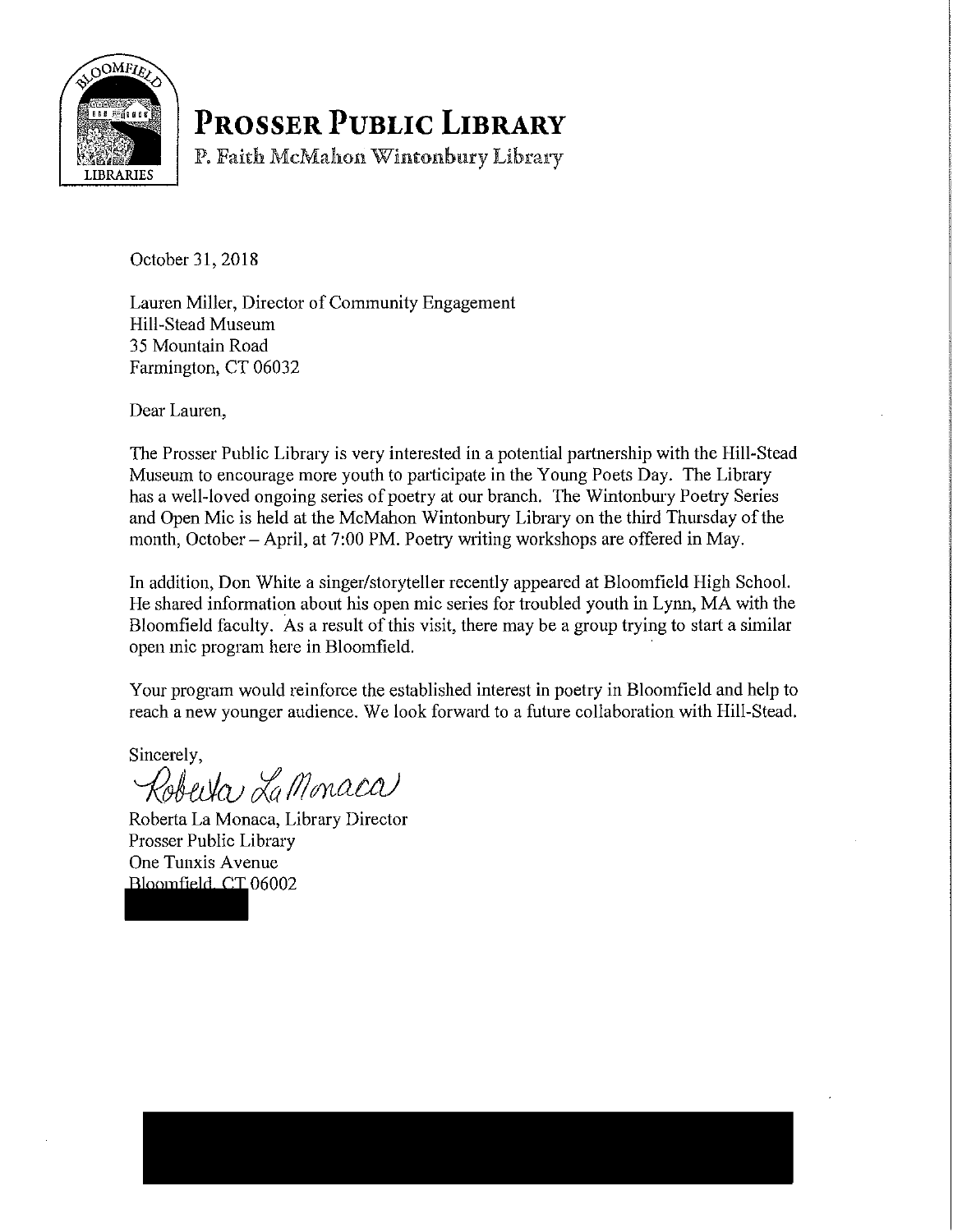

October 31, 2018

To Whom It May Concern:

 $\dot{\phi}$ 

The Simsbury Public Library is interested in partnering with the Hill-Stead Museum and its Sunken Garden Poetry Festival this summer. We look forward to offering poetry based programming for our Teens, as well as connecting them to others in the poetry community.

The library will purchase additional copies of Elizabeth Acevedo's novel, The Poet X, hold engaging discussions about the themes addressed in the book, as well as host poetry workshops for teens to learn how to express themselves.

We look forward to working with the Hill-Stead Museum and other libraries on this inspiring and collaborative program.

Sincerely,

Sara Ray

Teen Services Librarian **Simsbury Public Library**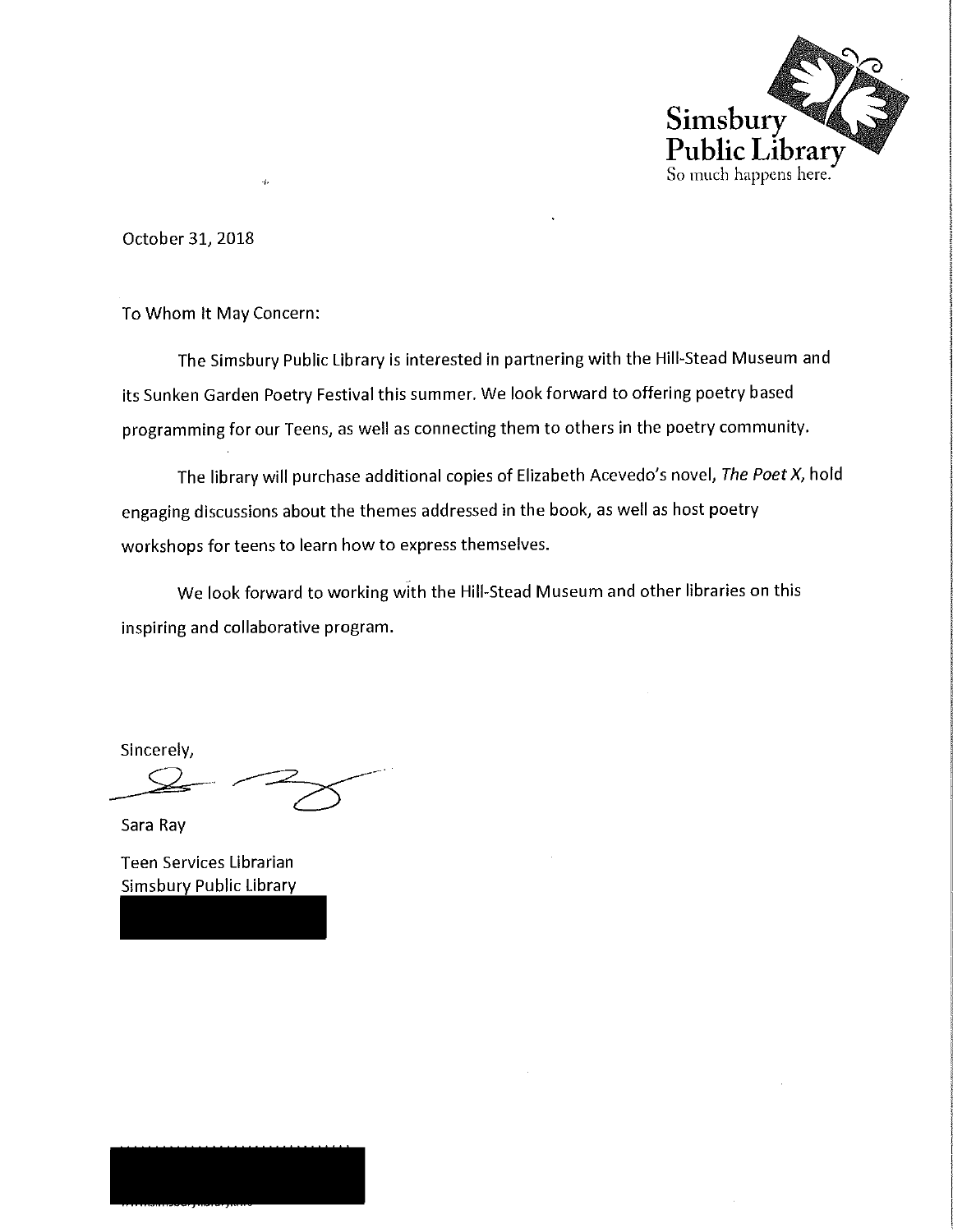### 11/1/18

### Hello,

My name is Marisa Hicking, and I am the Teen Librarian at the Avon Free Public Library. The town of Avon is an upper class suburban community, with a population of 18, 283, nestled about 20 minutes west of Hartford, the capitol city. This serves as my letter of commitment for the Poetry in Action program, coordinated by Lauren Miller at Hillstead Museum, who reached out to myself and other teen librarians of the Farmington Valley of Connecticut for support of this project.

I have listened to Amanda Acevedo's book, *The Poet X*; I was moved by the raw honesty of her voice and the masterful reading of her book. Her writing is a great fit for my avid teen readers who regularly participate in monthly book discussions; many of these teens are aspirational writers and are quite talented, and they will be excited to broaden their reading and writing experience by participating in the Hillstead Poetry Festival Youth Night Collaboration.

The Avon Library is within walking distance of BOTH the Avon Middle School and Avon High School; each afternoon we have 50-70 students using our 2600' teen room. We have a positive and inviting environment at our library for teens, and strong support from TAB, our teen advisory board. We are THE destination in town during the summer; we had 262 teen summer reading participants who logged over 3,000 books read during the summer months.

I am excited to plan and run poetry focused programming for the teens of Avon as part of the Poetry in Action program, in addition to collaborating with my colleagues at surrounding libraries and the Hillstead Museum.

Sincerely,

Sincerely,

### **Marisa Hicking**

Teen Librarian Avon Free Public Library 281 Country Club Road Avon, CT 06001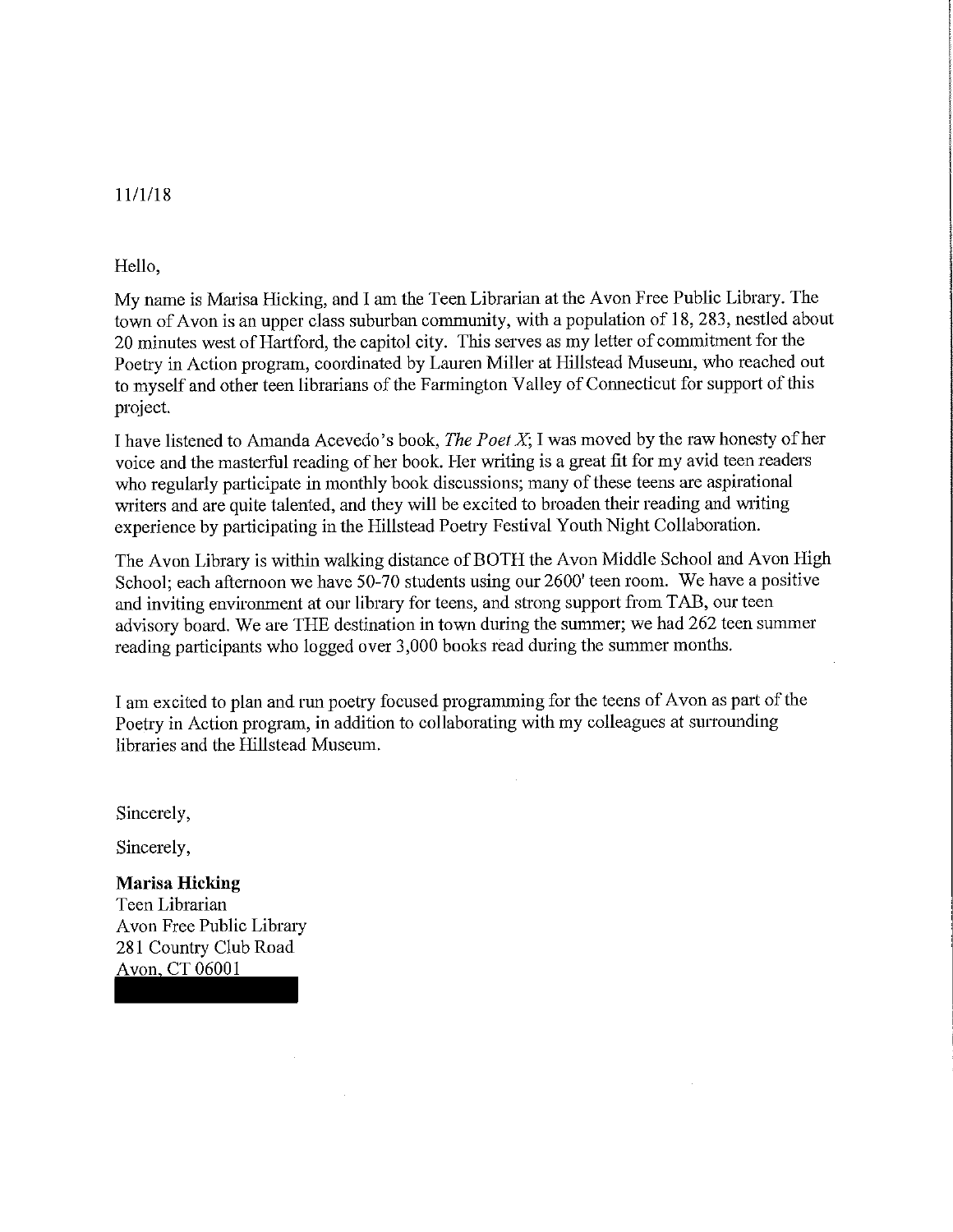

November 1, 2018

Kari G. Karp **Teen Services Librarian** Noah Webster Library 20 South Main Street West Hartford, CT 06107

Dear Ms. Miller,

The West Hartford Libraries are excited to partner with the Hill-Stead Museum, Avon Free Public Library, Farmington Libraries, and Simsbury Public Library on the Poetry in Action project.

We understand that our commitment will involve a series of events in spring and summer 2019 culminating in the Young Poets Night of the Sunken Garden Poetry Festival in August. Participating libraries will purchase multiple copies of **The Poet X** by reception speaker Elizabeth Acevedo to be used in library book discussions. They will also plan poetry programming to promote the festival, help moderate at Young Poets Night, and promote the Sunken Garden Poetry festival to their patrons.

The West Hartford Libraries have a long tradition of celebrating poetry. The Teen Department holds an annual poetry competition for students in grades 6-12. Winning poets have their work posted for a year in the Noah Webster Library teen room and on the library website. Our Faxon Poets club meet monthly to share their work and discuss poetry generally. In addition, the library recently hosted a series of West Hartford Reads! events leading up to an evening with former U.S. Poet Laureate Billy Collins. These included discussions from former West Hartford poets laureate, poetry workshops, two presentations on Wallace Stevens, and a poetry challenge with current West Hartford poet laureate, Julie Choffel, who created a collage poem using unique words submitted by the public. Poetry has been and continues to be a popular art form in our community.

We look forward to collaborating with the Hill-Stead Museum and the other grant partners on Poetry in Action and to engaging local teens in the youth portion of the Sunken Garden Poetry Festival.

Sincerely. Ican JJ.Ca

Kari G. Karp Teen Services Librarian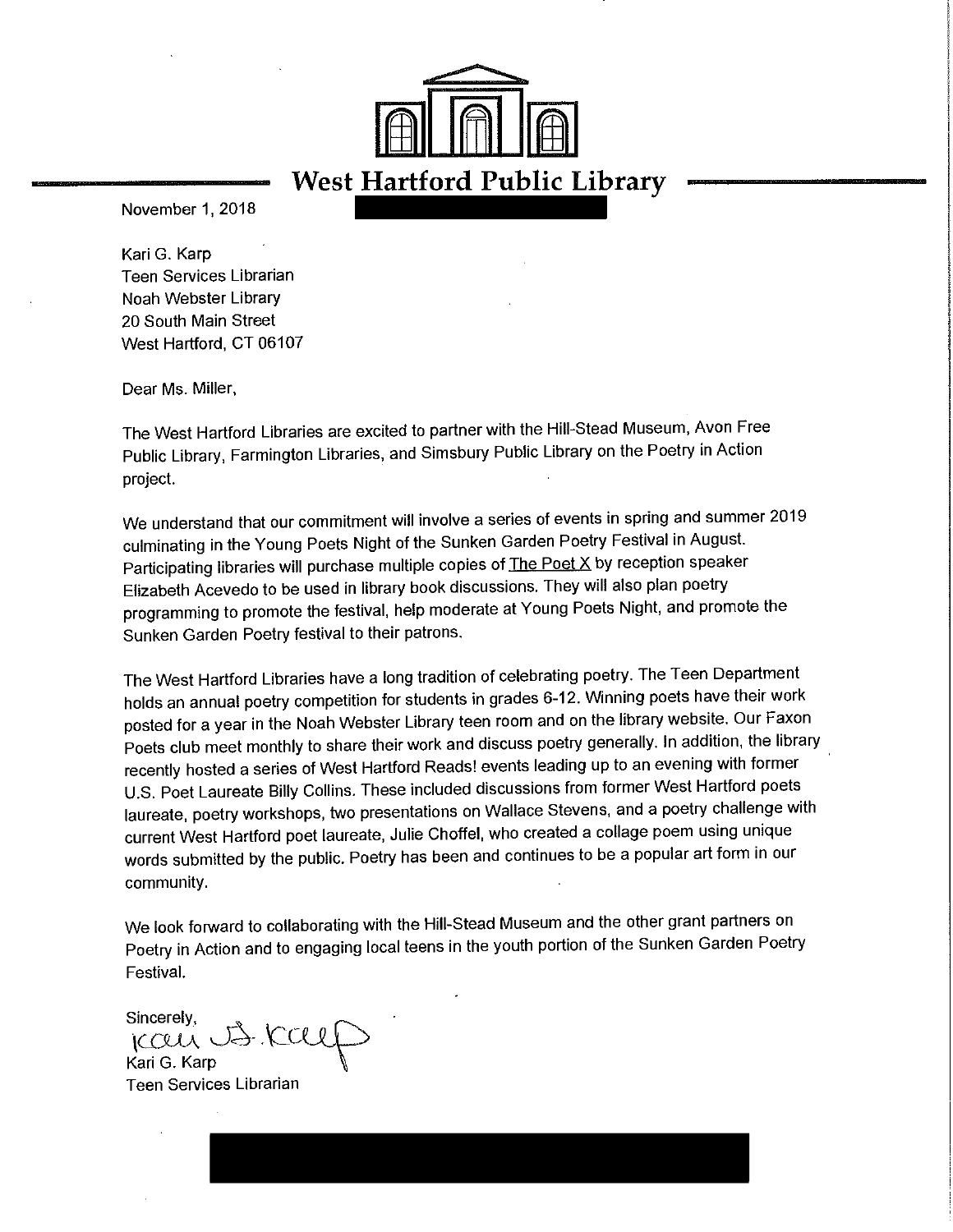| SALARIES & WAGES: Total amount of Salaries & Wages requested in CTHF Funds may not exceed 25% of the total grant request.<br>Note: Quick Grants cannot fund Salaries & Wages, but it can be used as Matching Funds (Applicant Cash Contributions).<br>There is no cap on Salaries & Wages used as Applicant Cash Contributions.<br>NOTE: The total of each item detail must match the total of |      |            | each source of funds. X indicates a problem. |            |                                   |                                    | $\frac{1}{2}$ $\frac{1}{2}$ $\frac{1}{2}$ $\frac{1}{2}$ $\frac{1}{2}$ $\frac{1}{2}$ $\frac{1}{2}$ $\frac{1}{2}$ $\frac{1}{2}$ $\frac{1}{2}$ $\frac{1}{2}$ $\frac{1}{2}$<br>$\frac{5}{11}$ | 44022/10            |
|------------------------------------------------------------------------------------------------------------------------------------------------------------------------------------------------------------------------------------------------------------------------------------------------------------------------------------------------------------------------------------------------|------|------------|----------------------------------------------|------------|-----------------------------------|------------------------------------|-------------------------------------------------------------------------------------------------------------------------------------------------------------------------------------------|---------------------|
| Item Detail                                                                                                                                                                                                                                                                                                                                                                                    |      |            |                                              |            |                                   |                                    | CTHF Funds Requested and Matching Funds (Source of Funds)                                                                                                                                 |                     |
| Name/Position                                                                                                                                                                                                                                                                                                                                                                                  | Rate | $\ddagger$ | Total                                        | CTHF Funds | Contributions<br>External<br>Cash | Contributions<br>Applicant<br>Cash | Contributions<br>In-Kind                                                                                                                                                                  | Total               |
| 1 Susan Ballek/Executive Director                                                                                                                                                                                                                                                                                                                                                              |      |            | \$3,750                                      |            |                                   | \$3,750.00                         |                                                                                                                                                                                           | \$3,750             |
| 2 Melanie Bourbeau/ Dir Interpr & Prog                                                                                                                                                                                                                                                                                                                                                         |      |            | \$5,250                                      |            |                                   | \$5,250.00                         |                                                                                                                                                                                           | \$5,250             |
| 3 Lauren Miller/Dir Community Engagement                                                                                                                                                                                                                                                                                                                                                       |      |            | \$7,000                                      |            |                                   | \$7,000.00                         |                                                                                                                                                                                           | \$7,000             |
| 4 Lisa Lappe/SGPF Manager                                                                                                                                                                                                                                                                                                                                                                      |      |            | \$10,000                                     | \$500.00   |                                   | \$9,500.00                         |                                                                                                                                                                                           | \$10,000            |
| 5 Lisa Lappe/Public Relations Manager                                                                                                                                                                                                                                                                                                                                                          |      |            | \$3,750                                      |            |                                   | \$3,750.00                         |                                                                                                                                                                                           | \$3,750             |
| Dave Perbeck/Director of Operations<br>ㅎ                                                                                                                                                                                                                                                                                                                                                       |      |            | \$4,200                                      |            |                                   | \$4,200.00                         |                                                                                                                                                                                           | \$4,200             |
| 7 Security, Parking, Operations staff (5)                                                                                                                                                                                                                                                                                                                                                      |      |            | \$3,750                                      |            |                                   | \$3,750.00                         |                                                                                                                                                                                           | \$3,750             |
| 8 Poetry Interns                                                                                                                                                                                                                                                                                                                                                                               |      |            | \$5,000                                      |            |                                   |                                    | \$5,000.00                                                                                                                                                                                | \$5,000             |
| C                                                                                                                                                                                                                                                                                                                                                                                              |      |            | ₿.                                           |            |                                   |                                    |                                                                                                                                                                                           | ट्र<br>क            |
| $\overline{a}$                                                                                                                                                                                                                                                                                                                                                                                 |      |            | S)                                           |            |                                   |                                    |                                                                                                                                                                                           | \$Q                 |
| $\sharp$                                                                                                                                                                                                                                                                                                                                                                                       |      |            | S)                                           |            |                                   |                                    |                                                                                                                                                                                           | $\frac{40}{2}$      |
| $\frac{1}{2}$                                                                                                                                                                                                                                                                                                                                                                                  |      |            | ន្ត                                          |            |                                   |                                    |                                                                                                                                                                                           | ত্র<br><del>জ</del> |
| 13                                                                                                                                                                                                                                                                                                                                                                                             |      |            | ٥f                                           |            |                                   |                                    |                                                                                                                                                                                           | $\overline{6}$      |
| $\overline{4}$                                                                                                                                                                                                                                                                                                                                                                                 |      |            | ន្ត្                                         |            |                                   |                                    |                                                                                                                                                                                           | ত্র<br><del>জ</del> |
| $\frac{15}{1}$                                                                                                                                                                                                                                                                                                                                                                                 |      |            | G\$                                          |            |                                   |                                    |                                                                                                                                                                                           | \$O                 |
|                                                                                                                                                                                                                                                                                                                                                                                                |      | Total      | \$42,700                                     | \$500      | Οę                                | \$37,200                           | \$5,000                                                                                                                                                                                   | \$42,700            |
|                                                                                                                                                                                                                                                                                                                                                                                                |      |            |                                              |            |                                   |                                    |                                                                                                                                                                                           |                     |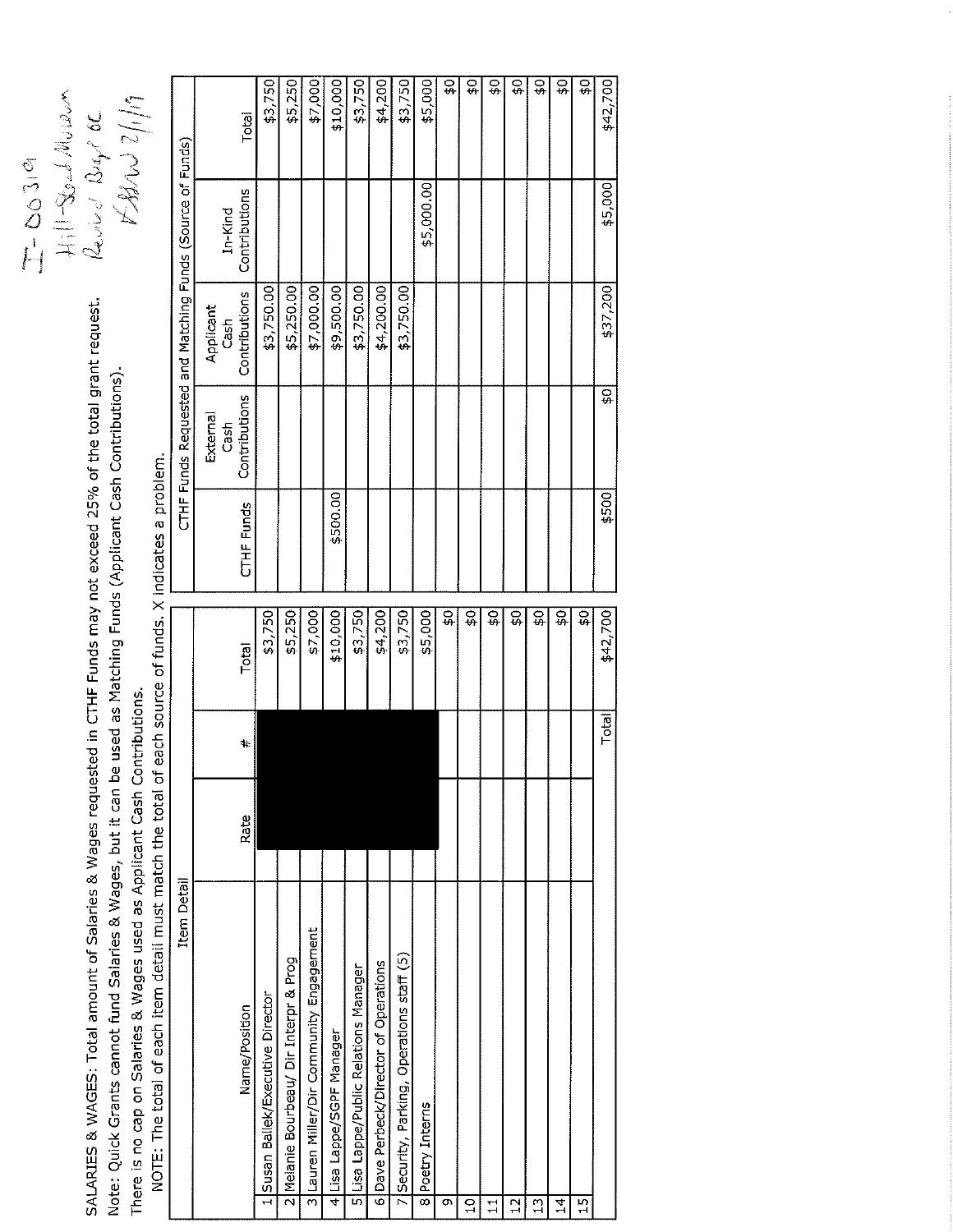HONORARIA & CONSULTING<br>NOTE: The total of each item detail must match the total of each source of funds. X indicates a problem.

| Item Detail                                              |             |        |          |            |                                   |                                    | CTHF Funds Requested and Matching Funds (Source of Funds) |          |
|----------------------------------------------------------|-------------|--------|----------|------------|-----------------------------------|------------------------------------|-----------------------------------------------------------|----------|
| Name/Position                                            | Rate        | #      | Total    | CTHF Funds | Contributions<br>External<br>Cash | Contributions<br>Applicant<br>Cash | Contributions<br>$In-Kind$                                | Total    |
|                                                          | \$8,000.00  |        | \$8,000  | \$2,000.00 | \$6,000.00                        |                                    |                                                           | \$8,000  |
| 1 Claudia Rankine                                        | \$4,500.00  |        | \$4,500  | \$1,500.00 | \$3,000.00                        |                                    |                                                           | \$4,500  |
| 2 Terrance Hayes<br>Rajiv Mohabir<br>$\overline{\Omega}$ | \$2,000.00] |        | \$2,000  | \$1,000.00 | \$1,000.00                        |                                    |                                                           | \$2,000  |
| 4 Aimee Nezhukumatathil                                  | \$3,000.00  |        | \$3,000  | \$1,000.00 | \$2,000.00                        |                                    |                                                           | \$3,000  |
| Mai Der Vang<br>5                                        | \$2,000.00] |        | \$2,000  | \$1,000.00 | \$1,000.00                        |                                    |                                                           | \$2,000  |
| Chris Abani<br>.<br>ज                                    | \$4,000.00  |        | \$4,000  | \$1,000.00 | \$3,000.00                        |                                    |                                                           | \$4,000  |
| Elizabeth Acevedo<br>$\overline{r}$                      | \$4,000.00] |        | \$4,000  |            | \$4,000.00                        |                                    |                                                           | \$4,000  |
| ASL Interpreters<br>$\vec{0}$                            | \$500.00    | Ю      | \$2,500  |            | \$2,500.00                        |                                    |                                                           | \$2,500  |
| 9 Kate Rushin                                            | \$150.00    | $\sim$ | \$300    |            |                                   |                                    | \$300.00                                                  | \$300    |
| 10 Leslie McGrath                                        | \$150.00    |        | \$150    |            |                                   |                                    | \$150.00                                                  | \$150    |
| Ben Grossman<br>$\frac{1}{11}$                           | \$150.00    |        | \$150    |            |                                   |                                    | \$150.00                                                  | \$150    |
| 12 Ciaran Berry                                          | \$150.00    |        | \$150    |            |                                   |                                    | \$150.00                                                  | \$150    |
| 13 Parking Assistance (non staff)                        | \$200.00    | LŊ,    | \$1,000  |            |                                   | \$1,000.00                         |                                                           | \$1,000  |
| Musical Groups<br>$\frac{4}{1}$                          | \$900.00    | Iņ,    | \$4,500  |            | \$4,500.00                        |                                    |                                                           | \$4,500  |
| 15                                                       |             |        | Ş,       |            |                                   |                                    |                                                           | ဒ္ဓ      |
|                                                          |             | Total  | \$36,250 | \$7,500    | \$27,000                          | \$1,000                            | \$750                                                     | \$36,250 |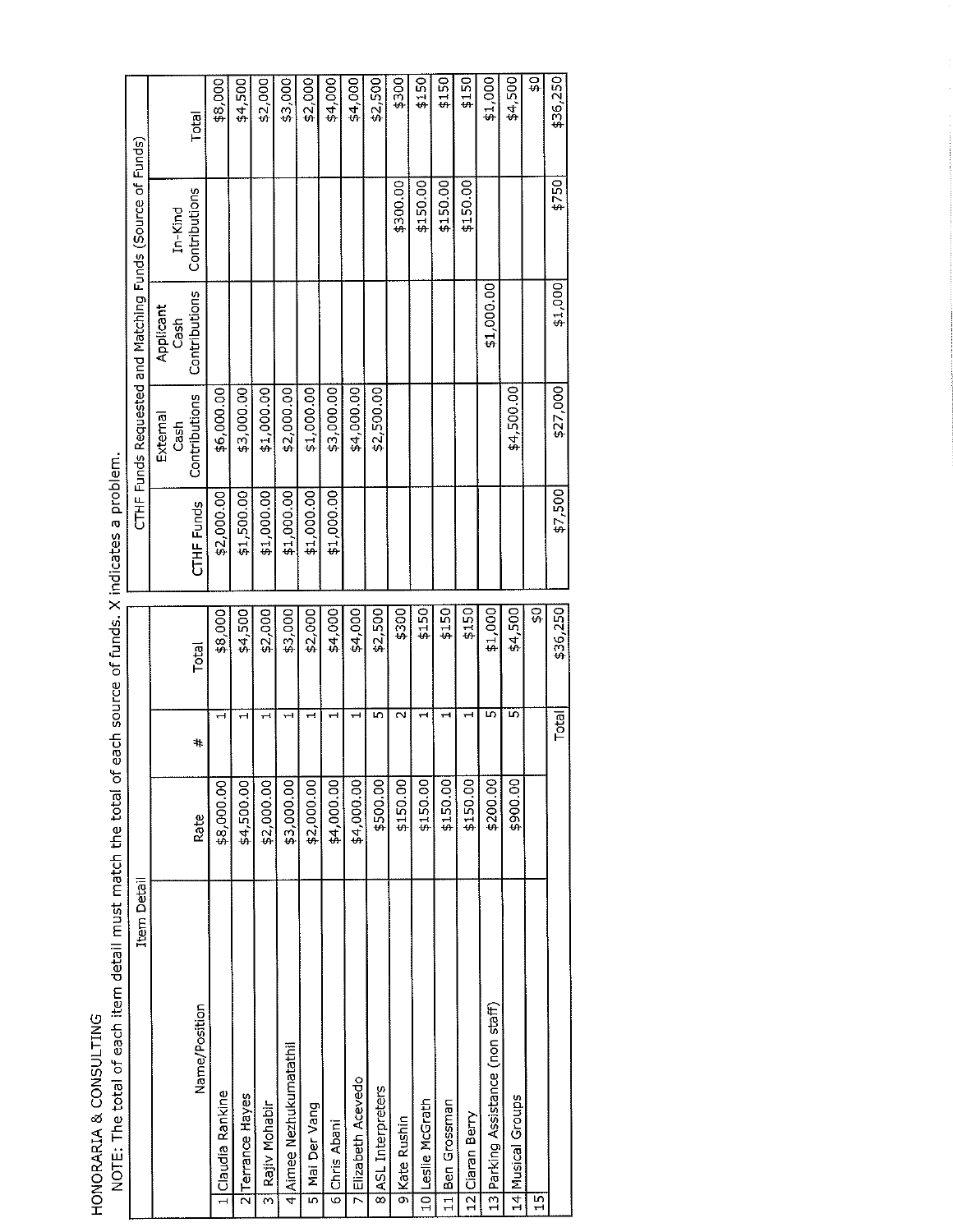TECHNICAL DESIGN SERVICES<br>NOTE: The total of each item detail must match the total of each source of funds. X indicates a problem.

| Item Detail                  |             |       |               |            | CTHF Funds Requested and Matching Funds (Source of Funds) |                   |               |                   |
|------------------------------|-------------|-------|---------------|------------|-----------------------------------------------------------|-------------------|---------------|-------------------|
|                              |             |       |               |            | External<br>Cash                                          | Applicant<br>Cash | In-Kind       |                   |
| Name/Position                | Rate        | #     | Total         | CTHF Funds | Contributions                                             | Contributions     | Contributions | Total             |
| Sound production/archiving   | \$2,650.00  | m,    | \$13,250      | \$4,500.00 | \$2,650.00                                                | \$6,100.00        |               | \$13,250          |
| 2 Video production/archiving | \$1,000.00  | m     | \$5,000       |            | \$5,000.00                                                |                   |               | \$5,000           |
| 3 Graphic Design             | \$1,000,00] |       | \$1,000       |            | \$200.00                                                  | \$800.00          |               | \$1,000           |
| 4                            |             |       | ç,            |            |                                                           |                   |               | ٥ę                |
| LŊ,                          |             |       | 9€            |            |                                                           |                   |               | 유                 |
|                              |             |       | ç,            |            |                                                           |                   |               | င္စ               |
|                              |             |       | <u>្ណុ</u>    |            |                                                           |                   |               | ္ဘ                |
| ∞                            |             |       | ဌ             |            |                                                           |                   |               | ç,                |
| ጣ                            |             |       | \$Ö           |            |                                                           |                   |               | င္ပန္             |
| Ş                            |             |       | $\frac{1}{2}$ |            |                                                           |                   |               | ូ<br><del>ហ</del> |
|                              |             | Total | \$19,250      | \$4,500    | \$7,850                                                   | \$6,900           | 50            | \$19,250          |
|                              |             |       |               |            |                                                           |                   |               |                   |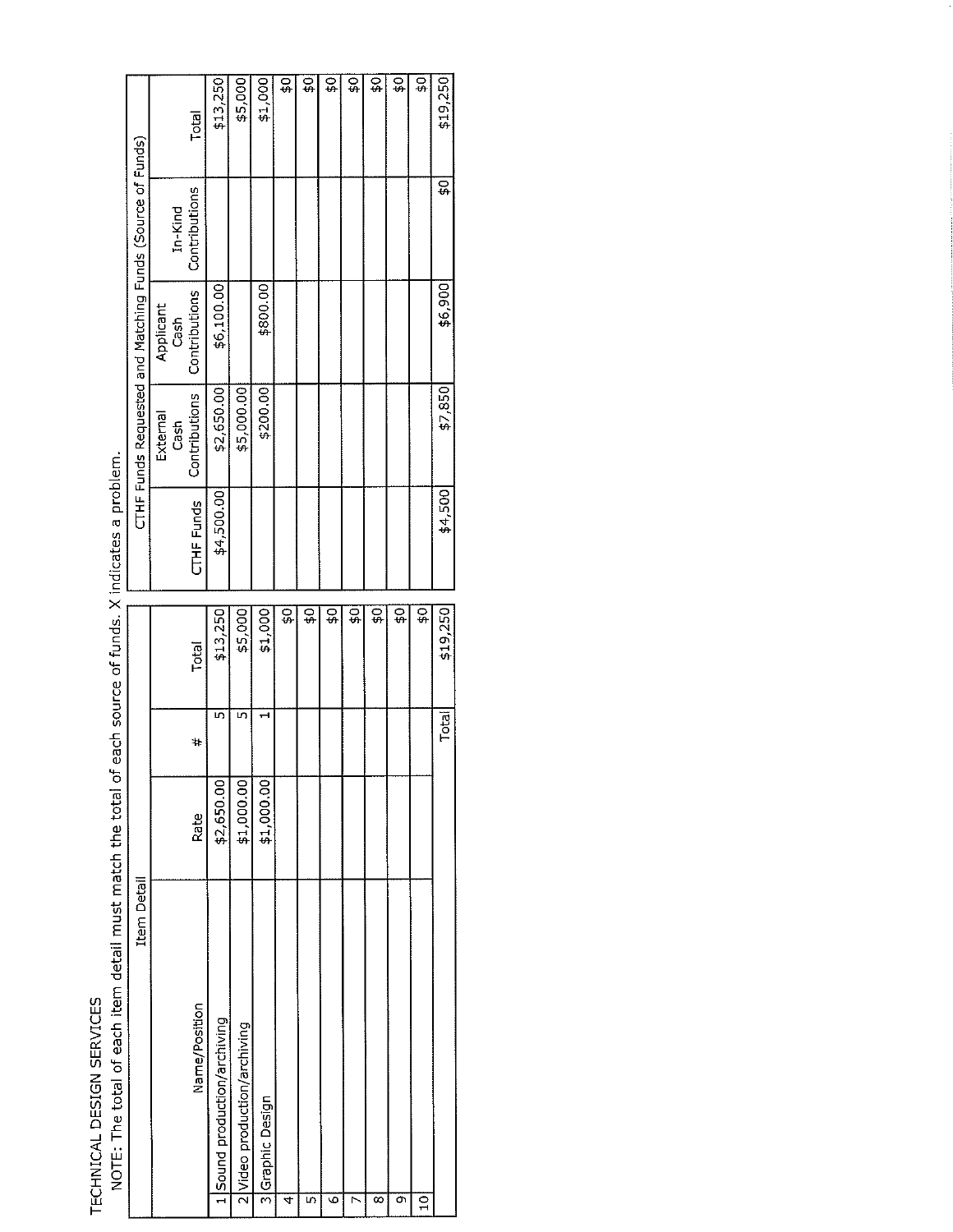TRAVEL: CTH may cover mileage up to .545 per mile. Enter rate and number of miles below.

Total travel expenses may not exceed 20% of total grant request.<br>NOTE: The total of each item detail must match the total of each source of funds. X indicates a problem.

|                                                           |             |                   | Total         | \$4,000                                                      | \$370                           | \$380                             | \$1,225        | \$O            | $\overline{S}$ | ₿              | \$Ó | <u>ទូ</u>     | \$O            | ۵ę           | $\frac{1}{2}$ | \$O            | $\overline{9}$ | \$O | \$5,975        |
|-----------------------------------------------------------|-------------|-------------------|---------------|--------------------------------------------------------------|---------------------------------|-----------------------------------|----------------|----------------|----------------|----------------|-----|---------------|----------------|--------------|---------------|----------------|----------------|-----|----------------|
| CTHF Funds Requested and Matching Funds (Source of Funds) |             | $In-Kind$         | Contributions |                                                              |                                 |                                   | \$1,225.00     |                |                |                |     |               |                |              |               |                |                |     | \$1,225        |
|                                                           |             | Applicant<br>Cash | Contributions |                                                              |                                 |                                   |                |                |                |                |     |               |                |              |               |                |                |     | $\overline{5}$ |
|                                                           |             | External<br>Cash  | Contributions | \$4,000.00                                                   |                                 |                                   |                |                |                |                |     |               |                |              |               |                |                |     | \$4,000        |
|                                                           |             |                   | CTHF Funds    |                                                              | \$370.00                        | \$380.00                          |                |                |                |                |     |               |                |              |               |                |                |     | 5750           |
|                                                           |             |                   | Total         | \$4,000                                                      | \$370                           | \$380                             | \$1,225        | $\frac{40}{3}$ | $\frac{40}{5}$ | $\frac{40}{3}$ | ςÓ  | $\frac{1}{2}$ | $\frac{1}{2}$  | <u>ួ</u>     | ç<br>⇔        | Ş,             | <u>ួ</u>       | Ş,  | \$5,975        |
|                                                           |             |                   | #             | m                                                            | $\blacksquare$                  | Н                                 | r,             |                |                |                |     |               |                |              |               |                |                |     | <b>Total</b>   |
|                                                           |             |                   | Rate          | \$800.00                                                     | \$370.00                        | \$380.00                          | \$175.00       |                |                |                |     |               |                |              |               |                |                |     |                |
|                                                           | Item Detail |                   | Name/Position | Poet mileage/airfare average cost<br>$\overline{\mathbf{H}}$ | 2 Poetry in Action bus Hartford | 3 Poetry in Action bus Bloomfield | 4 Poet lodging | ïη             |                |                | ∞   |               |                |              |               |                |                |     |                |
|                                                           |             |                   |               |                                                              |                                 |                                   |                |                | ဖ              | L              |     | Q             | $\overline{a}$ | $\mathbf{1}$ | $12 \text{ }$ | $\frac{13}{2}$ | $\frac{1}{4}$  | 15  |                |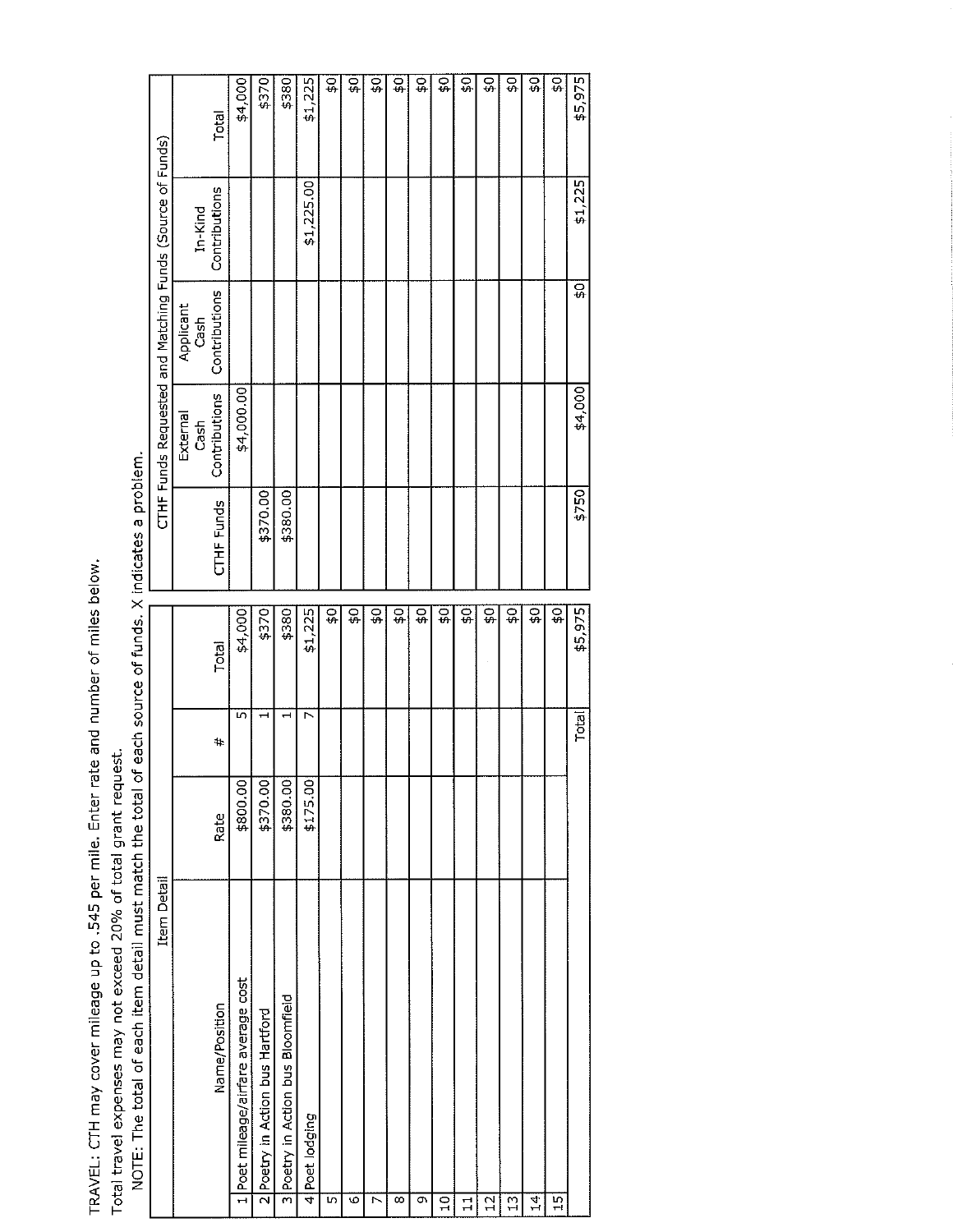PRINTING, COPYING & SUPPLIES: Total photocopying or printing expenses may not exceed 40% of total grant request

| Item Detail                                |         |                          |                         |            |                  |                   | CTHF Funds Requested and Matching Funds (Source of Funds) |           |
|--------------------------------------------|---------|--------------------------|-------------------------|------------|------------------|-------------------|-----------------------------------------------------------|-----------|
|                                            |         |                          |                         |            | External<br>Cash | Applicant<br>Cash | $In-Kind$                                                 |           |
| Description                                | Rate    | $\ddagger$               | Total                   | CTHF Funds | Contributions    | Contributions     | Contributions                                             | Total     |
| Program Booklet<br>$\overline{\mathbf{r}}$ | \$1.00  | 2700                     | \$2,700                 | \$2,150.00 | \$550.00         |                   |                                                           | \$2,700   |
| Posters<br>$\overline{\mathbf{c}}$         | \$0.75  | 200                      | \$150                   |            |                  | \$150.00          |                                                           | \$150     |
| Rack cards<br>$\overline{3}$               | 50.30   | 2500                     | \$750]                  |            |                  | \$750.00          |                                                           | \$750     |
| 4<br>Signs                                 | \$25.00 | 4                        | \$100                   |            |                  | \$100.00          |                                                           | \$100     |
| 5 Misc. Supplies - SGPF                    | \$25.00 | ıη                       | \$125                   |            |                  | \$125.00          |                                                           | \$125     |
| 6 Misc. Supplies - Fresh Voices            | \$25.00 | $\overline{\phantom{0}}$ | \$25                    |            |                  | \$25.00           |                                                           | \$25      |
| 7 Misc. Supplies - Poetry in Action        | \$25.00 | 4                        | \$100                   |            |                  | \$100.00          |                                                           | \$100     |
| 8 Books - Poetry in Action                 | \$8.00  | 50                       | \$400                   | \$400.00   |                  |                   |                                                           | \$400     |
| $\overline{\sigma}$                        |         |                          | 읎                       |            |                  |                   |                                                           | <u>ួ</u>  |
| $\overline{c}$                             |         |                          | $\overline{\mathbf{S}}$ |            |                  |                   |                                                           | \$Q       |
| $\mathbf{1}$                               |         |                          | 99                      |            |                  |                   |                                                           | <u>ទ្</u> |
| $\frac{1}{2}$                              |         |                          | ςł                      |            |                  |                   |                                                           | \$        |
| $\frac{1}{3}$                              |         |                          | Ş,                      |            |                  |                   |                                                           | င္တ       |
| $\overline{14}$                            |         |                          | ₿÷                      |            |                  |                   |                                                           | 읎         |
| 15                                         |         |                          | ٥Ļ                      |            |                  |                   |                                                           | S)        |
| $\overline{16}$                            |         |                          | ں<br>پ                  |            |                  |                   |                                                           | <u>ួ</u>  |
| $\overline{17}$                            |         |                          | 읎                       |            |                  |                   |                                                           | ç,        |
| $\frac{8}{1}$                              |         |                          | \$Ō                     |            |                  |                   |                                                           | ςò        |
| $\overline{51}$                            |         |                          | \$O]                    |            |                  |                   |                                                           | <u>ួ</u>  |
| $\overline{5}$                             |         |                          | \$Ö                     |            |                  |                   |                                                           | Ĝ.        |
|                                            |         | Total                    | \$4,350                 | \$2,550    | \$550            | \$1,250           | <b>DE</b>                                                 | \$4,350   |

NOTE: The total of each item detail must match the total of each source of funds. X indicates a problem.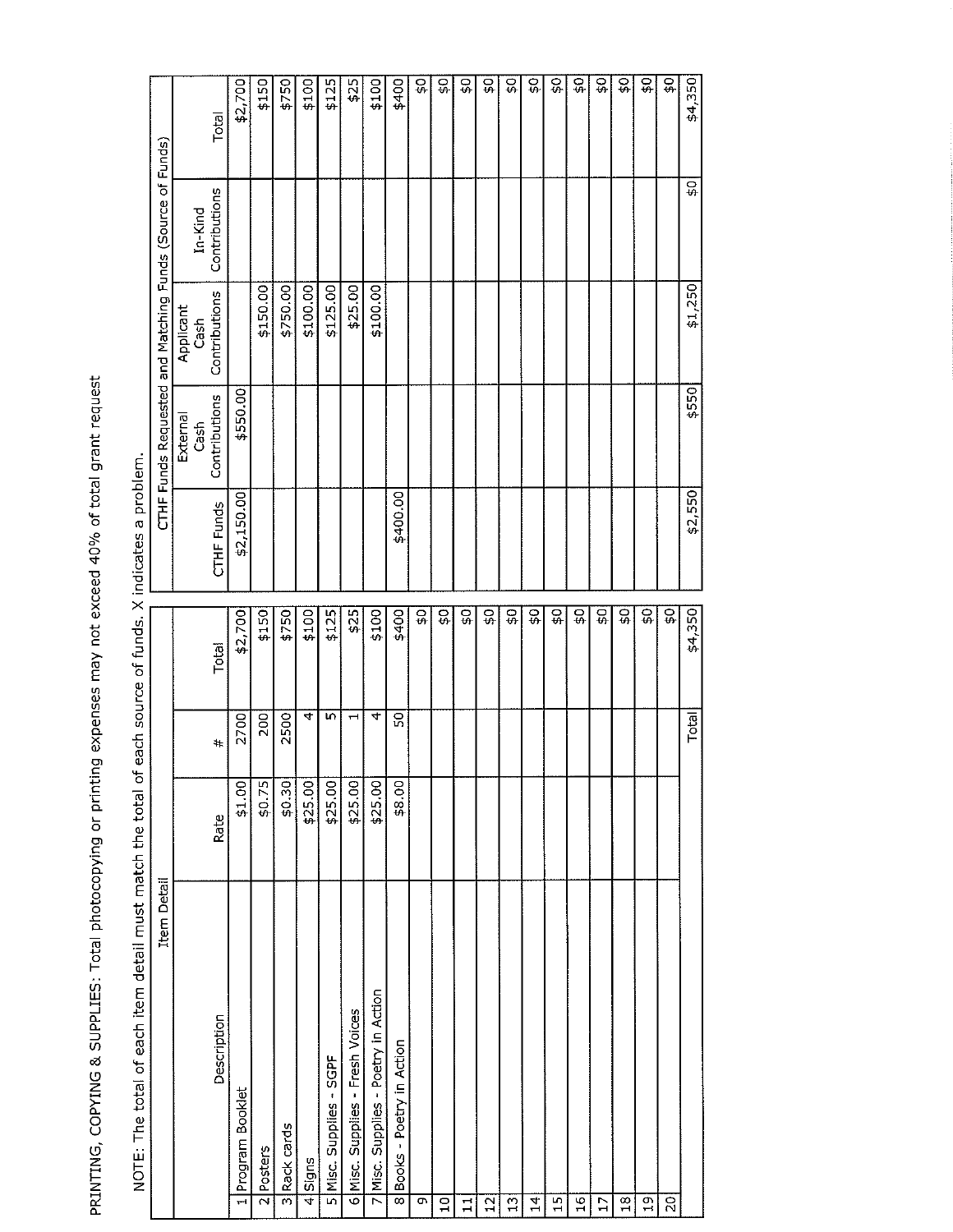EQUIPMENT AND ROOM RENTAL OR PURCHASE: Total Equipment expenses may not exceed 40% of total grant request.

|                                                           |                   | Total                | \$1,500         | \$1,500                      | \$O | $\overline{S}$ | $\overline{\mathbf{S}}$ | ु  | $\frac{1}{\mathfrak{p}}$ | 9<br>⊕ | $\overline{S}$ | \$Ö           | \$3,000    |
|-----------------------------------------------------------|-------------------|----------------------|-----------------|------------------------------|-----|----------------|-------------------------|----|--------------------------|--------|----------------|---------------|------------|
|                                                           | $In-Kind$         | Contributions        |                 |                              |     |                |                         |    |                          |        |                |               | <u>្ណុ</u> |
|                                                           | Applicant<br>Cash | <b>Contributions</b> | \$1,200.00      | \$1,500.00                   |     |                |                         |    |                          |        |                |               | \$2,700    |
| CTHF Funds Requested and Matching Funds (Source of Funds) | External<br>Cash  | Contributions        | \$300.00        |                              |     |                |                         |    |                          |        |                |               | \$300      |
|                                                           |                   | <b>CTHF Funds</b>    |                 |                              |     |                |                         |    |                          |        |                |               | \$0        |
|                                                           |                   | Total                | \$1,500         | \$1,500                      | ç,  | $\frac{1}{2}$  | Ç∲                      | \$ | <u>ួ</u>                 | ဝှ     | ςę             | ç<br>#        | \$3,000    |
|                                                           |                   | #                    | Lŋ              |                              |     |                |                         |    |                          |        |                |               | Total      |
|                                                           |                   | <b>Rate</b>          | \$300.00        | \$1,500.00]                  |     |                |                         |    |                          |        |                |               |            |
| Item Detail                                               |                   | Description          | 1 Porta Potties | 2 Tent set up and fire watch | m   | 4              | Щ                       | Ю  | ŗ                        | ∞      | <b>ා</b>       | $\frac{1}{2}$ |            |

NOTE: The total of each item detail must match the total of each source of funds. X indicates a problem.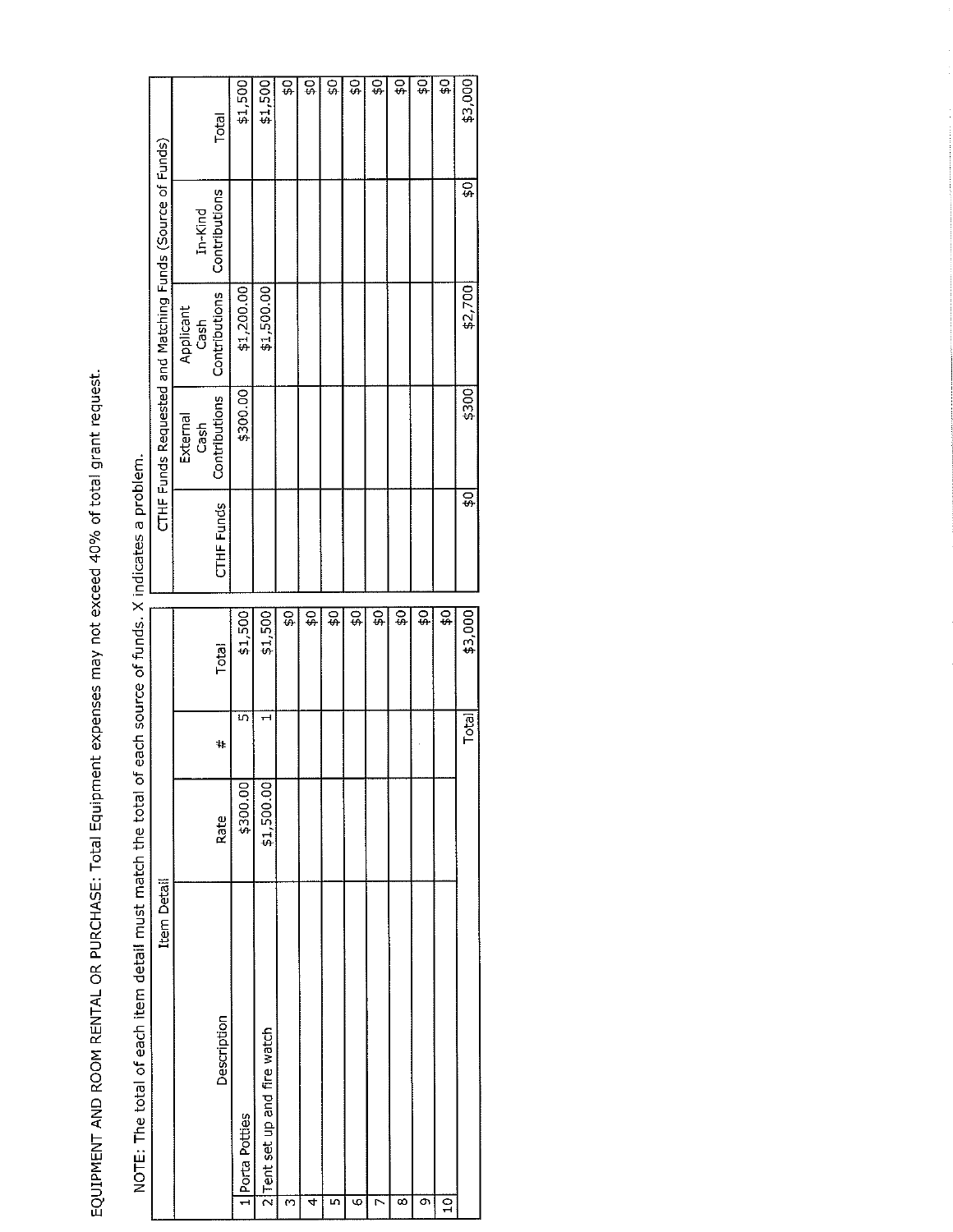PROMOTION

| $\vdots$                                                                          |
|-----------------------------------------------------------------------------------|
|                                                                                   |
|                                                                                   |
|                                                                                   |
|                                                                                   |
|                                                                                   |
|                                                                                   |
|                                                                                   |
|                                                                                   |
|                                                                                   |
|                                                                                   |
|                                                                                   |
|                                                                                   |
|                                                                                   |
| l                                                                                 |
|                                                                                   |
| :<br>:<br>:<br><br>;                                                              |
|                                                                                   |
|                                                                                   |
| ;                                                                                 |
|                                                                                   |
|                                                                                   |
|                                                                                   |
|                                                                                   |
|                                                                                   |
|                                                                                   |
|                                                                                   |
|                                                                                   |
|                                                                                   |
|                                                                                   |
|                                                                                   |
|                                                                                   |
|                                                                                   |
|                                                                                   |
|                                                                                   |
|                                                                                   |
| $\vdots$                                                                          |
|                                                                                   |
|                                                                                   |
|                                                                                   |
| ֧֧֧ׅ֧֧֧֦֧ׅ֧֧ׅ֧ׅ֧ׅ֧ׅ֧ׅ֧ׅ֧֧ׅ֧֛ׅ֧֧֧֚֚֚֚֚֚֚֚֚֚֚֚֚֚֚֚֚֝֝֝֓֜֓֝֓֝֓֝֬֜֓֝֬֜֜֓֜֜֜֜֓֝֬֜֜֓֝֬֝ |
|                                                                                   |
|                                                                                   |
|                                                                                   |
|                                                                                   |
|                                                                                   |
|                                                                                   |
|                                                                                   |
| į                                                                                 |
|                                                                                   |
|                                                                                   |
|                                                                                   |
|                                                                                   |
|                                                                                   |
|                                                                                   |
|                                                                                   |
|                                                                                   |
| $\vdots$<br>Ï                                                                     |
|                                                                                   |
|                                                                                   |
|                                                                                   |
|                                                                                   |
| $\overline{1}$                                                                    |
|                                                                                   |
| NOTE TA                                                                           |

|                                                           |           |         |                   |                                  |                                  |                                    |                                       | \$Q | $\overline{S}$ | <u>ର</u> | g<br>\$           | $\overline{5}$ | $\frac{1}{2}$           |          |
|-----------------------------------------------------------|-----------|---------|-------------------|----------------------------------|----------------------------------|------------------------------------|---------------------------------------|-----|----------------|----------|-------------------|----------------|-------------------------|----------|
|                                                           |           |         | <b>Total</b>      | \$3,500                          | \$6,000                          | \$600                              | \$150                                 |     |                |          |                   |                |                         | \$10,250 |
| CTHF Funds Requested and Matching Funds (Source of Funds) |           | In-Kind | Contributions     |                                  |                                  | \$300.00                           |                                       |     |                |          |                   |                |                         | \$300    |
|                                                           | Applicant | Cash    | Contributions     | \$3,300.00                       |                                  |                                    | \$150.00                              |     |                |          |                   |                |                         | \$3,450  |
|                                                           | External  | Cash    | Contributions     |                                  | \$2,000.00                       | \$300.00                           |                                       |     |                |          |                   |                |                         | \$2,300  |
|                                                           |           |         | <b>CTHE Funds</b> | \$200.00                         | \$4,000.00                       |                                    |                                       |     |                |          |                   |                |                         | \$4,200  |
|                                                           |           |         |                   |                                  |                                  |                                    |                                       | ۵Ĥ  | ςp             | <u>ួ</u> | ូ<br><del>ហ</del> | <u>្លុ</u>     | $\overline{\mathbb{G}}$ |          |
|                                                           |           |         | Total             | \$3,500                          | \$6,000                          | \$600                              | \$150                                 |     |                |          |                   |                |                         | \$10,250 |
|                                                           |           |         | #                 |                                  |                                  |                                    |                                       |     |                |          |                   |                |                         | Total    |
|                                                           |           |         | Rate              | \$3,500.00                       | \$6,000.00                       | \$600.00                           | \$150.00                              |     |                |          |                   |                |                         |          |
| Item Detail                                               |           |         | Description       | 1 Advertising - print media, web | 2 Advertising - Public Radio Ads | 3 Advertising - Poetry Competition | 4 Postage - mail posters, cards, etc. |     | ৩              |          | ∞                 | ሙ              | S                       |          |
|                                                           |           |         |                   |                                  |                                  |                                    |                                       |     |                |          |                   |                |                         |          |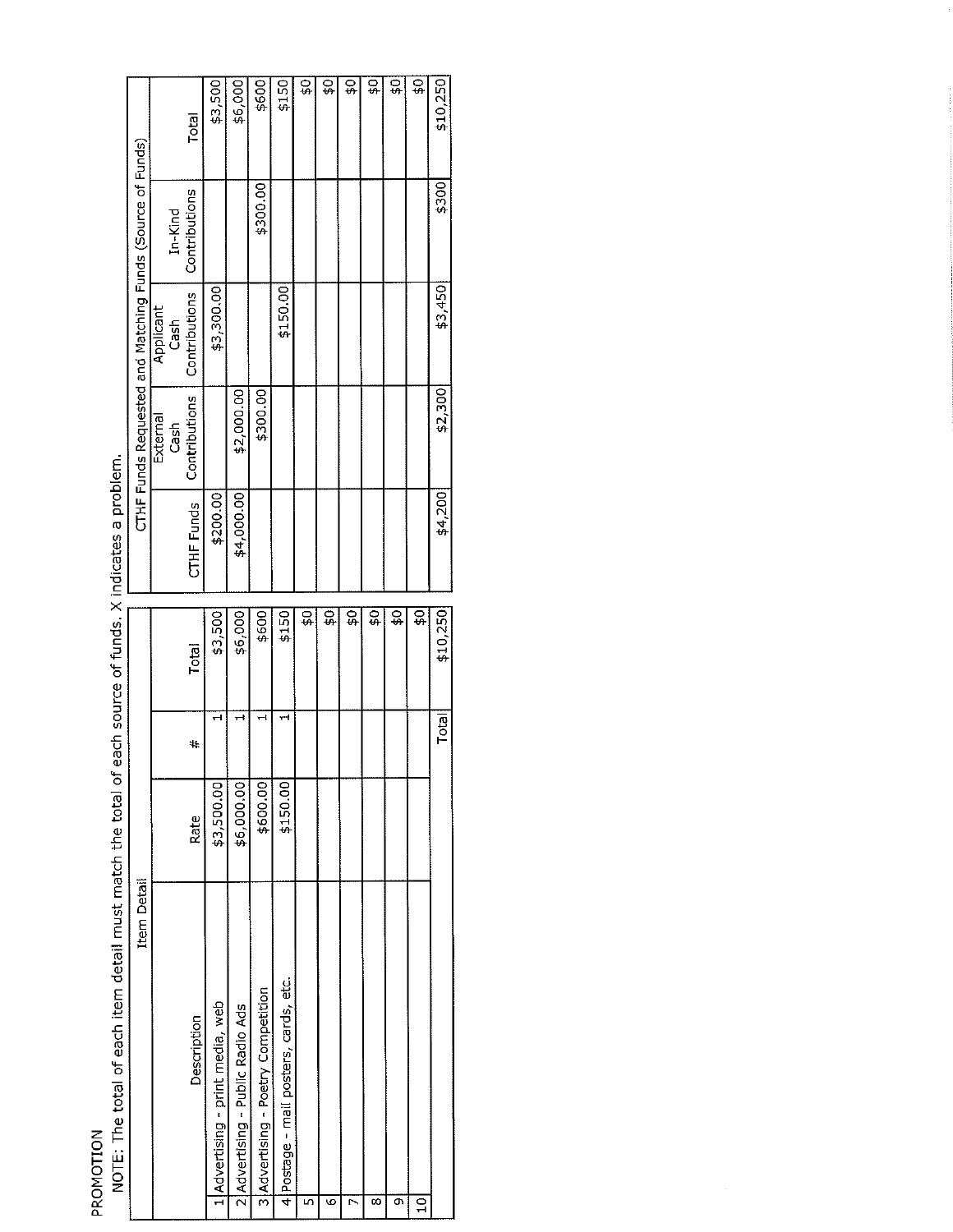EVALUATION<br>NOTE: The total of each item detail must match the total of each source of funds. X indicates a problem.

|                                                           | Total                                                                          | $\frac{1}{6}$ | $\overline{S}$          | ₫              | $\overline{S}$ | $\overline{S}$ | $\overline{5}$          |
|-----------------------------------------------------------|--------------------------------------------------------------------------------|---------------|-------------------------|----------------|----------------|----------------|-------------------------|
|                                                           | In-Kind                                                                        |               |                         |                |                |                | $\overline{5}$          |
|                                                           | Applicant<br>Cash                                                              |               |                         |                |                |                | $\frac{40}{3}$          |
| CTHF Funds Requested and Matching Funds (Source of Funds) | CTHF Funds   Contributions   Contributions   Contributions<br>External<br>Cash |               |                         |                |                |                | $\frac{1}{2}$           |
|                                                           |                                                                                |               |                         |                |                |                | \$0                     |
|                                                           |                                                                                | <b>ូ</b>      | $\overline{\mathbf{S}}$ | $\overline{S}$ | أن<br>⊕        | ç,             | $\overline{\mathbf{S}}$ |
|                                                           | Total                                                                          |               |                         |                |                |                |                         |
|                                                           | #                                                                              |               |                         |                |                |                | Total                   |
|                                                           | Rate                                                                           |               |                         |                |                |                |                         |
| Item Detail                                               | Description                                                                    |               |                         |                |                |                |                         |
|                                                           |                                                                                |               |                         |                |                |                |                         |

 $\frac{1}{2}$ 

 $\bar{z}$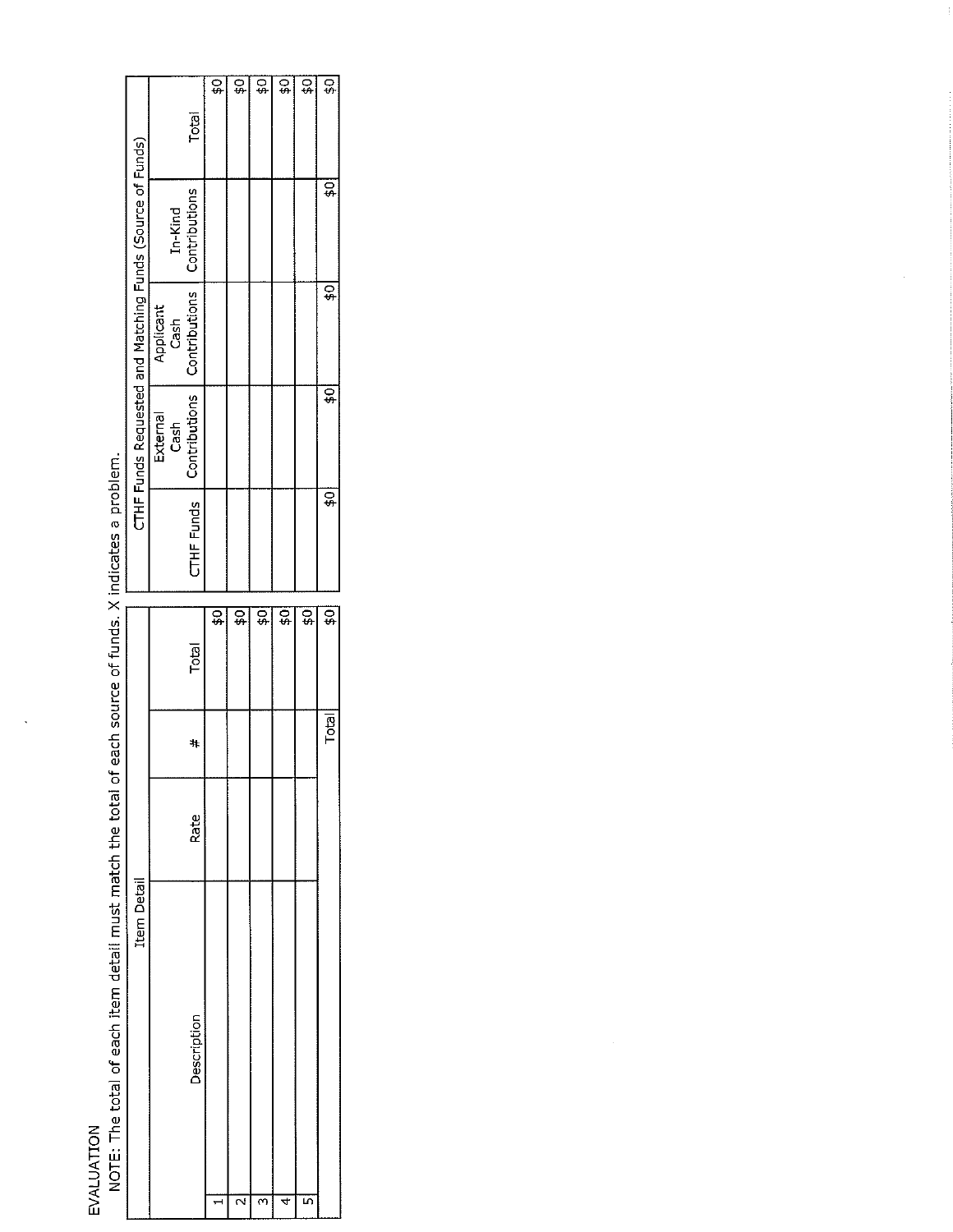BUDGET SUMMARY: Values fill automatically from the detail pages.

Ļ

|                                       |            |                                | Source of Funds Summary         |                          |           |
|---------------------------------------|------------|--------------------------------|---------------------------------|--------------------------|-----------|
| Budget Summary                        | CTH Funds  | External Cash<br>Contributions | Applicant Cash<br>Contributions | Contributions<br>In-Kind | Total     |
| Salaries & Wages                      | \$500.00   | \$0.00                         | \$37,200.00                     | \$5,000.00               | \$42,700  |
| Honoraria                             | \$7,500.00 | \$27,000.00                    | \$1,000.00                      | \$750.00                 | \$36,250  |
| <b>Fechnical Design Services</b>      | \$4,500.00 | \$7,850.00                     | \$6,900.00                      | \$0.00                   | \$19,250  |
| Travel                                | \$750.00   | \$4,000.00                     | \$0.00                          | \$1,225.00               | \$5,975   |
| Printing, Copying and Supplies        | \$2,550.00 | \$550.00                       | \$1,250.00                      | \$0.00                   | \$4,350   |
| Equipment and Room Rental or Purchase | \$0.00     | \$300.00                       | \$2,700.00                      | \$0.00                   | \$3,000   |
| Promotion                             | \$4,200.00 | \$2,300.00                     | \$3,450.00                      | \$300.00                 | \$10,250  |
| Evaluation                            | \$0.00     | \$0.00                         | \$0.00                          | \$0.00                   | Сф        |
| Total                                 | \$20,000   | \$42,000                       | \$52,500                        | \$7,275                  | \$121,775 |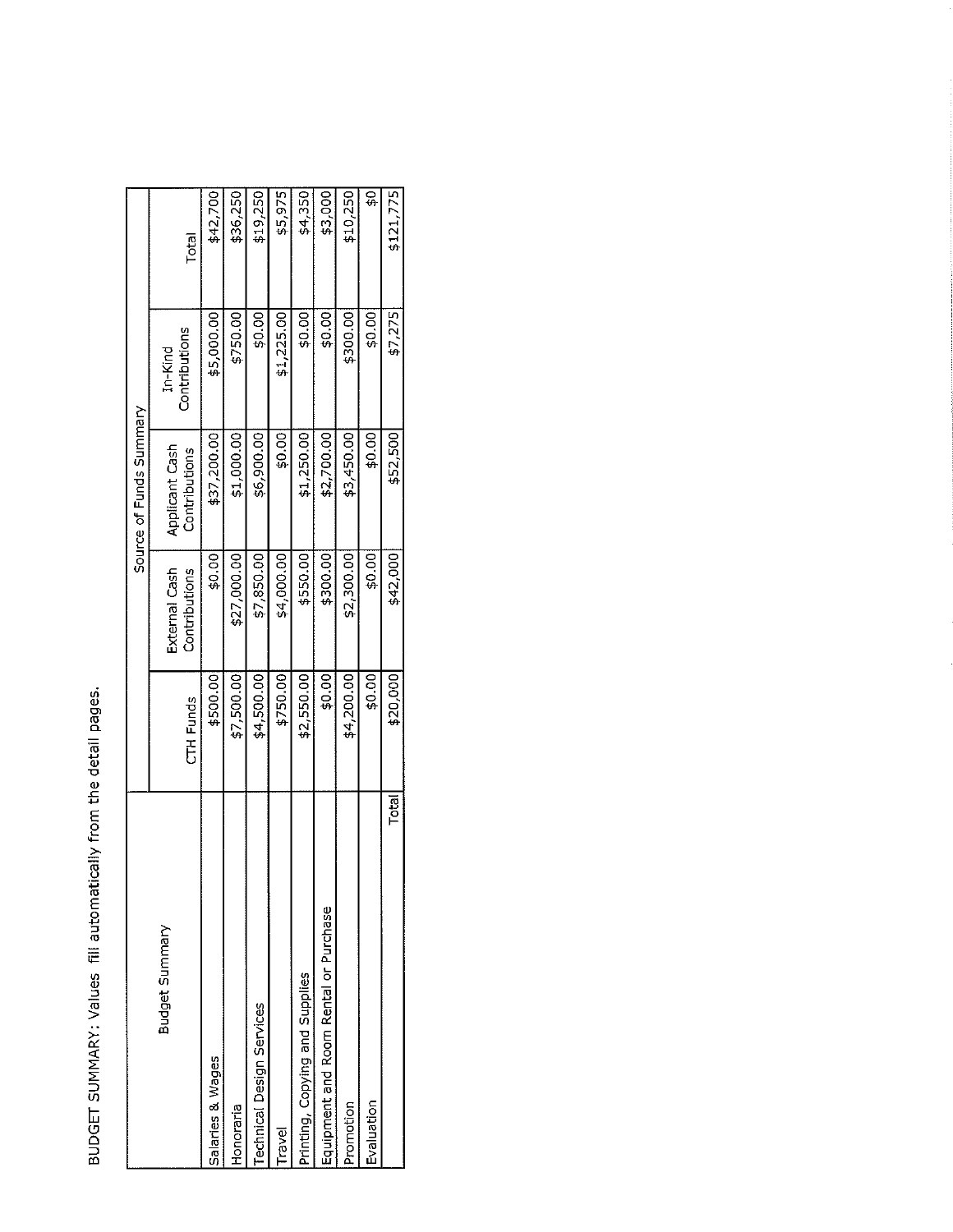### **THE SUNKEN GARDEN POETRY FESTIVAL - 27TH SEASON**

Hill-Stead Museum's renowned Sunken Garden Poetry Festival is a unique outdoor arts event that takes place on the grounds of this National Historic Landmark in the heart of Farmington. The community cherishes this five-event series of readings and music performances in the tranquil and historic Sunken Garden. Visitors can arrive early to tour the museum's world-class Impressionist art collection, walk the trails, or attend the Prelude Interviews with headlining poets. Admission is \$15 in advance; \$20 at the gate; FREE for children under 18; and FREE for partnership patrons. Parking is FREE.

Poetry patrons also use the festival as an opportunity to relax and enjoy al-fresco food, drink, and like-minded company. Picnics are welcome and gourmet food and wine can be purchased from festival vendors. Guests bring their own chairs and blankets and claim a spot among the flower beds in the historic Sunken Garden, surrounded by 8-foot stone walls and the sounds of nature. Inspired by the surroundings, many attendees take the opportunity to write their own poetry and prose, lingering after dusk to finish their poems and conversations.

At full capacity, the Sunken Garden holds over 1,000 people comfortably, with an additional 100-200 seated above the garden. The venue is designed to be weather-proof, with a tented location that accommodates 300 people and room for an additional 100 inside the adjacent Makeshift Theater.

| June 19 - Opening Night:    | July 10 - Terrance Hayes        | July 21 - Celebration of          | July 31 - Poetry of Our World: | August 11 - Young Poets Day:   |
|-----------------------------|---------------------------------|-----------------------------------|--------------------------------|--------------------------------|
| Claudia Rankine             | 12pm Poetry Writing Workshop    | <b>Indian Poetry and Culture:</b> | Chris Abani and Mai Der Vang   | Elizabeth Acevedo              |
| TBD Poetry Writing Workshop | 5:00 Prelude Interview          | <b>Rajiv Mohabir and Aimee</b>    | 12pm Poetry Writing Workshop   | 2:00 Student Writing Workshop  |
| 5:00 Prelude Interview      | 6:00 Sunken Garden Poetry Prize | Nezhukumatathil                   | 5:00 Prelude Interview         | 4:00 Teen reception with       |
| 6:00 Emily Skillings opens  | Winner opens                    | 2:00 Writing Workshop             | 6:00 Mai Der Vang              | Elizabeth Acevedo              |
| 6:30 Live music             | 6:30 Live Music                 | 5:00 Prelude Interview            | 6:30 Global Music              | 5:00 Prelude Interview         |
| 7:00 Claudia Rankine        | 7:15 Terrance Hayes             | 6:00 Rajiv Mohabir                | 7:15 Chris Abani               | 6:00 Fresh Voices Student      |
| 8:00 Book Signing           | 8:00 Book Signing               | 6:30 Indian Music                 | 8:00 Book Signing              | Poetry Contest Winners Perform |
|                             |                                 | 7:00 <b>Aimee</b>                 |                                | 7:00 Elizabeth Acevedo         |
|                             |                                 | Nezhukumatathil                   |                                | 8:00 Book Signing              |
|                             |                                 | 8:00 Book Signing                 |                                |                                |

### **2019 LINEUP AND SCHEDULE OF EVENTS**

### **June 19 – Opening Night: Claudia Rankine**



Claudia Rankine is the author of five collections of poetry, including *Citizen: An American Lyric* and *Don't Let Me Be Lonely*; two plays including *Provenance of Beauty: A South Bronx Travelogue*; numerous video collaborations, and is the editor of several anthologies including *The Racial Imaginary: Writers on Race in the Life of the Mind*. Rankine has won numerous awards for *Citizen,* including the National Book Critics Circle Award for Poetry and was also nominated in the criticism category, making it the first book in the award's history to be a double nominee. *Citizen* also holds the distinction of being the only poetry book to be a New York Times bestseller in the nonfiction category. Among her numerous awards and honors, Rankine is the recipient of the Bobbitt

National Prize for Poetry, Poets & Writers' Jackson Poetry Prize and fellowships from the Guggenheim Foundation, the Lannan Foundation, the MacArthur Foundation, United States Artists, and the National Endowment of the Arts. She is a Chancellor of the Academy of American Poets and teaches at Yale University as the Frederick Iseman Professor of Poetry.

### **July 10 – Terrance Hayes**



Terrance Hayes is the author of *American Sonnets for My Past and Future Assassins*, a finalist for the 2018 National Book Award in Poetry; *To Float In The Space Between: Drawings and Essays in Conversation with Etheridge Knight*; *How to Be Drawn; Lighthead*, which won the 2010 National Book Award for poetry; *Muscular Music*, which won the Kate Tufts Discovery Award; *Hip Logic*, winner of the 2001 National Poetry Series, and *Wind in a Box*. Artist-in-residence at New York University, Hayes currently resides in New York City.